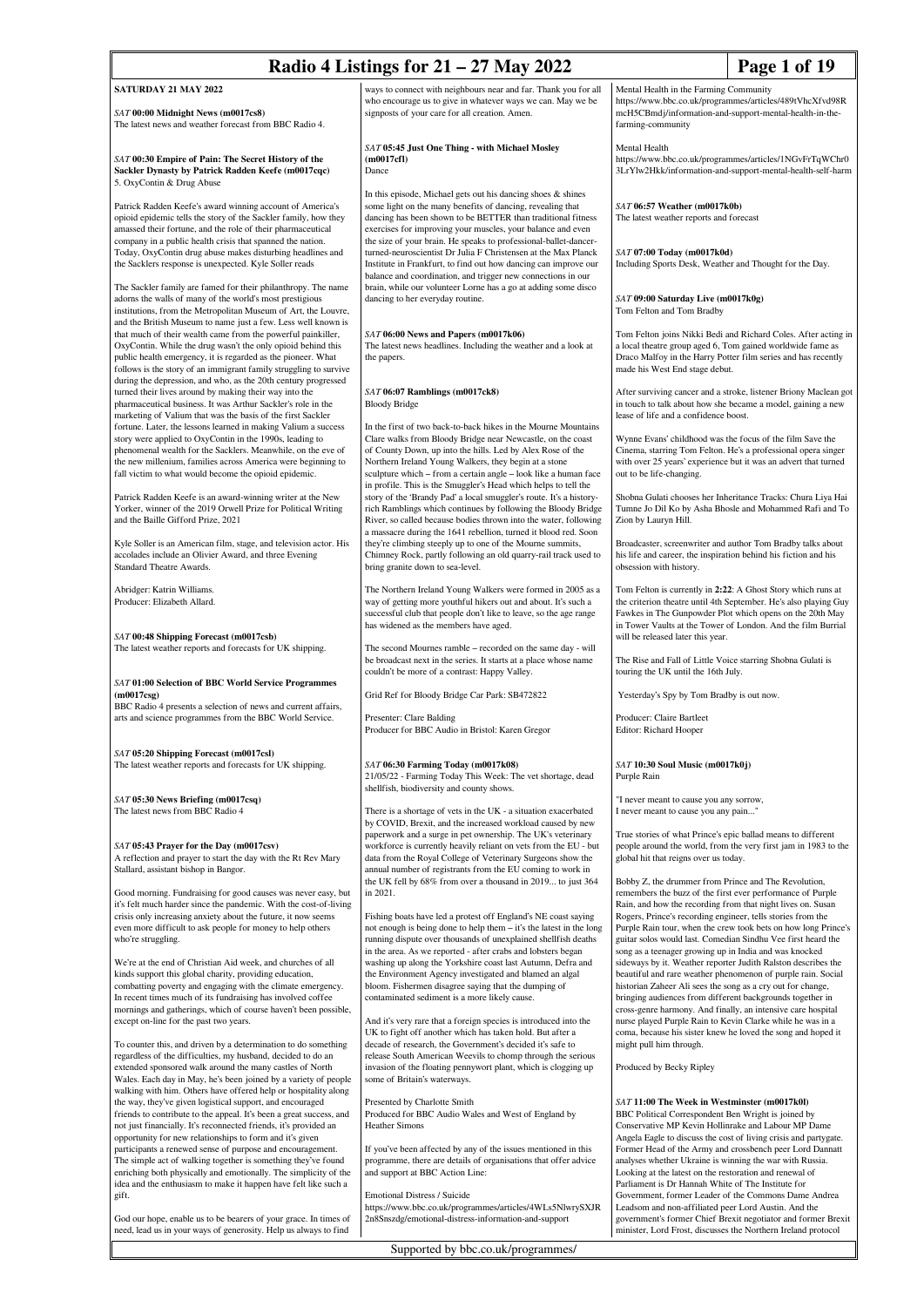| Radio 4 Listings for $21 - 27$ May 2022                                                                                                                                                                                                                                                                                             | Page 2 of 19                                                                                                                                                                                                                                                                |                                                                                                                                                                                                                                                                                                                                                   |                                                                                                                                                                                                  |
|-------------------------------------------------------------------------------------------------------------------------------------------------------------------------------------------------------------------------------------------------------------------------------------------------------------------------------------|-----------------------------------------------------------------------------------------------------------------------------------------------------------------------------------------------------------------------------------------------------------------------------|---------------------------------------------------------------------------------------------------------------------------------------------------------------------------------------------------------------------------------------------------------------------------------------------------------------------------------------------------|--------------------------------------------------------------------------------------------------------------------------------------------------------------------------------------------------|
| and the current diplomatic tension with the EU.                                                                                                                                                                                                                                                                                     | referee, Andy Zaltzman. On the menu is UK inflation, this<br>weekend's Australian elections and the "de-arching" of Russia's<br>McDonalds.                                                                                                                                  | SAT 16:00 Woman's Hour (m0017k11)<br>Weekend Woman's Hour: Siobhan McSweeney, Anne-Marie<br>Duff, Mel C                                                                                                                                                                                                                                           |                                                                                                                                                                                                  |
| SAT 11:30 From Our Own Correspondent (m0017k0n)<br>The Women Missing in Afghanistan's Prisons<br>First hand reports from Afghanistan, Cambodia, Estonia,                                                                                                                                                                            | Written by Andy Zaltzman with additional material from Alice<br>Fraser, Max Davis, Aidan Fitzmaurice and Jade Gebbie.                                                                                                                                                       | Do you know much about nuns? Many people don't, but some<br>nuns in the US are turning to social media to bring religion into                                                                                                                                                                                                                     |                                                                                                                                                                                                  |
| Lebanon and the German village of Oberammergau.<br>Taliban promises to respect women's rights seem to be fading.<br>Reports have emerged of Afghan women being arrested for                                                                                                                                                         | Producer: Richard Morris<br>Production co-ordinator: Ryan Walker-Edwards<br>A BBC Studios Production                                                                                                                                                                        | the 21st century. Sister Monica Clare from the Community of<br>St John the Baptist went viral on Tik Tok after followers<br>wanted to know her skin routine - now she answers people's<br>questions about being a nun. She joins Krupa as does Siobhan<br>McSweeney, who plays fictional Sister Michael in Derry Girls                            |                                                                                                                                                                                                  |
| alleged 'moral crimes', and thrown in prison without charge.<br>Ramita Navai managed to get into one of the prisons where<br>these women are being held.                                                                                                                                                                            | $SAT 12:57$ Weather (m0017k0v)<br>The latest weather forecast                                                                                                                                                                                                               | to talk all about nuns.<br>Actor Anne-Marie Duff talks to Emma about her new role as                                                                                                                                                                                                                                                              |                                                                                                                                                                                                  |
| Cambodia has some of the greatest Buddhist sites in the world,<br>but many of these have suffered at the hand of looters. As Celia<br>Hatton discovered, some of this theft has occurred very<br>recently.                                                                                                                          | $SAT 13:00$ News and Weather (m0017k0x)<br>The latest national and international news and weather reports<br>from BBC Radio 4                                                                                                                                               | Constance, a working class matriarch from the Midlands in a<br>new play that spans five decades of the lives, and deaths, of the<br>Webster family. 'The House of Shades' by Beth Steel is on at<br>London's Almeida Theater until 18th June.                                                                                                     |                                                                                                                                                                                                  |
| Estonia is attempting to win over its Russian-speaking minority.<br>One third of the country speak Russian as their first language,<br>and in some regions, almost everyone does. Could Vladimir<br>Putin use an alleged attack on Russian speakers' rights as an<br>excuse to intervene? Estonia's innovative strategy is to offer | SAT 13:10 Any Questions? (m0017cry)<br>Lord Blunkett, David Davis MP, Nancy Fielder, Dame Julie<br>Kenny                                                                                                                                                                    | Are you happiest when you're in the office or do you prefer to<br>work from home? Are you contemplating leaving a role because<br>it's no longer flexible? Dr Jane Parry, Associate Professor of<br>work and employment at Southampton Business school and<br>Guardian columnist Gaby Hinsliff speak to Emma about recent<br>work from home data. |                                                                                                                                                                                                  |
| them a series of fun events in the Estonian language, which<br>Lucy Ash went to watch.<br>The politics of Lebanon are complex, and often bitterly divided.                                                                                                                                                                          | Chris Mason presents political debate and discussion from<br>Sheffield Hallam University with Labour peer and former<br>Home Secretary Lord Blunkett, Conservative MP and former<br>Brexit Secretary David Davis, the editor of The Sheffield Star                          | on Saturday before going on hiatus, it seems that for the first                                                                                                                                                                                                                                                                                   | After Little Mix said goodbye to their fans with their final show<br>time in decades, Britain is without a major girl band. Emma is                                                              |
| Lebanon held an election last weekend, against a backdrop of<br>economic collapse. Leila Molana-Allen found many voters<br>hoping that this time round, change may be afoot, although                                                                                                                                               | Nancy Fielder and the entrepreneur Dame Julie Kenny.<br>Producer: Camellia Sinclair<br>Lead broadcast engineer: Phil Booth                                                                                                                                                  | joined by Melanie Chisholm from the Spice Girls and music<br>journalist, Jacqueline Springer.                                                                                                                                                                                                                                                     |                                                                                                                                                                                                  |
| predictable cynicism was also evident.<br>This year, there is a new donkey for the Oberammergau Passion<br>Play. In a tradition going back to the 17th Century, 2000<br>residents of this small village in Bavaria present the tale of Jesus<br>Christ and the crucifixion, for one season, every decade.                           | SAT 14:00 Any Answers? (m0017k0z)<br>Have your say on the issues discussed on Any Questions?                                                                                                                                                                                | "prayer vigils" and offering help but some patients say they<br>have been so distressed they've had panic attacks or even felt                                                                                                                                                                                                                    | Women attending abortion clinics in the UK can face "regular<br>harassment" according to a report from BBC Newsnight. Anti-<br>abortion groups who gather outside services say they're holding   |
| Obergammerau has once again welcomed spectators to what is a<br>unique performance. Adrian Bridge went to meet the cast.                                                                                                                                                                                                            | SAT 14:45 39 Ways to Save the Planet (m000v9bt)<br>Bog-tastic!                                                                                                                                                                                                              | suicidal. Now charities are calling for protected areas outside all<br>services which activists cannot legally enter. BBC Newsnight<br>Correspondent Anna Collinson speaks to Krupa about it.                                                                                                                                                     |                                                                                                                                                                                                  |
| Presenter: Kate Adie<br>Producer: Paul Moss                                                                                                                                                                                                                                                                                         | There's a lot of carbon locked up in the peatlands of Britain and<br>Ireland but many of them have been drained for agriculture and<br>dug for fuel or garden compost. The loss of water resulted in                                                                        | A new exhibition exploring female spiritual beings in world                                                                                                                                                                                                                                                                                       | belief and mythological traditions around the globe opens at the<br>British Museum this week. Feminine power: the divine to the                                                                  |
| SAT 12:00 News Summary (m0017k0q)<br>The latest national and international news from BBC Radio 4.                                                                                                                                                                                                                                   | the massive loss of carbon to the atmosphere. Rewetting the<br>bogs can not only stop that leaching of carbon but potentially<br>help the bogs sequester carbon once more. Could these once<br>forboding 'creepy' habitats be something of an underrated super<br>solution? | demonic is the first exhibition of its kind to bring together<br>ancient sculpture, sacred artifacts and contemporary art from<br>Museum and Dr Janina Ramirez, a British Art Historian and<br>author of Goddess a book for children written to accompany                                                                                         | six continents. Belinda Crerar, Exhibition Curator at the British                                                                                                                                |
| SAT 12:04 Money Box (m0017k0s)<br>How new rules might affect your energy bills                                                                                                                                                                                                                                                      | Tom Heap speaks to peat expert, Florence Renou-Wilson of<br>University College Dublin, and takes a virtual tour of a new                                                                                                                                                    | this exhibition join Krupa.<br>Photo Credit: Channel 4                                                                                                                                                                                                                                                                                            |                                                                                                                                                                                                  |
| This week, the energy regulator Ofgem, announced that the<br>price cap, which most of us now pay for our electricity and gas,<br>would be set every three months, not six as it does now. It says<br>updating it more frequently should help avoid the kind of price                                                                | carbon farm - designed to harvest carbon back from the<br>atmosphere. Dr Tamsin Edwards from Kings College London<br>assesses the potential of this solution.                                                                                                               | SAT 17:00 PM (m0017k13)<br>Full coverage of the day's news                                                                                                                                                                                                                                                                                        |                                                                                                                                                                                                  |
| shocks people are seeing now - with some saying their bill is<br>doubling. It will also help the suppliers because if prices rise<br>sharply they will not have to sell electricity and gas at below                                                                                                                                | Producer: Anne-Marie Bullock<br>Researcher: Sarah Goodman                                                                                                                                                                                                                   | SAT 17:30 Political Thinking with Nick Robinson                                                                                                                                                                                                                                                                                                   |                                                                                                                                                                                                  |
| market rates for so long.<br>Ofgem is also introducing a new charge on firms that offer<br>customers cheaper deals. In future if someone switches to a                                                                                                                                                                              | Produced in conjunction with the Royal Geographical Society.<br>Particular thanks for this episode to Professor Christopher                                                                                                                                                 | (m0017k15)<br>The Nimco Ali One                                                                                                                                                                                                                                                                                                                   |                                                                                                                                                                                                  |
| cheaper supplier that supplier will have to pay a fee to their old<br>supplier of part of the difference between the old and new rate.<br>Critics say this Market Stabilisation Charge will make it<br>uneconomic to offer cheaper deals. We'll discuss that with Neil                                                              | Evans of the UK Centre for Ecology & Hydrology and Mike<br>Peacock of the Swedish University of Agricultural Sciences.                                                                                                                                                      | a crime and her friendship with Carrie Johnson.                                                                                                                                                                                                                                                                                                   | Nick Robinson speaks to Nimco Ali, the government's adviser<br>on violence against women and girls about her campaigning on<br>female genital mutilation, calls for street harassment to be made |
| Kenward the Director for Strategy at Ofgem.<br>As inflation hits a 40 year high with prices rising 9% a year, our                                                                                                                                                                                                                   | SAT 15:00 Drama (b04wnpr6)<br><b>Cocktail Sticks</b>                                                                                                                                                                                                                        | SAT 17:54 Shipping Forecast (m0017k17)                                                                                                                                                                                                                                                                                                            |                                                                                                                                                                                                  |
| reporter Dan Whitworth visits Money Matters an advice centre<br>Glasgow, which says it's facing unprecedented demand for help.                                                                                                                                                                                                      | An adaptation for radio of the National Theatre's production of<br>Alan Bennett's short autobiographical play "Cocktail Sticks",<br>originally directed by Nicholas Hytner.                                                                                                 | The latest weather reports and forecasts for UK shipping.                                                                                                                                                                                                                                                                                         |                                                                                                                                                                                                  |
| And, in April, the Institute for Fiscal Studies warned that for<br>some people the interest rate on their student loans could hit<br>12% later this year, because it is linked to inflation. It warned<br>that might put some school-leavers off university. Or that high-                                                          | Alan looks back on his early life with affection and sadness,<br>revisiting some of the themes and conversations of his memoir<br>"A Life Like other People's". Both he and - to a certain extent -                                                                         | SAT 17:57 Weather (m0017k19)<br>The latest weather reports and forecast                                                                                                                                                                                                                                                                           |                                                                                                                                                                                                  |
| earning graduates might be tempted to raid their savings to pay<br>off their remaining debt. We'll hear from one graduate<br>considering borrowing to pay off his student loan, and speak to<br>Nick Hillman, the Director of The Higher Education Policy                                                                           | his mother (with her longing for "cocktail parties"), are seduced<br>by the idea that other people's lives are much richer and more<br>fulfilling than their own.                                                                                                           | SAT 18:00 Six O'Clock News (m0017k1c)<br>Australia is to have a new government, after the conservative<br>coalition lost power to the centre-left Labor Party.                                                                                                                                                                                    |                                                                                                                                                                                                  |
| Institute, about the pitfalls of doing that.<br>Presenter: Paul Lewis<br>Reporter: Dan Whitworth                                                                                                                                                                                                                                    | But, in adulthood, Alan came to realise the value of a happy<br>family upbringing, and the particular strengths and virtues of his<br>father and mother. When Alan and his mother do, finally, have<br>cocktail parties, they are not at all what his mother would have     | SAT 18:15 Loose Ends (m0017k1f)<br>SOAK, Leyla McCalla, YolanDa Brown, Clive Anderson                                                                                                                                                                                                                                                             | Katherine Parkinson, Jess Phillips, Raven Smith, Melissa Johns,                                                                                                                                  |
| Researcher: Amber Mehmood<br>Editor: Jess Quayle<br>(First broadcast 12pm Saturday 21st May, 2022)                                                                                                                                                                                                                                  | envisaged.<br>Alan is played by Alex Jennings and Alan Bennett, supported by<br>the original National Theatre cast of Gabrielle Lloyd, Jeff                                                                                                                                 | Clive Anderson and YolanDa Brown are joined by Katherine<br>eclectic mix of conversation, music and comedy. With music                                                                                                                                                                                                                            | Parkinson, Jess Phillips, Melissa Johns and Raven Smith for an                                                                                                                                   |
| SAT 12:30 The News Quiz (m0017crt)                                                                                                                                                                                                                                                                                                  | Rawle, Sue Wallace and Derek Hutchinson.<br>Cast                                                                                                                                                                                                                            | from Leyla McCalla and SOAK.                                                                                                                                                                                                                                                                                                                      |                                                                                                                                                                                                  |
| Series 108<br>Episode 5                                                                                                                                                                                                                                                                                                             | Alan Bennett  Alan Bennett and Alex Jennings<br>Mam  Gabrielle Lloyd<br>Dad/Nevill Coghill  Jeff Rawle                                                                                                                                                                      | SAT 19:00 Profile (m0017k1h)<br>Jack Monroe                                                                                                                                                                                                                                                                                                       |                                                                                                                                                                                                  |
| It's a special UK vs Rest of the World edition of the show<br>recorded with a virtual online audience. Anuvab Pal (India) and<br>Alice Fraser (Australia) take on Scott Bennett (Nottingham) and                                                                                                                                    | Other Parts  Sue Wallace and Derek Hutchinson<br>Music composed by  George Fenton<br>Music played by  Chris Fish and Rachel Elliot<br>National Theatre Director  Nicholas Hytner                                                                                            | Jack Monroe rose to fame with her blog 'A Girl Called Jack',<br>sharing her struggles as a single mum on benefits, with just £10<br>a week to spend on food. She's become a best-selling, award-<br>winning writer of cookery books and she campaigns against                                                                                     |                                                                                                                                                                                                  |
| Susie McCabe (Glasgow), all under the watchful eye of news                                                                                                                                                                                                                                                                          | Radio Abridgement and Production  Gordon House                                                                                                                                                                                                                              | poverty.                                                                                                                                                                                                                                                                                                                                          |                                                                                                                                                                                                  |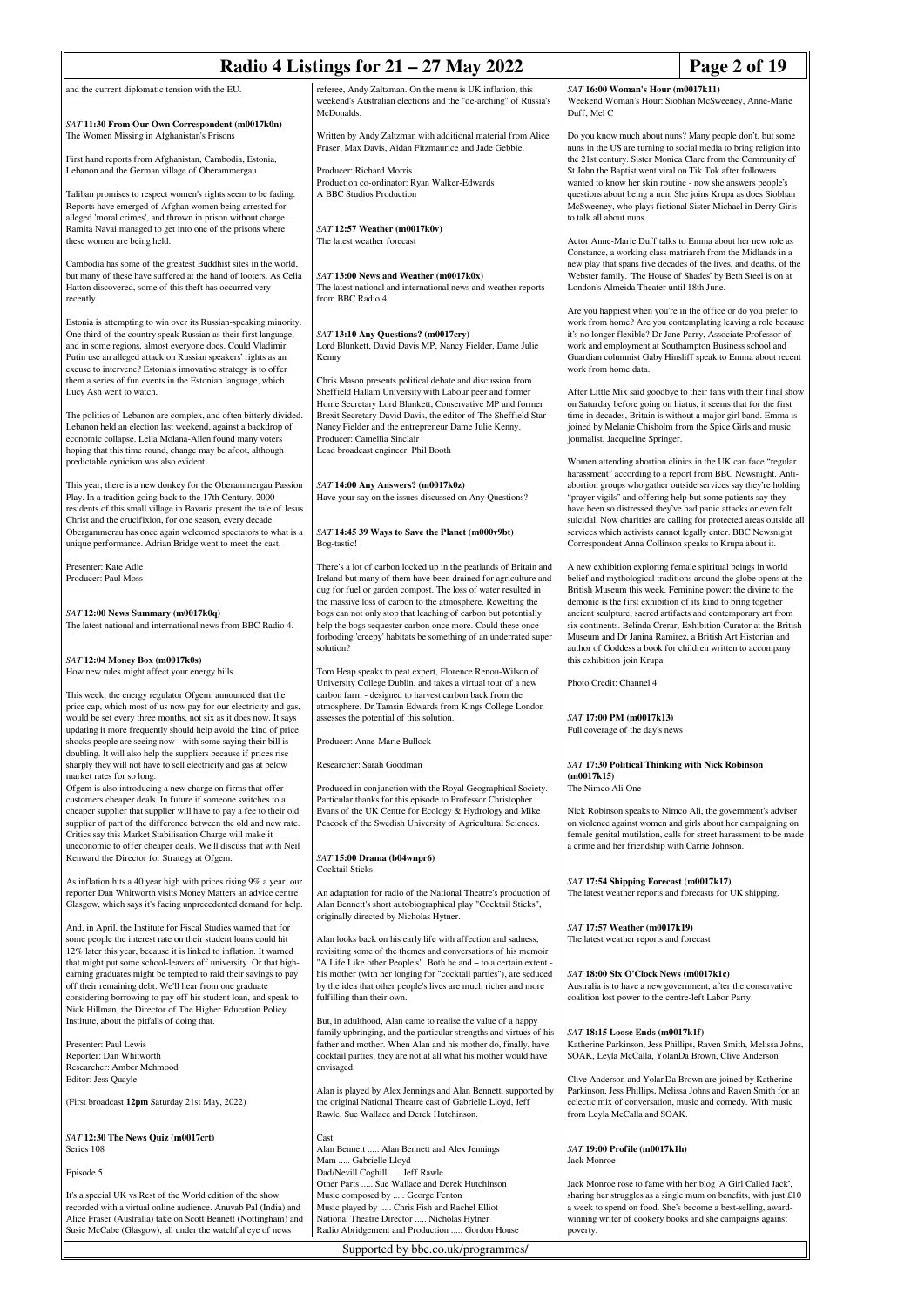# **Radio 4 Listings for 21 – 27 May 2022** Page 3 of 19

A regular on TV and social media, talking benefits and food banks, Jack Monroe has attracted the wrath of some right-wing commentators. She successfully sued former newspaper columnist, Katie Hopkins, for comments made online. Now, she's threatening legal action against a Conservative MP who's accused her of profiteering from the poor.

Mark Coles finds out what inspires Monroe's love of cooking, how growing up with foster children influenced her outlook and why she's determined to speak out for the poorest in society.

Presenter: Mark Coles Production team: Sally Abrahams, Natasha Fernandes and Janet **Staples** Sound: Andy Garratt

Editor: Richard Vadon

*SAT* **19:15 This Cultural Life (m0017k1k)** Anoushka Shankar

Sitar player and composer Anoushka Shankar tells John Wilson about the most significant cultural influences and experiences that have shaped her own artistic life. Taught in the Indian classical tradition by her father, the legendary musician Ravi Shankar, Anoushka is renowned as one of the world's greatest living sitarists. She has been nominated for seven Grammy Awards and, as a composer, has worked in a diverse array of genres, including jazz and electronica, and films scores.

Anoushka talks about the huge musical influence that her father had on her. As a child, she went to his concerts not knowing he was her father until her parents began living together when she was seven. He gave her her first sitar and took her on as his pupil amongst the many others that came to their house for his teaching.

She describes how seeing Akram Khan's dance production Kaash - a collaboration with composer Nitin Sawhney and artist Anish Kapoor - inspired new ways of composing. She recalls how the rape and murder of a 23 year old girl in Delhi in 2012 led to her revealing that, as a child, she had been abused by a family friend. Anoushka also explains how the TimesUp movement, campaigning for workplace equality, made her reassess the role of women within music, and inspired the 2020 album Love Letters, which was made with an all-women team of musical collaborators.

Producer: Edwina Pitman

# *SAT* **20:00 A Brief History of Progress (m0017cfp)**

American satirist Joe Queenan follows up his programmes on blame, shame and truth with a question that has troubled many of us in recent years - has progress come to a halt? Beginning with the end of the Neanderthals, Queenan charts the ascent of man with the help of some surprising guests including Emma Garland, Terry Jones, Bertrand Russell and Edith Hall.

definition one: forward or onward movement towards an advanced or improved condition

Queenan tackles all the major areas of concern, including progress and nature, progress and money, and progress and war.

"I think it's inevitable that men will gather together and club each other to death," he says. "I don't think you can pin that one on women. If women were running Afghanistan things would be great."

The producer in Bristol is Miles Warde

*SAT* **21:00 GF Newman's The Corrupted (b0507lhn)** Series 2

Episode 8

Crime drama based on the characters from the best selling novel by the multi-award winning writer, GF Newman. This second series runs from 1961 to 1970.

Spanning six decades, the saga plots the course of one family against the back-drop of a revolution in crime as the underworld extends its influence to the very heart of the establishment, in an uncomfortable relationship of shared values.

At the start of the 1960s, Joey Oldman acquires crafty Arnold Goodman as his solicitor, and buys shares in the civil engineering firm owned by the corrupt Minister of Transport, Ernest Marples.

Prospering with the help of venal bankers, and growing more devious, he and his wife Cath join Macmillan's Conservative Party. They strive without success to keep their son Brian free of the influence of Jack Braden (Cath's brother) as he takes their 'firm' from running illicit clubs, where they entertain politicians and judges, to armed robbery. All the while, Jack and Brian struggle to keep free of the police and further entanglements with the law, the Kray twins and the

Richardsons.

## Episode 8:

Brian gets scared of Jack's madness and asks his dad, Joey, to help him escape his influence.

Cast:

| The NarratorRoss Kemp      |  |
|----------------------------|--|
| Joey OldmanToby Jones      |  |
| Cath OldmanDenise Gough    |  |
| Brian OldmanJoe Armstrong  |  |
| Jack BradenLuke Allen Gale |  |
| Leah CohenJasmine Hyde     |  |
|                            |  |

Written by GF Newman Produced and Directed by Clive Brill A Brill production for BBC Radio 4

*SAT* **21:45 The Skewer (m0017chz)** Series 6

Episode 7

Jon Holmes remixes the news into twisted audio shapes. This week: Bears, protocols, horsemen. And The Little Mermaid finds Rebekah Vardy's agent's phone at the bottom of the sea.

*SAT* **22:00 News (m0017k1n)**

The latest national and international news from BBC Radio 4

*SAT* **22:15 Generation Change (m0017chg)** Poverty Then & Poverty Now

Samira Ahmed and Katherine Rake bring together activists from two different generations united in their fight for decent social housing and an end to poverty in Britain.

In the summer of '66 when most of the country was glued to the Football World Cup, Des Wilson toured our major cities. He found families packed into crumbling houses, rat infested hovels, and real poverty. Six months later he started the charity Shelter.

A few years later, Ruth Lister had just finished her degree in sociology course at Essex University. She signed a one-year contract as a Legal Research Officer at the recently launched Child Poverty Action Group. She went on to become its **Director** 

Joe Walker was still at school and too young to vote in the Brexit referendum. Angered by the growing poverty he saw around him, he volunteered at a foodbank. He now manages that foodbank in Brighton and helps a group of charities provide vital services to families in need.

When Kwajo Tweneboa moved into his housing association flat, there were mouldy walls, broken windows and part of the ceiling was missing. It took 10 months to get it fixed. Now Kwajo has gone viral – filming the failings of social housing in modern Britain and posting on you tube. In this programme the four activists share stories of their individual experiences fighting for change and consider what lessons they can learn from each other. Finally, they map out a plan of action for activists today.

Samira is joined by social change consultant Katherine Rake, former Chief Executive of The Fawcett Society.

Presenter: Samira Ahmed Producer: Emily Williams Programme consultant: Katherine Rake Editor: David Prest A Whistledown production for BBC Radio 4

#### *SAT* **23:00 Round Britain Quiz (m0017cpk)** Programme 8, 2022

(8/12) If Venice is an explorer, New Orleans a trumpeter, Pisa an astronomer, Warsaw a composer, Louisville a boxer and Granada a playwright, what's Belfast?

This is just one of the puzzles Kirsty Lang has in store for the panellists in today's cryptic contest. The Northern Ireland pairing of Paddy Duffy and Freya McClements were beaten by Paul Sinha and Marcus Berkmann of the South of England in their previous encounter a few weeks ago: can they turn the tables today? Kirsty will guide them through the apparently impenetrable questions if they need her to, but the more help she has to give them, the more points she'll be taking away.

The programme as always includes a number of questions suggested by Round Britain Quiz listeners, which are often even more devious than those set by the in-house team.

Supported by bbc.co.uk/programmes/

Producer: Paul Bajoria

*SAT* **23:30 Poetry Please (m0017ctn)** Hannah Hodgson

Hannah Hodgson has a life limiting illness and writes remarkable poetry about her experience. She has selected a range of poems that sing, including those reflecting on disability and by disabled poets. We hear from Raymond Antrobus, Amy Acre, Andrew McMillan and Dorothy Wordsworth as well as a little known poem by WB Yeats.

Producer Sally Heaven

## **SUNDAY 22 MAY 2022**

*SUN* **00:00 Midnight News (m0017k1q)** The latest news and weather forecast from BBC Radio 4.

*SUN* **00:15 Witness (b01lsts7)** The Battle for Mount Longdon

It is 40 years since the end of the Falklands War. Hear two very different views of the conflict from an Argentine veteran and a British veteran. Miguel Savage was a 19-year-old student conscript. He had never wanted to join the army but ended up a reluctant member of Argentina's Falklands invasion force nonetheless. Quintin Wright was a well-trained member of the 3rd Battalion of the Parachute Regiment. He had joined up voluntarily, and was excited at the thought of action. They both fought in one of the decisive encounters at the end of the war the battle for Mount Longdon.

First broadcast on Radio 4 in 2012

*SUN* **00:30 Short Works (m0017crh)** Mother

A man takes a job in a very unusual bakery in Copenhagen that relies on a unique ingredient.

Copenhagen-born Heidi Amsinck has written numerous short stories for radio. Her collection, Last Train To Helsingør, was published in 2018. Her first novel, My Name Is Jensen, was published in 2021. The follow-up, The Girl In The Photo, is due out later in 2022.

Writer: Heidi Amsinck Reader: Tim McInnerny Producer: Jeremy Osborne

A Sweet Talk production for BBC Radio 4

*SUN* **00:48 Shipping Forecast (m0017k1s)** The latest weather reports and forecasts for UK shipping.

*SUN* **01:00 Selection of BBC World Service Programmes (m0017k1v)**

BBC Radio 4 presents a selection of news and current affairs, arts and science programmes from the BBC World Service.

*SUN* **05:20 Shipping Forecast (m0017k1x)** The latest weather reports and forecasts for UK shipping.

*SUN* **05:30 News Briefing (m0017k1z)** The latest news from BBC Radio 4

*SUN* **05:43 Bells on Sunday (m0017k21)** The parish church of St Nicholas Halewood in Merseyside.

Bells on Sunday comes from the parish church of St Nicholas Halewood in Merseyside. The church was built in 1839 of locally quarried sandstone and has seventeen stained glass windows designed by William Morris. The tower holds six bells, cast in 2012 by Royal Eijsbouts bell foundry of the Netherlands with a tenor weighing six hundredweight and tuned to the note of B. We hear them ringing Spliced Surprise Minor.

*SUN* **05:45 Profile (m0017k1h)** [Repeat of broadcast at 19:00 on Saturday]

*SUN* **06:00 News Summary (m0017k3j)**

The latest national and international news from BBC Radio 4

*SUN* **06:05 Something Understood (b01bwd3c)** When the Chips Are Down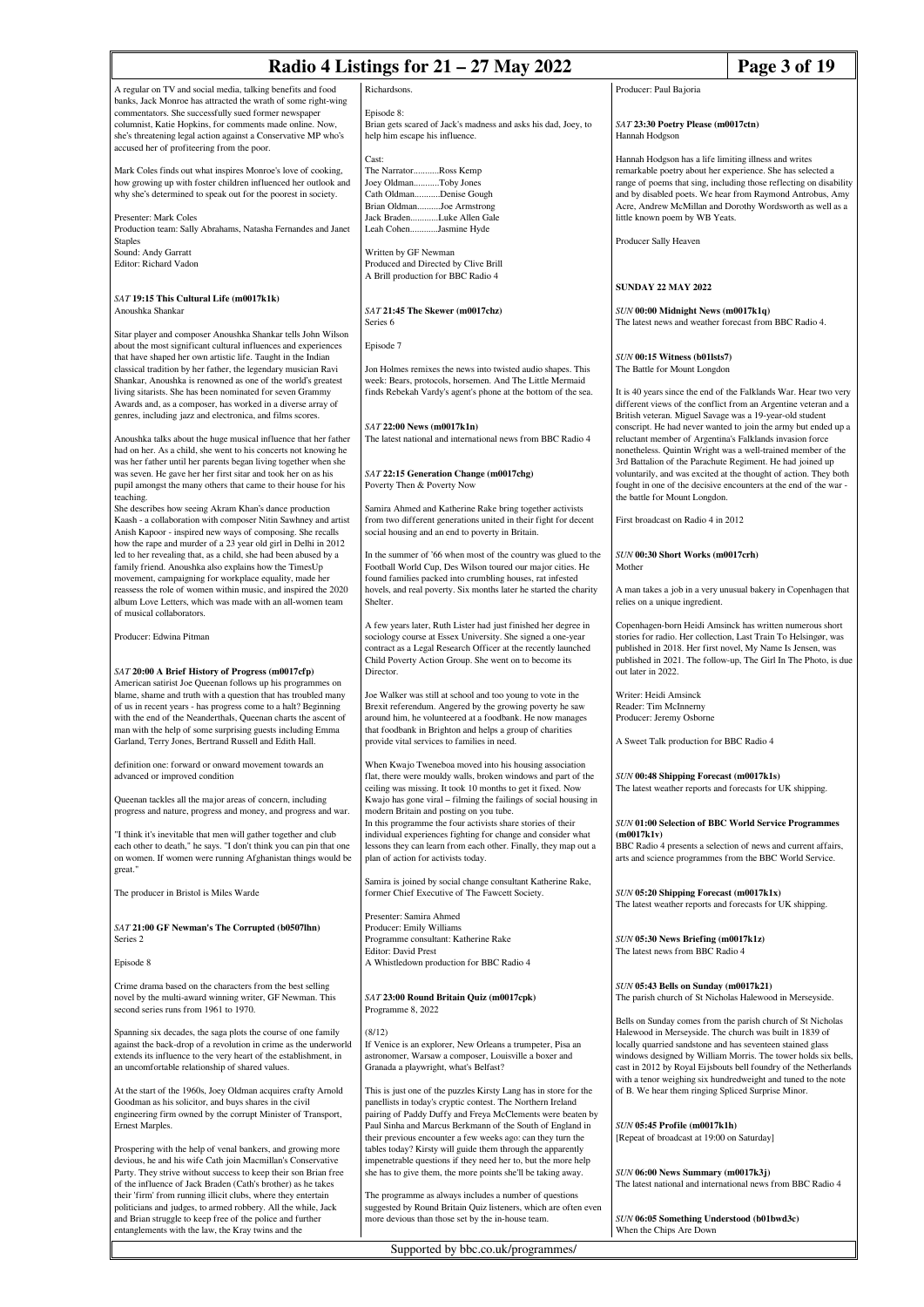| Chris Carter  Wilf Scolding<br>- Freepost BBC Radio 4 Appeal. (That's the whole address.<br>Mark Tully asks what gives us courage to do what we ought to<br>Please do not write anything else on the front of the envelope).<br>Fallon Rogers  Joanna Van Kampen<br>when things go against us. How do we decide what we should<br>Mark the back of the envelope 'Live Music Now'.<br>Freddie Pargetter  Toby Laurence<br>stand up for, and how do we cope if we fail to do so?<br>- Cheques should be made payable to 'Live Music Now'.<br>Ian Craig  Stephen Kennedy<br>Please note that Freephone and online donations for this charity<br>Jakob Hakansson  Paul Venables<br>Using examples from 9/11, South African Apartheid, Nazi<br>Lily Pargetter  Katie Redford<br>close at 23.59 on the Saturday after the Appeal is first<br>Germany, McCarthyism in the United States, the New<br>broadcast. However the Freepost option can be used at any<br>Mia Grundy  Molly Pipe<br>Testament and his own experience, Mark gives examples of<br>Pip Archer  Daisy Badger<br>those who did meet their own expectations of how they would<br>time.<br>Roy Tucker  Ian Pepperell<br>behave under pressure, and those who let themselves down. But<br>Stella Pryor  Lucy Speed<br>he warns against any judgement against those who fail to stand<br>Registered charity number: 273596<br>Will Grundy  Phillip Molloy<br>up and be counted when the chips are down, asking "what<br>Accountant  Rupi Lal<br>would you have done under the circumstances".                                                                                                                                                                                                                                                                                      |
|-------------------------------------------------------------------------------------------------------------------------------------------------------------------------------------------------------------------------------------------------------------------------------------------------------------------------------------------------------------------------------------------------------------------------------------------------------------------------------------------------------------------------------------------------------------------------------------------------------------------------------------------------------------------------------------------------------------------------------------------------------------------------------------------------------------------------------------------------------------------------------------------------------------------------------------------------------------------------------------------------------------------------------------------------------------------------------------------------------------------------------------------------------------------------------------------------------------------------------------------------------------------------------------------------------------------------------------------------------------------------------------------------------------------------------------------------------------------------------------------------------------------------------------------------------------------------------------------------------------------------------------------------------------------------------------------------------------------------------------------------------------------------------------------------------------------------------------------|
| SUN 07:57 Weather (m0017k3x)<br>In an interview with Vaughan Roberts, author, and Vicar of St<br>The latest weather reports and forecast<br>SUN 11:00 Desert Island Discs (m0017k47)<br>Ebbes church in Oxford, Mark seeks the Christian perspective<br>on how we might like to behave in extremis, and our responses<br>Ellie Simmonds, swimmer<br>SUN 08:00 News and Papers (m0017k3z)<br>should we fall short. And drawing inspiration from literature, as<br>well as music from the likes of Simon and Garfunkel, JS Bach<br>The latest news headlines. Including a look at the papers.<br>Ellie Simmonds has competed at four Paralympic Games,<br>winning five gold medals and breaking world records on the<br>and, surprisingly, Tex Ritter he asks if we can really ever be<br>way. She first came to national attention at the age of 13, when<br>truly heroic when the chips are down. And can we forgive                                                                                                                                                                                                                                                                                                                                                                                                                                                                                                                                                                                                                                                                                                                                                                                                                                                                                                                      |
| ourselves if we are not.<br>SUN 08:10 Sunday Worship (m0017k41)<br>she won two golds at the Beijing 2008 Paralympics, and became<br>"My delight to learn or to teach or to write"<br>the youngest person ever to be awarded an MBE a few months<br>later.<br>Presented by Mark Tully<br>A service marking the 1000th anniversary of Durham Cathedral<br>receiving one of its most precious artefacts of pilgrimage, the<br>Producer: Adam Fowler<br>Ellie is the youngest of five children and was born with                                                                                                                                                                                                                                                                                                                                                                                                                                                                                                                                                                                                                                                                                                                                                                                                                                                                                                                                                                                                                                                                                                                                                                                                                                                                                                                              |
| mortal remains of the Venerable Bede, the greatest of Anglo-<br>achondroplasia, a form of dwarfism. Swimming was central to<br>A Unique production for BBC Radio 4<br>Saxon scholars. Bede wrote the first ever history of England.<br>her life from a very early age, and her ambition to compete at<br>Completed in 731, the Ecclesiastical History of the English<br>the highest level was sparked by watching the Athens 2004<br>Paralympics on TV at the age of nine, when her mother told her<br>SUN 06:35 On Your Farm (m0017k3l)<br>People is the first work in which the AD system of dating is<br>used. Charlie Hardwick will bring the History alive as she reads<br>she could take part at any age, as long as she was good enough.<br>Reaping the Tide                                                                                                                                                                                                                                                                                                                                                                                                                                                                                                                                                                                                                                                                                                                                                                                                                                                                                                                                                                                                                                                                       |
| an extract. The service is led by the Dean of Durham the Very<br>Could seaweed once again become a major part of the economy<br>Reverend Andrew Tremlett, with a sermon by the Van Mildert<br>She became the face of the London 2012 Paralympics and won<br>a further two gold medals, followed by another gold in Rio in<br>of the Scottish Highlands? The trade, which last blossomed 200<br>Professor of Divinity in the Department of Theology and<br>2016. Shortly after taking part in the Tokyo Paralympics last<br>years ago, looks set for revival as new uses are found for the<br>Religion, The Reverend Professor Canon Simon Oliver. Master<br>year, she announced her retirement from competitive swimming<br>slippery plant. Richard Baynes visits crofting couple and<br>of the Choristers and Organist: Daniel Cook; Sub-Organist:<br>Joseph Beech; Producer: Philip Billson.<br>seaweed farmers Kyla Orr and Alex Glasgow, and their<br>at the age of 26.<br>business partner Martin Welsh, as they deal with their first<br>Order of service: Christ is the Morning Star (Words: The<br>proper kelp harvest. He takes a boat trip out to their seaweed<br>Venerable Bede, Music: Richard Lloyd); Christ is the world's<br>She recently presented TV documentaries on conservation and<br>farm, and goes into the lab with marine biologist Kyla to learn<br>true light (Rinkart); Psalm 98:1-7 (Dom Gregory Murray);<br>on the controversies surrounding drug treatments for<br>the secrets of seeding seaweed and the technology they are<br>achondroplasia.<br>Ecclesiasticus 39: 1-3, 8, 9 (read by Professor Karen Kilby,<br>inventing to do it with.<br>Bede Professor of Catholic Theology); Prayers led by students<br>from the Venerable Bede Church of England Academy in<br>DISC ONE: Proud by Heather Small |
| Sunderland; Ye watchers and ye holy ones (Lasst uns Erfreuen);<br>DISC TWO: Own It by Stormzy ft Ed Sheeran and Burna Boy<br>Produced and presented by Richard Baynes<br>O Rex gloriae (Palestrina); John 6: 1-9; Gloria Patri (Tallis);<br>DISC THREE: Toxic by Britney Spears<br>Angel-voices ever singing (Angel Voices).<br>DISC FOUR: Lose Yourself by Eminem<br>SUN 06:57 Weather (m0017k3n)<br>DISC FIVE: Paradise by Coldplay                                                                                                                                                                                                                                                                                                                                                                                                                                                                                                                                                                                                                                                                                                                                                                                                                                                                                                                                                                                                                                                                                                                                                                                                                                                                                                                                                                                                     |
| DISC SIX: Walking on Sunshine by Katrina and the Waves<br>The latest weather reports and forecast<br>Image credit: David Wood<br>DISC SEVEN: Unforgettable by French Montana feat. Swae<br>Lee<br>SUN 08:48 A Point of View (m0017cs0)<br>$SUN$ 07:00 News and Papers (m0017k3q)<br>DISC EIGHT: Rocket Man by Elton John<br>Home from Home<br>The latest news headlines. Including a look at the papers.<br>BOOK CHOICE: The Hunger Games trilogy by Suzanne                                                                                                                                                                                                                                                                                                                                                                                                                                                                                                                                                                                                                                                                                                                                                                                                                                                                                                                                                                                                                                                                                                                                                                                                                                                                                                                                                                              |
| 'Over the centuries', writes Michael Morpurgo, 'we have been a<br>Collins<br>safe haven to so many, and they have helped make us the people<br>SUN 07:10 Sunday (m0017k3s)<br>LUXURY ITEM: A diary and pen<br>we are today - at our best, a deeply humanitarian people. I fear<br>CASTAWAY'S FAVOURITE: Rocket Man by Elton John<br>'Replacement theory' and Christian nationalism in the US; the<br>Sufi Muslim pacifist who turned British resistance agent<br>we are not at our best today'.<br>Presenter Lauren Laverne                                                                                                                                                                                                                                                                                                                                                                                                                                                                                                                                                                                                                                                                                                                                                                                                                                                                                                                                                                                                                                                                                                                                                                                                                                                                                                               |
| We explore how different religious groups in the United States<br>Michael argues that, although we need to address the issue of<br>Producer Sarah Taylor<br>regard 'replacement theory'. This is the idea that politicians are<br>people smuggling and deaths from dangerous Channel<br>attempting to wipe out White Americans by 'replacing' them<br>crossings, we must not lose our capacity for kindness and<br>with non-White immigrants and Jewish people and is often<br>'generosity of spirit' towards those who need our help.<br>SUN 11:45 Living with the Gods (b09byqfc)<br>associated with Christian nationalism. This 'theory' was<br>Mother and Child<br>referenced by the 18-year-old who is alleged to have shot 10<br>Producer: Adele Armstrong                                                                                                                                                                                                                                                                                                                                                                                                                                                                                                                                                                                                                                                                                                                                                                                                                                                                                                                                                                                                                                                                          |
| people dead in a supermarket in a mainly black area of Buffalo.<br>Sound: Peter Bosher<br>Neil MacGregor continues his series on the expression of<br>Production Coordinator: Gemma Ashman<br>shared beliefs in communities around the world and across<br>Thirty years ago a group of students from different parts of the<br>Editor: Hugh Levinson<br>time.<br>UK set about carving out dedicated spaces for Hindu young<br>people at universities. The National Hindu Students Forum is<br>He focuses on how societies and communities seek to protect<br>SUN 08:58 Tweet of the Day (b09fxxkq)<br>the newly-born and their mothers, including the role of St<br>now the largest Hindu student organisation outside of India,                                                                                                                                                                                                                                                                                                                                                                                                                                                                                                                                                                                                                                                                                                                                                                                                                                                                                                                                                                                                                                                                                                          |
| representing 10,000 students at Hindu societies across the UK.<br>Fyfe Dangerfield on the Guillemot<br>Margaret of Antioch, patron saint of childbirth, and the use of<br>They marked their 30 year anniversary with a celebration at the<br>protective omamori in Japan.<br>House of Lords this week. Edwards speaks to Janhavi Dadarkar<br>Musician Fyfe Dangerfield tells the story of an inspirational trip<br>to the 'birdland' of the Farne Islands where a seabird inspired<br>who was one of the founding members of the Forum in the<br>Producer Paul Kobrak<br>early nineties, and Dhruvisha Joshi who's a Hindu student at<br>the name for the band that made him famous.<br>Loughborough University.<br>Produced in partnership with the British Museum                                                                                                                                                                                                                                                                                                                                                                                                                                                                                                                                                                                                                                                                                                                                                                                                                                                                                                                                                                                                                                                                       |
| Producer: Mark Ward<br>Photograph (c) The Trustees of the British Museum.<br>Photograph: Simon Stobart.<br>And the Commonwealth War Graves Commission is<br>encouraging us to remember the people of different faiths who<br>contributed to the world wars. We hear about Noor Inayat<br>SUN 12:00 News Summary (m0017k49)<br>Khan, the Sufi Muslim pacifist who turned British resistance<br>The latest national and international news from BBC Radio 4.<br>SUN 09:00 Broadcasting House (m0017k43)<br>Paddy O'Connell with the latest; will the Sue Gray report topple<br>agent during the second world war. Noor was executed by the<br>Nazis and cremated at Dachau. She was later awarded the<br>the PM? And solutions for bad football fan behaviour.                                                                                                                                                                                                                                                                                                                                                                                                                                                                                                                                                                                                                                                                                                                                                                                                                                                                                                                                                                                                                                                                              |
| George Cross in 1949.<br>SUN 12:04 Just a Minute (m0017cpw)<br>Live discussion as Sue Gray is about to publish her report, also<br>Series 89<br>after a week of dangerous pitch invasions at the football, what<br>Picture of Noor Inayat Khan courtesy of Shrabani Basu.                                                                                                                                                                                                                                                                                                                                                                                                                                                                                                                                                                                                                                                                                                                                                                                                                                                                                                                                                                                                                                                                                                                                                                                                                                                                                                                                                                                                                                                                                                                                                                 |
| can be done to control fan behaviour? Sunday headliners are<br>Nosey Neighbours, Tap Dancing and Charlie Chaplin<br>Andrew Neil on his first return to the BBC, Val McDermid and<br>Producers: Julia Paul and Rosie Dawson.<br>Presenter: Edward Stourton<br>Victor Adebowale. Presented by Paddy O'Connell.<br>Sue Perkins challenges Paul Merton, Pippa Evans, Tony Hawks<br>and Suzi Ruffell to speak for 60 seconds without repetition,<br>deviation or hesitation.                                                                                                                                                                                                                                                                                                                                                                                                                                                                                                                                                                                                                                                                                                                                                                                                                                                                                                                                                                                                                                                                                                                                                                                                                                                                                                                                                                   |
| SUN 10:00 The Archers Omnibus (m0017k45)<br>SUN 07:54 Radio 4 Appeal (m0017k3v)<br>Writer, Daniel Thurman<br>The long running Radio 4 national treasure of a parlour game is<br>Live Music Now<br>back for a new series with subjects this week ranging from<br>Director, Peter Leslie Wild<br>Nosey Neighbours to Charlie Chaplin.<br>Music broadcaster Clemency Burton-Hill makes the Radio 4<br>Editor, Jeremy Howe                                                                                                                                                                                                                                                                                                                                                                                                                                                                                                                                                                                                                                                                                                                                                                                                                                                                                                                                                                                                                                                                                                                                                                                                                                                                                                                                                                                                                    |
| Appeal on behalf of Live Music Now.<br>Adil Shah  Ronny Jhutti<br>Production co-ordinator: Caroline Barlow<br>Alice Carter  Hollie Chapman<br>Sound editor: Marc Willcox<br>To Give:<br>Brian Aldridge  Charles Collingwood<br>- UK Freephone 0800 404 8144<br>Producer: Richard Morris<br>Chelsea Horrobin  Madeleine Leslay<br>-You can donate online at bbc.co.uk/appeal/radio4<br>Supported by bbc.co.uk/programmes/                                                                                                                                                                                                                                                                                                                                                                                                                                                                                                                                                                                                                                                                                                                                                                                                                                                                                                                                                                                                                                                                                                                                                                                                                                                                                                                                                                                                                  |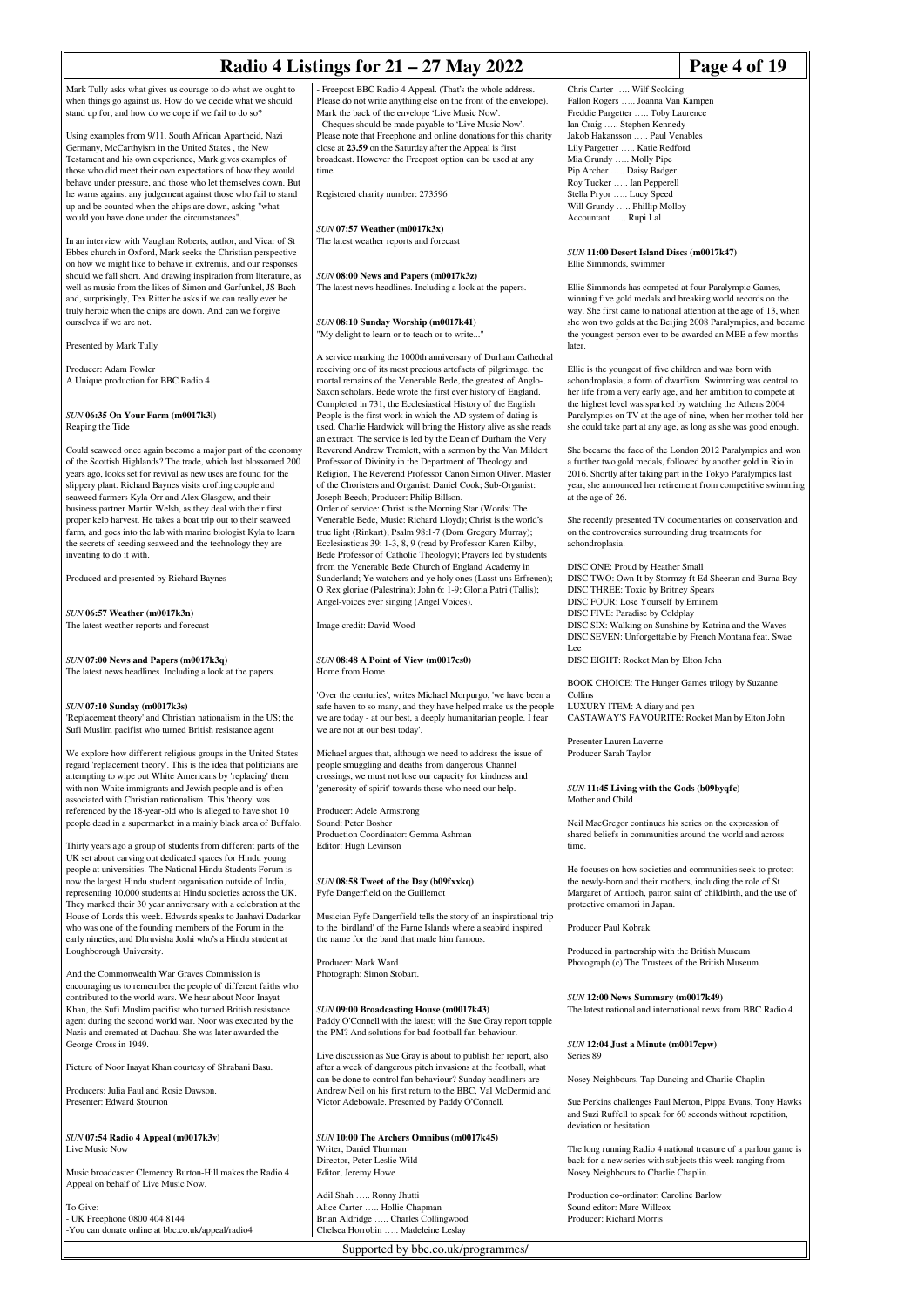# **Radio 4 Listings for 21 – 27 May 2022** Page 5 of 19

A BBC Studios Production

*SUN* **12:32 The Food Programme (m0017k4c)** Consider the Axe: Food, farming and the wonders of Stonehenge.

Dan Saladino and blacksmith Alex Pole explain how our food has been influenced by metals.

*SUN* **12:57 Weather (m0017k4f)** The latest weather forecast

# *SUN* **13:00 The World This Weekend (m0017k4h)**

Radio 4's look at the week's big stories from both home and around the world

*SUN* **13:30 The Listening Project (m0017k4k)** Trials and Tribulations

Glover presents four conversations between strangers.

This week: Claire and Georgia share their experiences of surviving the Manchester Arena bombing five years ago and the Omagh bombing in 1998; Becky and Paul talk through the rights and wrongs of horse racing; Jonathan and Kit discuss the arguments for and against second homes; and Natalie and Chloe reflect on the possibility of there being an afterlife.

The Listening Project is a Radio 4 initiative that offers a snapshot of contemporary Britain in which people across the UK volunteer to have a conversation. The conversations are being gathered across the UK by teams of producers from local and national radio stations who facilitate each encounter. Every conversation lasts up to an hour and is then edited to extract the key moments of connection between the participants. Most of the unedited conversations are being archived by the British Library and used to build up a collection of voices capturing a unique portrait of the UK in this decade of the millennium. You can learn more about The Listening Project by visiting bbc.co.uk/listeningproject

Producer: Mohini Patel

#### *SUN* **14:00 Gardeners' Question Time (m0017crf)** Wellcome Collection

Kathy Clugston and the panel are in London. Fielding your horticultural queries this week are Anne Swithinbank, Pippa Greenwood and James Wong.

This week, the team get suitably scientific as they answer questions from a live audience at Wellcome Collection, London, a museum exploring health and the human experience. The panel share their knowledge on vernalisation, chimeral variegation, and the process that makes watermelons from Bulgaria taste so sweet. They'll also be offering up some adventurous recommendations for climbers to grow in total shade and planting on a narrowboat.

Away from the questions, curator Emily Sargent shows regular panellist James Wong around the Rooted Beings exhibition at Wellcome Collection, an exhibition which asks us to reconsider our relationship to the plants we take for granted in our everyday life.

Producer: Dominic Tyerman Assistant Producer: Bethany Hocken

A Somethin' Else production for BBC Radio 4

*SUN* **14:45 1922: The Birth of Now (m0013zsb)** Einstein, relativity, time, and indigenous Australian modernism

1922: The Birth of Now - Ten programmes in which Matthew Sweet investigates objects and events from 1922, the crucial year for modernism, that have an impact today.

10. Einstein, relativity, time, and indigenous Australian art.

In 1922, Albert Einstein was awarded the Nobel Prize. In that same year, his work was popularised with the publication of Easy Lessons in Einstein. Time was shown to be a relative quality - and there is a link here to the indigenous Australian conception of time, which is also not a constant.

In the concluding episode of the series Matthew hears from the theoretical physicist Fay Dowker, who expains relativity and Margo Neale, Senior Indigenous Curator at the National Museum of Australia. Margo speaks about Australian aboriginal ideas of time, their relationship with Einstein's idea of relativity, and the expression of these in recent indigenous art, by painters such as Mick Kurbarkku, who was born in 1922, and Emily Kame Kngwarreye. Both have been described as

aboriginal modernists.

Producer: Julian May

*SUN* **15:00 Drama (m0017k4m)** In Diamond Square

A story of love in a time of war, starring Maxine Peake.

Barcelona, 1930s: Natalia, a pretty, naïve shop girl from the working-class quarter of Gracia, is hesitant when a stranger asks her to dance at the fiesta in Diamond Square. But Quimet is charming and forceful and she takes his hand. They marry and have two children, although Quimet proves an unpredictable husband. He gives her the nickname of Colometa, meaning Little Pigeon, and breeds the birds in their apartment.

Set against the backdrop of the turbulent years of the Spanish Republic and Civil War, Natalia experiences the conflict from a city in turmoil as she fights for her and her children's survival.

Written in exile from Franco's dictatorship by Mercè Rodoreda, the novel has been translated into 28 languages, produced in Spain as a film and TV series, and is taught as part of the school curriculum. Gabriel García Márquez learnt Catalan just to be able to read it in its original language.

The novel has been adapted for radio by Hattie Naylor, a multiaward winning scriptwriter and audio dramatist. Her gothic thriller Dead Weather won Best Drama, Best Actress and Best Supporting Performance at the BBC Audio Drama Awards 2022. She won the Tinniswood Award for Best Radio Script for Ivan and the Dogs which also picked up an Olivier nomination and has been adapted as a film.

Natalia (Colometa) ….. Maxine Peake Quimet ….. Will Howard Mateu ….. Luke Jerdy Cintet ….. Liam Garrigan Mrs Enriqueta ….. Jane Slavin Julieta ….. Faye Marsay

Other voices played by the cast

Cast:

Written by Mercè Rodoreda Adapted for radio by Hattie Naylor from the translation by Peter Bush

Sound Design ….. Adam Woodhams Mix ….. Steve Bond

Executive Producer ….. Sara Davies

Directed and produced by Nicolas Jackson

An Afonica production for BBC Radio 4

#### *SUN* **16:00 Open Book (m0017k4p)** Atticus Lish, Jean Rhys, Maggie Shipstead

Chris Power talks to Atticus Lish, the ex-Marine whose debut won the PEN/Faulkner Award for Fiction. His new novel The War for Gloria explores modern masculinity and misogyny through the lens of Corey and his ill mother, documenting his troubled relationship with his father.

Jean Rhys is best known for her adrift female characters in Wide Sargasso Sea and Good Morning, Midnight. Miranda Seymour discusses her new biography of this much mythologised figure and alongside Jo Hamya, guides us through the important work of the Dominica-born writer.

Plus Booker-shortlisted Maggie Shipstead choses a book she'd never lend.

**Books** list The War for Gloria by Atticus Lish Preparation for the Next Life by Atticus Lish I Used to Live Here Once: The Haunted Life of Jean Rhys by Miranda Seymour Wide Sargasso Sea by Jean Rhys Good Morning, Midnight by Jean Rhys The Collected Short Stories by Jean Rhys Jean Rhys by Carole Angier Three Rooms by Jo Hamya Selected Stories, 1968-1994 by Alice Munro The Great Circle by Maggie Shipstead You Have a Friend in 10A by Maggie Shipstead

*SUN* **16:30 Poetry Please (m0017k4r)** Colm Tóibín

The writer Colm Tóibín selects some favourite poems from ngst our listeners' requests and recommendations. His picks include poems by Elizabeth Bishop, Thom Gunn, Maura

Supported by bbc.co.uk/programmes/

Dooley, Victoria Kennefick and Anthony Cronin.

Colm Tóibín is the author of ten novels - including Brooklyn, The Magician and The Master. He published his first poetry collection, Vinegar Hill, in spring 2022.

With special thanks to RTÉ Archives for their recording of Seán Mac Réamoinn's reading of The Two Travellers by CJ Boland, and to the Irish Poetry Reading Archive in UCD Library for their kind permission to use their recording of Anthony Cronin reading his poem 'For a Father'.

Produced by Mair Bosworth for BBC Audio

*SUN* **17:00 File on 4 (m0017cmv)** Ukraine: Taking in the Trauma

More than 150 thousand people have signed up to the UK's 'Homes for Ukraine' scheme - hoping to open their doors to those desperately fleeing the war. But it's a process that has been dogged with delays, and is raising serious safeguarding concerns as vulnerable women and children try to match up with potential hosts through unregulated sites online. By following those escaping the conflict, and the host familie trying to help them, File on 4 investigates the difficulties this new scheme is facing, and examines how schools, councils and health services are coping with the arrival of so many traumatised families.

Reporter: Adrian Goldberg Producer: Mick Tucker Editor: Maggie Latham

*SUN* **17:40 Profile (m0017k1h)** [Repeat of broadcast at 19:00 on Saturday]

*SUN* **17:54 Shipping Forecast (m0017k4t)** The latest weather reports and forecasts for UK shipping.

*SUN* **17:57 Weather (m0017k4w)** The latest weather reports and forecast

## *SUN* **18:00 Six O'Clock News (m0017k4y)**

One of Britain's biggest energy suppliers, E.ON has warned that up to 40 per cent of its customers could face fuel poverty in **October** 

*SUN* **18:15 Pick of the Week (m0017k50)** Christian Fraser

It is a journey down memory lane this week. We go back to the start of the wars in Iraq and Afghanistan and ask the question, was America's decision to remove Saddam Hussein baked in, even before that fateful day on 9/11. Truth as they say is the first casualty of war, but how do we know what is true in a world of synthesised deep fakes? Are there lessons from histor on how we respond to social media - and who we listen to? Should we be cancelling those who we don't agree with? And we will take you back to the late 80, early 90's Pulp, Jarvis Cocker, and the Hacienda. A time when we could all afford a ticket at the football, before the Billionaire Ball Game...

Presenter: Christian Fraser Producer: Emmie Hume Production Coordinator: Elodie Chatelain & Jessica Bellamy Studio Manager: Jonathan Esp

#### *SUN* **19:00 The Archers (m0017k52)**

Fallon and Lily tell Stella about events for the picnic on Jubilee field, including human chess and the perfect pudding competition. Having decided any child under twelve can judge, Fallon is more worried about Harrison wanting to enter. For all his enthusiasm, Harrison is not cut out for baking. Stella suggests running an "Unsung Hero" competition. Fallon and Lily agree it's a great suggestion, but who is Ambridge's un hero?

Tracy thinks Roy deserves having "Judas" sprayed on his car; he doesn't give a damn about the rest of the Grey Gables staff. Jazzer reassures her he'll have extra money rolling in soon. But Tracy's got to get to some temporary agency cleaning work. She won't sponge off Jazzer. Later, despairing Tracy tells Jazzer her car's broken down, and she's lost the job – she's drowning in bills and now needs to fork out for her car.

Brian confronts Chris about taking cash in hand for his farrier work. Chris protests it all goes through the books, but Brian turns the heat on, and asks if Chris would be happy for the forensic accountant to take a look? Chris demands to know who Brian has been talking to. He's earned every penny himself – unlike Alice. Furious, Alice reveals Brian gave them money when Chris was behind on payments on The Forge even though she'd told Chris they were a work bonus. Chris is crushed, and leaves defeated. Alice feels awful, but Brian reminds her Chris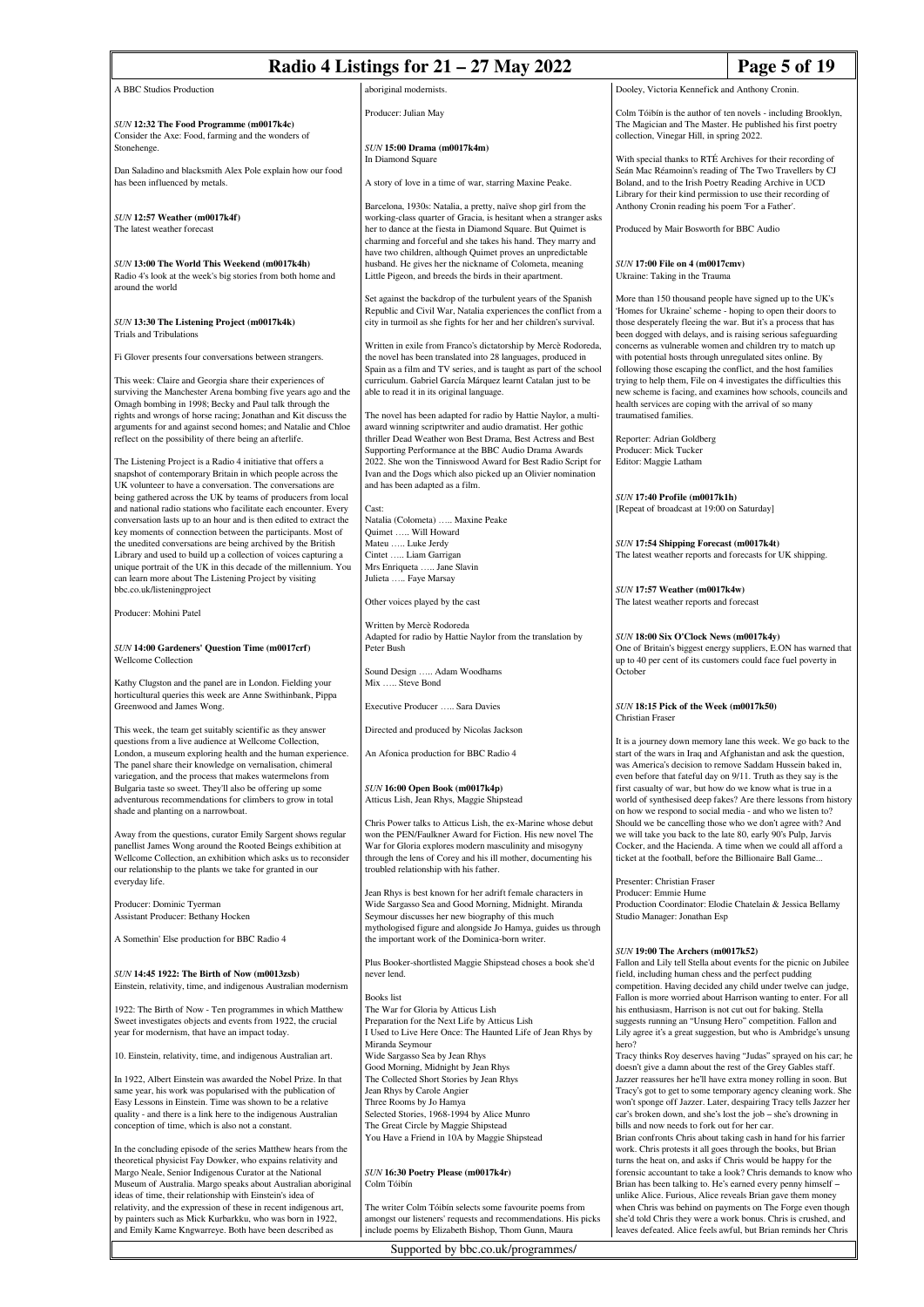| Radio 4 Listings for $21 - 27$ May 2022<br>Page 6 of 19                                                                                                                                                                                                                                                                                                                 |                                                                                                                                                                                                                                                                                                                                                                                                                                                 |                                                                                                                                                                                                                                                                                                                                                                                                                                                 |  |  |
|-------------------------------------------------------------------------------------------------------------------------------------------------------------------------------------------------------------------------------------------------------------------------------------------------------------------------------------------------------------------------|-------------------------------------------------------------------------------------------------------------------------------------------------------------------------------------------------------------------------------------------------------------------------------------------------------------------------------------------------------------------------------------------------------------------------------------------------|-------------------------------------------------------------------------------------------------------------------------------------------------------------------------------------------------------------------------------------------------------------------------------------------------------------------------------------------------------------------------------------------------------------------------------------------------|--|--|
| started the war. They just need to hope it doesn't get worse.                                                                                                                                                                                                                                                                                                           | Interviewed guest: Stephen Moss<br>Interviewed guest: Dr Taras Kuzio<br>Interviewed guest: Helena de Bertodano                                                                                                                                                                                                                                                                                                                                  | Economy at Goldsmiths, University of London, suggests it has<br>revealed the politics of our economy, offering prosperity to<br>some and hardships to others. He's joined by Heejung Chung,                                                                                                                                                                                                                                                     |  |  |
| SUN 19:15 Stand-Up Specials (m0017k54)<br>Don Biswas: Neurotopical                                                                                                                                                                                                                                                                                                      | Interviewed guest: Pitita Alcala White<br>Archive clips used: BBC News 24, Newsday 12/05/2022; BBC                                                                                                                                                                                                                                                                                                                                              | Professor of Sociology and Social Policy at the University of<br>Kent, whose research explores the impact of Covid on flexible<br>working. Has it led to a more equal division of labour for                                                                                                                                                                                                                                                    |  |  |
| For years, comedian Don Biswas struggled with things most<br>people take for granted - from telling the time to following<br>simple directions.                                                                                                                                                                                                                         | News, 14/05/2022; Al Jazeera English, 74 years of Nakba 2022;<br>xeno-canto.org, Pied Avocet (Recurvirostra avosetta); BBC<br>One, Animal Magic 23/11/1971; YouTube/Behind Nhu,                                                                                                                                                                                                                                                                 | heterosexual couples or entrenched existing inequalities?<br>Producer: Jayne Egerton                                                                                                                                                                                                                                                                                                                                                            |  |  |
| Not long after graduating from university he found himself<br>sacked from not one but two management trainee positions, and<br>he fell into a depression. Well into his 20s, Don decided to seek<br>medical advice and doctors told him he had Dyspraxia, ADHD<br>and mild Asperger's Syndrome. Suddenly, everything made                                               | Eurasian collared dove call 17/05/2020; BBC Radio 4, The<br>World Tonight 28/04/1986; BBC News, Ukranian Referendum<br>Results 02/12/1991; AP Archive, Ukraine - Preparations for<br>Presidential Elections 25/06/1994; BBC One, six o'clock news -<br>Ukraine Nuclear Weapons 14/01/1994; Connie Martinson<br>YouTube channel, Upper Cut - Carrie White interview                                                                              | MON 00:45 Bells on Sunday (m0017k21)<br>[Repeat of broadcast at 05:43 on Sunday]                                                                                                                                                                                                                                                                                                                                                                |  |  |
| much more sense.<br>In Don Biswas: Neurotopical, Don explores how his diagnoses                                                                                                                                                                                                                                                                                         | 31/10/2011.                                                                                                                                                                                                                                                                                                                                                                                                                                     | MON 00:48 Shipping Forecast (m0017k5f)<br>The latest weather reports and forecasts for UK shipping.                                                                                                                                                                                                                                                                                                                                             |  |  |
| were his ticket out of the rat-race and how, as a result, he<br>decided to take a keen interest in politics, much to the chagrin<br>of his parents.                                                                                                                                                                                                                     | SUN 21:00 Money Box (m0017k0s)<br>[Repeat of broadcast at 12:04 on Saturday]                                                                                                                                                                                                                                                                                                                                                                    | <b>MON 01:00 Selection of BBC World Service Programmes</b><br>(m0017k5h)                                                                                                                                                                                                                                                                                                                                                                        |  |  |
| In his first stand-up comedy special for Radio 4, recorded in<br>front of a live audience at the famous Frog and Bucket Comedy<br>Club in Manchester, Don speaks candidly about his mental<br>health conditions and the impact they've had on his outlook.                                                                                                              | SUN 21:25 Radio 4 Appeal (m0017k3v)<br>[Repeat of broadcast at 07:54 today]                                                                                                                                                                                                                                                                                                                                                                     | BBC Radio 4 presents a selection of news and current affairs,<br>arts and science programmes from the BBC World Service.<br>MON 05:20 Shipping Forecast (m0017k5k)                                                                                                                                                                                                                                                                              |  |  |
| Written and performed by Don Biswas                                                                                                                                                                                                                                                                                                                                     | SUN 21:30 The Digital Human (m000sy3j)<br>Series <sub>22</sub>                                                                                                                                                                                                                                                                                                                                                                                  | The latest weather reports and forecasts for UK shipping.                                                                                                                                                                                                                                                                                                                                                                                       |  |  |
| Sound Engineer and Editor: Mark Burrows                                                                                                                                                                                                                                                                                                                                 | Treasure                                                                                                                                                                                                                                                                                                                                                                                                                                        | MON 05:30 News Briefing (m0017k5m)<br>The latest news from BBC Radio 4                                                                                                                                                                                                                                                                                                                                                                          |  |  |
| Producer: Kurt Brookes                                                                                                                                                                                                                                                                                                                                                  | Every time we seek treasure and eventually find, we get a hit of<br>endorphins that tickles the happy parts of our brains.                                                                                                                                                                                                                                                                                                                      |                                                                                                                                                                                                                                                                                                                                                                                                                                                 |  |  |
| Photo credit: Steve Best<br>A Made In Manchester production for BBC Radio 4                                                                                                                                                                                                                                                                                             | There are tales of extraordinary discoveries; King Tut's tomb,<br>The Mona Lisa, Viking gold. Incredible things that took                                                                                                                                                                                                                                                                                                                       | MON 05:43 Prayer for the Day (m0017k5p)<br>A reflection and prayer to start the day with the Rt Revd Mary<br>Stallard, Assistant Bishop in Bangor.                                                                                                                                                                                                                                                                                              |  |  |
| SUN 19:45 How One Becomes Lonely (m0017k56)<br>Episode 3                                                                                                                                                                                                                                                                                                                | ingenuity and dedication to uncover. Wouldn't it be remarkable<br>to strike it lucky and find real treasure buried for hundreds or<br>even thousands of years? Every rabbit hole we go down, every<br>mystery we try to solve scratches that itch. It might be offline,<br>or on. What does it look like? How do we find it? And is it wise                                                                                                     | Good morning. On a visit to a local mosque open-day I met a<br>woman who told me she was fasting for a sick friend; she was<br>doing this as an act of prayer. I was interested. This wasn't<br>Ramadan, when Muslims fast; this was simply a voluntary,                                                                                                                                                                                        |  |  |
| Novelist and musician Luke Sutherland's immersive tale of<br>cowardice, courage and connection tackles the perpetual<br>struggle to make sense of an ever-changing world. From the<br>comfort of his Perthshire home, 81-year old Archie Devine dips<br>into the murkier corners of the internet as he remembers the<br>time he let true love slip through his fingers. | to do so?<br>Archaeologist Peter Reavill tells us about the discovery of an<br>astonishing Viking hoard in Herefordshire, but like so many<br>tales of treasure warn, it became a curse to those who found it.<br>They chose to value secrecy about what they discovered digging<br>up the hoard, higher than its historical value.                                                                                                             | personal act she'd chosen to do for a friend in need. She told me<br>that normally fasting is a private matter, and she was only<br>telling me in order to explain why she wasn't sharing the snacks<br>she'd helped to provide. Fasting helped her to focus, she said,<br>with hunger reminding her to think of her friend. She described<br>this as a small way to show solidarity with someone else's need<br>and a prompt to pray for them. |  |  |
| Archie is determined to track down first love, Nadine, in spite<br>of the misgivings of his housemate Paulie, who remembers how<br>the romance ended.                                                                                                                                                                                                                   | Stefan from Germany is sitting on an unbelievable hoard of<br>digital treasure - \$371,000,000 but with only two goes left on<br>his flash drive to guess the password, it became such a curse it                                                                                                                                                                                                                                               | This struck me as such a beautifully supportive act, and it made<br>me reflect about what I'm doing as a Christian, or even simply<br>as a friend, to show my care for others. There's a history of                                                                                                                                                                                                                                             |  |  |
| Words and music by Luke Sutherland<br>Read by Cal MacAninch<br>Produced by Eilidh McCreadie                                                                                                                                                                                                                                                                             | drove him to contemplate ending it all.<br>And alternate reality game developer Dan Hon introduces us to                                                                                                                                                                                                                                                                                                                                        | fasting in a number of faith traditions including my own,<br>although it's perhaps less common than it once was. It's amazing<br>how grace can flourish through acts of loving support – doing                                                                                                                                                                                                                                                  |  |  |
| SUN 20:00 Feedback (m0017crm)<br>What is it like being the BBC's Defence Correspondent during<br>the Russian Ukrainian conflict?<br>How does he work out what is fact and what is propaganda?                                                                                                                                                                           | Perplex City, an online and offline treasure hunt which led<br>Andy Darley to dig up a metal cube claim a£100,000 prize. Dan<br>draws similarities between alternate reality games and how<br>QAnon works and we hear from Leila who after becoming<br>obsessed with QAnon explains how a search for information,<br>patterns and connections became the digital equivalent of<br>seeking treasure but became so toxic it started affecting her | things for others can rebound unexpectedly and encouragement<br>can grow in surprising ways. Friends recently asked me to<br>support someone who's stressed. All they wanted was for me to<br>send them a card, but they may not have realised how delighted<br>I was to be asked to help, and how being given an opportunity to<br>think about another's needs has helped me put some of my own                                                |  |  |
| Jonathan Beale answers listeners' questions.<br>Listeners also give their views on where inevitable cuts are to be                                                                                                                                                                                                                                                      | mental health until she managed to pull herself out of it.<br>Producer Kate Bissell                                                                                                                                                                                                                                                                                                                                                             | worries in a fresh perspective.<br>Thank you, gracious God, for all who show us how to pray.<br>Open my eyes today to notice those who need encouragement                                                                                                                                                                                                                                                                                       |  |  |
| made at the Corporation.                                                                                                                                                                                                                                                                                                                                                | Researcher Juliet Conway                                                                                                                                                                                                                                                                                                                                                                                                                        | and touch my heart so that I may be for others a sign of your<br>unfailing love and care. Amen.                                                                                                                                                                                                                                                                                                                                                 |  |  |
| And do young farmers find the Archers storylines credible?                                                                                                                                                                                                                                                                                                              | SUN 22:00 Westminster Hour (m0017k58)                                                                                                                                                                                                                                                                                                                                                                                                           |                                                                                                                                                                                                                                                                                                                                                                                                                                                 |  |  |
| Presenter: Roger Bolton<br>Producer: Kate Dixon<br>Executive Producer: Samir Shah                                                                                                                                                                                                                                                                                       | Carolyn Quinn looks ahead to the publication of the Sue Gray<br>report with Conservative MP Laura Farris; Shadow Education<br>Minister Helen Hayes; and former civil servant Philip Rycroft.<br>The political editor of the Daily Mail, Jason Groves, brings                                                                                                                                                                                    | MON 05:45 Farming Today (m0017k5r)<br>23/05/22 - Ukrainian Farmers, Community Supported<br>Agriculture, Hothouse flowers                                                                                                                                                                                                                                                                                                                        |  |  |
| A Juniper Connect production for BBC Radio 4                                                                                                                                                                                                                                                                                                                            | additional insight and analysis. The panel also discuss the<br>economic situation and the cost of living crisis and the CBI                                                                                                                                                                                                                                                                                                                     | Ukrainian farmers are demanding that borders re-open so they<br>can get their crops out of the country. It's estimated that 24                                                                                                                                                                                                                                                                                                                  |  |  |
| SUN 20:30 Last Word (m0017crk)<br>Shireen Abu Akleh, Robert Gillmor, Leonid Kravchuk<br>(pictured), Carrie White                                                                                                                                                                                                                                                        | President Lord Bilimoria explains what employers want in<br>terms of help from the government.                                                                                                                                                                                                                                                                                                                                                  | million tonnes of wheat and maize are stuck there as Russia<br>continues to blockade Black Sea ports. Instead, farmers are<br>heading to the land borders – and can face a week-long wait to<br>get through. With harvest now looming they say this can't go on.                                                                                                                                                                                |  |  |
| Matthew Bannister on                                                                                                                                                                                                                                                                                                                                                    | SUN 23:00 Loose Ends (m0017k1f)<br>[Repeat of broadcast at 18:15 on Saturday]                                                                                                                                                                                                                                                                                                                                                                   | Last week the UN highlighted the impact the war is having on<br>global food supplies, warning that some countries could face<br>long-term famines if Ukraine's exports are not restored to pre-                                                                                                                                                                                                                                                 |  |  |
| Shireen Abu Akleh, the respected Al Jazeera reporter who was<br>shot dead while covering an Israeli military raid in Jenin in the<br>occupied West Bank.                                                                                                                                                                                                                | SUN 23:30 Something Understood (b01bwd3c)<br>[Repeat of broadcast at 06:05 today]                                                                                                                                                                                                                                                                                                                                                               | war levels. Charlotte Smith catches up with one farmer who<br>says the situation can't go on.                                                                                                                                                                                                                                                                                                                                                   |  |  |
| Robert Gillmor, the wildlife artist best known for his striking<br>paintings of birds.                                                                                                                                                                                                                                                                                  |                                                                                                                                                                                                                                                                                                                                                                                                                                                 | As many people face a struggle to put food on their plates as the<br>cost of living rises, community supported agriculture is being<br>heralded as a way to bring farmers and consumers together, to                                                                                                                                                                                                                                            |  |  |
| Leonid Kravchuk who oversaw Ukraine's transition to<br>independence after the collapse of the Soviet Union and<br>became its President.                                                                                                                                                                                                                                 | <b>MONDAY 23 MAY 2022</b><br>MON 00:00 Midnight News (m0017k5c)<br>The latest news and weather forecast from BBC Radio 4.                                                                                                                                                                                                                                                                                                                       | share both the risks and the rewards of growing food. Although<br>fairly well-established across Britain, the movement is in the<br>early stages in Northern Ireland. We visit an open day designed<br>encourage others to find out more about this model of farming.                                                                                                                                                                           |  |  |
| Carrie White, the hairdresser who styled some of Hollywood's<br>biggest stars and became addicted to drink and drugs.                                                                                                                                                                                                                                                   | MON 00:15 Thinking Allowed (m0017ch2)<br>Covid and change                                                                                                                                                                                                                                                                                                                                                                                       | The British horticulture market is worth £2.2 billion a year<br>according to the Flowers and Plants Association, and UK grown<br>flowers are growing in popularity. This week Farming Today                                                                                                                                                                                                                                                     |  |  |
| Producer: Neil George                                                                                                                                                                                                                                                                                                                                                   | Covid: Laurie Taylor explores the impact of the pandemic on                                                                                                                                                                                                                                                                                                                                                                                     | will be hearing from the people who help make gardens<br>beautiful. One of the big challenges is competing with Dutch                                                                                                                                                                                                                                                                                                                           |  |  |
| Interviewed guest: Dalia Hatuqa                                                                                                                                                                                                                                                                                                                                         | our working and home lives. Will Davies, Professor in Political<br>Supported by bbc.co.uk/programmes/                                                                                                                                                                                                                                                                                                                                           | growers, who have dominated this market for decades.                                                                                                                                                                                                                                                                                                                                                                                            |  |  |
|                                                                                                                                                                                                                                                                                                                                                                         |                                                                                                                                                                                                                                                                                                                                                                                                                                                 |                                                                                                                                                                                                                                                                                                                                                                                                                                                 |  |  |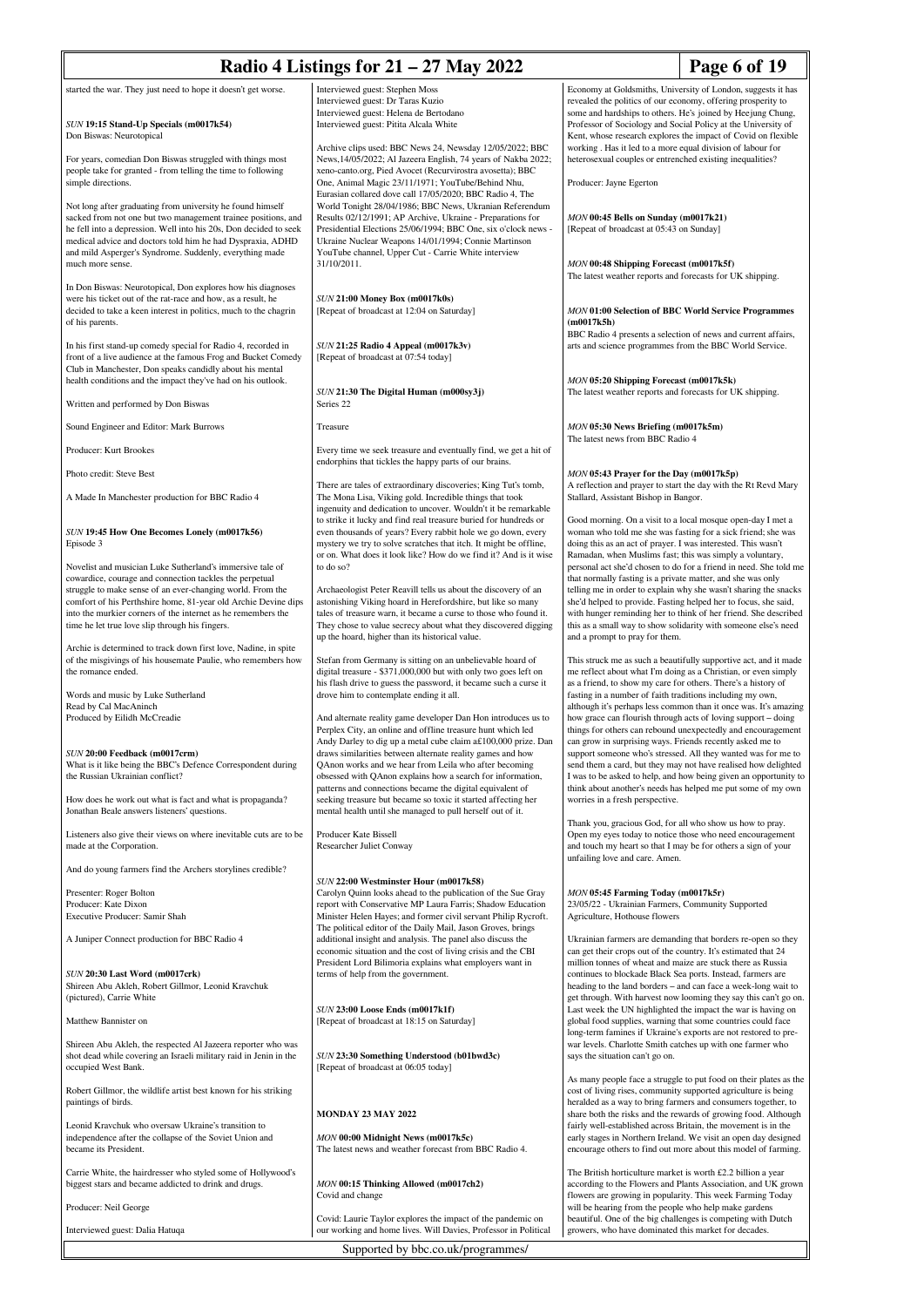# **Radio 4 Listings for 21 – 27 May 2022** Page 7 of 19

Presented by Charlotte Smith and produced by Sally Challoner.

# *MON* **05:56 Weather (m0017k5t)**

The latest weather forecast for farmers.

#### *MON* **05:58 Tweet of the Day (b09sqgkp)** Helen Moncrieff on the Shetland Starling

Ever since childhood, Helen Moncrieff, Shetland Manager for RSPB Scotland has been fascinated by the ways in which Shetland Starlings can mimic not only other birds but other sounds including a squeaky toy belonging to her own dog!

Producer: Sarah Blunt Photograph: John Dixon.

#### *MON* **06:00 Today (m0017k6q)**

News and current affairs, including Sports Desk, Weather and Thought for the Day.

#### *MON* **09:00 Start the Week (m0017k6s)** Learning from apes, fish and wasps

Adam Rutherford explores how other species can help us understand our own. The world-renowned primatologist Frans de Waal has spent decades observing the behaviours of chimps and bonobos. In Different: What Apes Can Teach Us About Gender he looks at, and questions, the interplay of biology and culture. Using his knowledge of apes he challenges widely held beliefs about masculinity and femininity and assumptions about authority, power, cooperation and sexual behaviour.

Nichola Raihani's research focuses on the evolution of social behaviour in humans and non-human species. In her book, The Social Instinct, she looks at the science of cooperation and how humans have evolved socially and built, and fought over, hugely complex communities. But she also suggests we might have something to learn from the pied babblers of the Kalahari, and the cleaner fish of the Great Barrier Reef – two of the most fascinating and extraordinarily successful species on the planet.

While ants and honey bees are often held up as exemplars of social cohesion, the entomologist Seirian Sumner wants to rehabilitate the much-maligned thug of the insect world, the wasp. In Endless Forms: The Secret World of Wasps she shows how wasps are older, cleverer and more diverse than their evolutionary new-comer the bee. And she makes the case that they hold hidden treasures of relevance to human culture, survival and health, and one species even taught us how to make paper.

Producer: Katy Hickman

*MON* **09:45 Empire of Pain: The Secret History of the Sackler Dynasty by Patrick Radden Keefe (m0017k6v)** 6. The Case Against Purdue Pharma

Today, in Patrick Radden Keefe's award winning account of America's opioid epidemic federal prosecutors in Virginia investigate the Sackler's family run pharmaceutical business. Millions of pages of documents bring to light revelations about the company and its powerful pain killer, OxyContin. Kyle Soller reads.

The Sackler family are famed for their philanthropy. The name adorns the walls of many of the world's most prestigious institutions, from the Metropolitan Museum of Art, the Louvre, and the British Museum to name just a few. Less well known is that much of their wealth came from the powerful painkiller, OxyContin. While the drug wasn't the only opioid behind this public health emergency, it is regarded as the pioneer. What follows is the story of an immigrant family struggling to survive during the depression, and who, as the 20th century progressed turned their lives around by making their way into the pharmaceutical business. It was Arthur Sackler's role in the marketing of Valium that was the basis of the first Sackler fortune. Later, the lessons learned in making Valium a success story were applied to OxyContin in the 1990s, leading to phenomenal wealth for the Sacklers. Meanwhile, on the eve of the new millenium, families across America were begin fall victim to what would become the opioid epidemic.

Patrick Radden Keefe is an award-winning writer at the New Yorker, winner of the 2019 Orwell Prize for Political Writing and the Baille Gifford Prize, 2021

Kyle Soller is an American film, stage, and television actor. His accolades include an Olivier Award, and three Evening Standard Theatre Awards.

Abridger: Katrin Williams. Producer: Elizabeth Allard. *MON* **10:00 Woman's Hour (m0017k6x)** Mary Anning statue, Sean O'Neill and daughter's death from ME, Social c

This month, the health secretary announced a new plan to tackle ME and Chronic Fatigue Syndrome in England. Woman's Hour is joined by Sean O'Neill, a senior writer for the Times, whose eldest daughter Maeve, passed away last October at the age of 27, after suffering from ME since she was a teenager. Emma also talks to Dr Charles Shepherd, medical advisor to the ME Association.

ITV's reality TV show Love Island has dropped its fast fashion sponsors for more sustainable, preloved fashion for its next season. Love Island is known for setting fashion trends with contestants often wearing several outfits in each episode. But this time the outfits will be from Ebay and they will be secondhand. Emma is joined by Natalie Binns who is a fashion buying and sustainability sourcing consultant for several independent brands.

In the last of our series Threads Listener Jeanie remembers her marvellous Aunty Mary whose Land Girl jacket holds so many happy memories

Tens of thousands more youngsters will end up in care unless radical changes are made to child protection a major new review has warned. Polly Curtis, journalist and author of Behind Closed Doors: Why we break up families and how to mend them, joins Emma to discuss the findings of the report.

A statue of the 19th-century fossil hunter Many Anning was unveiled this weekend, on Saturday, in Lyme Regis in Dorset. Mary was a fossil hunter who made many significant discoveries. Her bronze statue is thanks to a local 15-year-old schoolgirl called Evie Swire, who campaigned for Mary to be immortalised Evie is at school today, but Emma is joined by her mother Anya Pearson.

Presenter: Emma Barnett Producer: Lucinda Montefiore Studio Manager: Tim Heffer

### *MON* **11:00 The Untold (m0017k6z)** Life Interrupted

You could say Seán Binder was doing the right thing in the right place at the wrong time. In 2018, he was part of the volunteer humanitarian effort on the island of Lesbos. Still a point of arrival for the inflatable dinghies & ramshackle craft packed with refugees  $\&$  migrants  $\&$  usually sent by smugglers. These overfilled craft would arrive on Lesbos & other Greek islands with people in various states of distress & need. A trained rescue diver, Sean was part of Emergency Response Centre International, a small humanitarian aid group that coordinated efforts with the Greek Coast Guard to prevent loss of life. Frequently for Seán, that would mean waiting on a dark beach to hand a blanket to an utter stranger but in February 2018 the local island police arrested Binder & a colleague & began an investigation that led first to 106 days in pre-trial detention & then a raft of unproven charges that include money laundering, espionage and assisting illegal smuggling networks. The case remains ongoing with the threat of up to 20 years imprisonment for Binder  $\&$  his fellow accused. Meanwhile Seán has simply had get on with his life. The nightmare experience has been both transformative & chilling-it hangs over everything. Never quite happening, sometimes farcical yet always threatening to tug away at the normality of Sean's day to day existence. Producer Mark Burman

#### *MON* **11:30 Don't Log Off (m0017k71)** Series 13

## A Different Way

An ecological retreat on the edge of Amazonian rainforest which has the area's indigenous people as its nearest neighbours. A self declared independent artist's republic in the Lithuanian capital of Vilnius with its own flag, currency and constitution. A peace loving village community in New Zealand where everyone shares their money and children can safely roam free. Then there's the Argentinian family which travelled the world by vintage car on a journey that lasted for more than 22 years. Alan Dein connects with people across the world who are reaching further, dreaming deeper and seeking a different path in life.

Producer: Conor Garrett

*MON* **12:00 News Summary (m0017k73)** The latest national and international news from BBC Radio 4.

*MON* **12:04 You and Yours (m0017k75)** BuyNowPayLater Energy, Supermarket Price Rises and High

Supported by bbc.co.uk/programmes/

# Heels

Yorkshire Building Society is being criticised after some of its customers were sold funeral plans for a company that's gone bust.

The growth in firms offering to deliver grocieries in minutes bloomed last year but new figures suggest our need for speed is slowing down.

After a decade in flats, heels are back! And the higher and more glam the better

How have the recent rises in electricty prices impacted Electric Vehicle drivers - is the cost of chargingr adding to range angst among the EV community?.

The buy-now-pay-later firm that will spread the cost of your energy bill but is this a good idea for people in fuel poverty?

Supermarkets have p;edged to help customers through the cost of living crisis; perhaps they can afford it. Research shows they've raised prices of some staples by as much as 20% in the last two years while cutting back on promotions and cheaper own label products.

*MON* **12:57 Weather (m0017k77)** The latest weather forecast

*MON* **13:00 World at One (m0017k79)**

Forty-five minutes of news, analysis and comment, with Sarah Montague.

*MON* **13:45 Metamorphosis - How Insects Transformed Our World (m0017k7c)** Dazzling Disguise

Dr Erica McAlister of London's Natural History Museum takes a look at some of the entomological pioneers, whose groundbreaking observations and experiments have led to some truly innovative developments.

Erica examines the huge butterfly collection of the intrepid Victorian lepidopterist Margaret Fountaine who was seduced by the iridescent nature of the morpho butterfly wing. Its dazzling electric blues are caused not by pigments, but by interference effects within the wing structure. In the early 20th century the "father of camouflage" Abbot Thayer controversially cited iridescence as a means of disguise within the animal world as well as attracting a mate. Scientists are revisiting the idea that the best disguises are dazzling and now engineers are attempting to recreate iridescence from the insect world to generate high impact hues with multiple effects for a host of different commercial products.

With contributions from: Dr David Waterhouse, (Senior Curator of Natural History & Geology at Norfolk Museums); biologist Dr Karin Kjernsmo,(Bristol University); Andrea Hart (Library Special Collections Manager Natural History Museum); physiologist Prof Andrew Parker, (University of Oxford)

Producer Adrian Washbourne

*MON* **14:00 The Archers (m0017k52)** [Repeat of broadcast at 19:00 on Sunday]

*MON* **14:15 Drama (m0017k7f)** Jason's Mates

Peter Strickland is a highly regarded, award winning independent film maker. He has written and directed several Radio 4 dramas, all well received by audiences and critics. In Jason's Mates, Peter satirises the low to high level corruption that permeates some democracies at local level. He has harnessed the style of old, children's television animation in order to create a highly stylised world of reality-based but fictionalised political corruption, exploring it with wit and acute observation.

Peter says, "Jason's Mates is a response to the perennial problems of corruption and almost every incident in the play is loosely based on real life practices or occurrences. Playful satire felt like an appropriate response to something profoundly poisonous in society and I wanted to aim for a tone similar to the BBC animation I grew up on in the 70s. The play is narrat (as well as sporadically sung) and has the feel of a children's show. Presenting adult themes within the context of a children's format felt like the most effective way to tell a story of corruption, which is regrettably ever-relevant. The fictitious locale is also important in order to avoid scrutiny over what is or isn't correct, which will give us the freedom to tell the story of something all too real."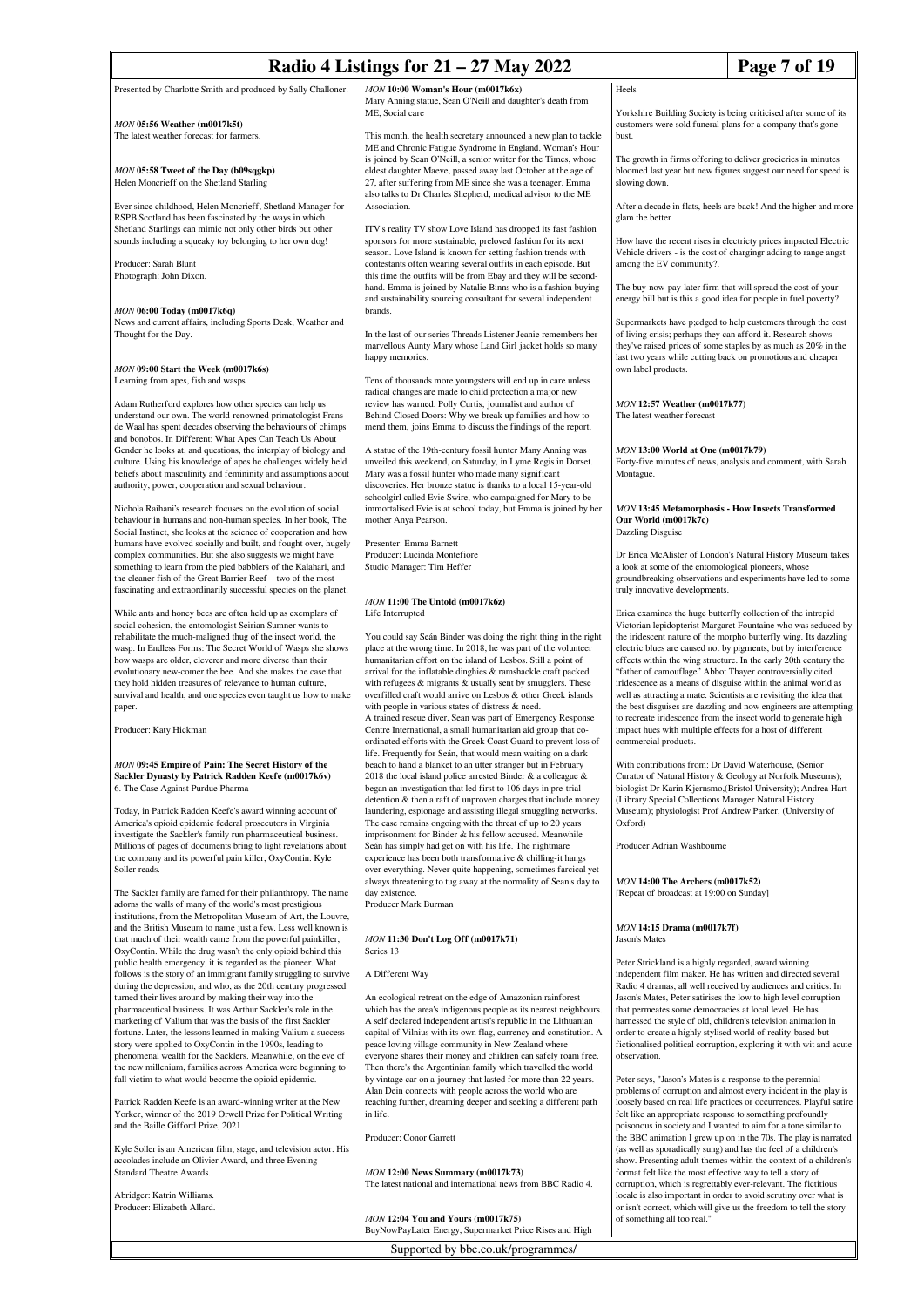# **Radio 4 Listings for 21 – 27 May 2022** Page 8 of 19

Jason is the Mayor of the prestigious and picturesque town of Ramsonlea. An election is coming up and an opposition candidate called Ernest is promising an overhaul of all the corruption and nepotism that has plagued local government under Jason's watch. Jason's mates have hugely benefited from his rule and become obscenely rich from the funds he's diverted to them and himself.

His friend Portie owns countless companies that win various tenders for roadworks and church renovation, which are invariably done badly to siphon off money, allowing local government to beg for more funds later down the line. His louche and arrogant son Lance is given a high-ranking position after the University is forced to give him top marks. Meanwhile, Ramsonlea Hospital is falling apart and the schools are suffering.

| Cast:                            |
|----------------------------------|
| JasonRichard Bremmer             |
|                                  |
| Portie WinterworthToby Jones     |
| Lance WinterworthLeo Bill        |
| Ernest MontaguePaul Ready        |
| Professor Pontifex Fatma Mohamed |
|                                  |
|                                  |
| Original musicJon Fletcher       |
|                                  |
|                                  |

Sound Design………………Eloise Whitmore

Written and directed by Peter Strickland

Executive Producer: Polly Thomas

A Naked production for BBC Radio 4

*MON* **15:00 Round Britain Quiz (m0017k7h)** Programme 9, 2022

#### $(9/12)$

What might be the preferred tipple of Eric's porcine dictator, Ilya's singular companion, Elvis's explosive alter-ego and Arthur's devious villain?

This can only be a Round Britain Quiz puzzle, and if anyone can answer it it's likely to be the teams from the North of England or the South of England, who have dominated the RBQ rankings in recent series. Stuart Maconie and Adele Geras appear for the North, against Marcus Berkmann and Paul Sinha of the South. Stuart and Adele will be out for vengeance after their defeat the last time these two teams met.

The questions include some ingenious ideas from listeners, who have sent them to the production team at rbq@bbc.co.uk

Producer: Paul Bajoria

*MON* **15:30 The Food Programme (m0017k4c)** [Repeat of broadcast at 12:32 on Sunday]

### *MON* **16:00 Youth Unites (m0017cjg)**

Singer, songwriter and broadcaster Cerys Matthews returns to her roots to celebrate the success of a unique message of Peace and Goodwill from the Youth of Wales to the Youth of the World. The message and the organisation now responsible. Urdd Gobaith Cymru (Welsh League of Hope), both celebrate their centenary this year.

The message was the brainchild of a Baptist Preacher who believed that communication between the children of nations was the best way of promoting world peace. The first message was sent via Morse Code from the UK in 1922, kindly reproduced for the programme by Duncan Fisken. A new message has been shared every year since, written by Urdd members about issues that concern them, and translated into as many languages as possible. Replies have been received from all over the world in letters and post cards. Last year, the message was sent in 65 languages to 59 countries and had 84 million responses on social media.

Cerys looks back at the history, discovering how the messages have affected the young people composing them. She demonstrates how the Urdd, a gender equal organisation from day one, expanded from Camps and Eisteddfods to a humanitarian organisation offering aid and safe havens for refugees. Cerys talks to Urdd members old and new, a recent Afghan refugee, Urdd staff and authors of messages over the years.

This year, the message is being presented to the World from Nobel Peace Centre Oslo, the first time outside the UK.

A Telesgop Cyf production for BBC Radio 4

*MON* **16:30 The Digital Human (m0017k7l)** Series 26

Virtue

This year, The Digital Human celebrates its 10 year anniversary. During that time, we have explored all corners of the digital realm, and told hundreds of stories that have revealed how we as humans have been shaped by the technological world we have created, and what we may become in the future.

Some of those stories have always stayed with us, because they have generated more questions - questions that we've always wanted to have answered, and in this series, we finally will.

In one of our all time fan-favourite episodes, Altruism, we told stories of online kindness, and how the internet could be used to bring out the best of human nature. But in the last decade, we have seen the online environment become more fractious, less community based, and in some cases, outright hostile. Aleks sets out to find out why some online spaces can bring out the best in us, while others the worst, and discovers how we could actually tailor our technology to become a real force for good.

## *MON* **17:00 PM (m0017k7p)**

Afternoon news and current affairs programme, reporting on breaking stories and summing up the day's headlines

#### *MON* **18:00 Six O'Clock News (m0017k7r)**

New pictures have emerged showing the prime minister holding up a glass at an event in Downing Street during lockdown.

*MON* **18:30 Just a Minute (m0017k7t)** Series 89

The Ukulele, Bingo and The Pawn Shop

Sue Perkins challenges Gyles Brandreth, Ria Lina, Zoe Lyons and Paul Merton to speak for 60 seconds without repetition, deviation or hesitation.

The long-running Radio 4 national treasure of a parlour game is back for a new series with subjects this week ranging from Bingo to The Pawn Shop.

Production co-ordinator: Caroline Barlow Sound editor: Marc Willcox Producer: Richard Morris

A BBC Studios Production

### *MON* **19:00 The Archers (m0017k7w)**

Alistair tells Denise Chris looked like thunder when he got out of his car. Denise isn't feeling too cheery herself. The spike in abandoned "lockdown" pets they're having to put down is getting to her. Alistair sees Stella's dog Weaver. Denise is pleased Stella's so committed to Weaver's welfare, declaring they see plenty of people who obtained lockdown dogs from unlicensed dealers, bringing unvaccinated puppies from abroad, that are then abandoned when they become a problem. Stella admires how much Alistair and Denise care. Stella visits Shula to explore taking up riding again. In conversation, Stella mistakes Denise for Alistair's wife. Shula corrects Stella, explaining she used to be married to Alistair and Denise is happily married elsewhere. Lilian asks Jazzer to buy her milk when he's in the village shop

– things are awkward between her and Susan. Jazzer's happy to help; he's plenty of time to do favours since Justin cut his Berrow hours anyway. Lilian protests that was a BL decision. Jazzer admits he was in the shop buying food for Tracy and her family. Tracy's car has been written off, and she'll have to use her redundancy money to buy a new one. Lilian asks if there's anything she can do. Jazzer suggests Lilian book a visit from a kitchen sales rep. For his scam to work, Jazzer just needs Lilian to agree to the visit and he will get a bonus. Lilian warns Jazzer that Justin hates sales people. She'll have to ask him first and she's no idea what he'll say.

### *MON* **19:15 Front Row (m0017k7y)**

The Cannes Film Festival, John Godber's Teechers, the winner of the British Book Awards

Jason Solomons reports live from the Cannes Film Festival, with news of the surprise hits of this year's festival and who's in contention for the big prizes.

The playwright John Godber on updating Teechers, a play that he wrote in the 1980s about his experiences as a drama teacher, for 2022.

The British and Greek governments are due to meet this week to discuss the Parthenon Marbles. Francesca Peacock discu the latest development in the debate over the contested sculptures.

And we announce the winner of this year's British Book Awards, live on Front Row.

Presenter: Tom Sutcliffe

## *MON* **20:00 Sports Star (m0017k80)**

Some sports stars appear to have more political influence than any of their predecessors. Some have forced politicians into policy U-turns. While many have welcomed the rise and impact of sporting campaigners, there are questions too. In this programme political journalist-turned sports writer Joey D'Urso examines the phenomenon. How did we get here? Whose advice is being heard behind the scenes? And should we be wary of such political power?

Joey talks to top sports strategist Kelly Hogarth - who represents Marcus Rashford and Raheem Sterling - in one of her first ever in-depth interviews. He also hears from Dr Erkut Sögüt, who represents former Arsenal player Mesut Özil; former Newcastle goalie and founder of Show Racism the Red Card, Shaka Hislop; The Sun's Deputy Head of Sport Martin Lipton and campaigns expert Jo Tanner.

Producer: Beth Sagar-Fenton

*MON* **20:30 Crossing Continents (m0017cjb)** Love-bombing Estonia's Russian Speakers

Can music and culture help unite Estonia? Guitar riffs lilt through the air and over the narrow river that marks the border between Estonia and Russia. It's the first time Estonia's annual festival Tallinn Music Week has been held in Narva, bringing coach loads of musicians from 30 countries around the world to a normally sleepy city. The organiser moved the festival when the war in Ukraine broke out in order to send a message of unity and to encourage Estonians from the capital to mix with people in Narva, where 97% of Estonians have Russian as their mother tongue. Many can barely speak Estonian at all. Across Estonia, one quarter of the population are Russian speakers, prompting many to describe this as a threat. When Putin invaded Ukraine on the premise of liberating Russian speakers there, it lead to many in the press to ask 'is Narva next?' but a new generation of Russian speaking Estonians are increasingly frustrated by this rhetoric and say it simply isn't true. Russian speakers are even signing up to Estonia's volunteer defence force, ready to fight to defend Estonia should the worst happen. Their allegiance is clear. But is music and culture enough to unite Estonia's Russian speakers?

Presenter: Lucy Ash Producer: Phoebe Keane

Music Credits:

Artist: Trad Attack! Track: Sõit Writers: Jalmar Vabarna, Sandra Vabarna, Tõnu Tubli

Artist: Gameboy Tetris and Nublu Track: Für Oksar Writers: Pavel Botsarov, Markkus Pulk, Fabry El Androide, Ago Teppand

Artist: Pale Alison Track: забывай Writers: Evelina Koop, Nikolay Rudakov

Artist: Jaakko Sound Installation: On the Border / Rajalla

*MON* **21:00 The Long View (m0014p87)** When Things Fall Apart

Jonathan Freedland explores the past behind the present. In the last of this long view of the future we ask when do civilizations & systems know that things cannot go on as they are. When do the rulers and the ruled sense the game is up? Historians Craig Clunas summon up the last days of the Ming Dynasty of the 17th Century, Maria Fusaro considers how the Venetian Republic registered its waning powers & end days in the 18th Century and Anthony Badger explores the existential crisis of America in 1933-would it survive as a democracy, could it be reformed & avoid collapse?

Producer Mark Burman

*MON* **21:30 Start the Week (m0017k6s)** [Repeat of broadcast at 09:00 today]

*MON* **22:00 The World Tonight (m0017k83)** PM under pressure over new "Partygate" photos

In-depth reporting, intelligent analysis and breaking news from a global perspective.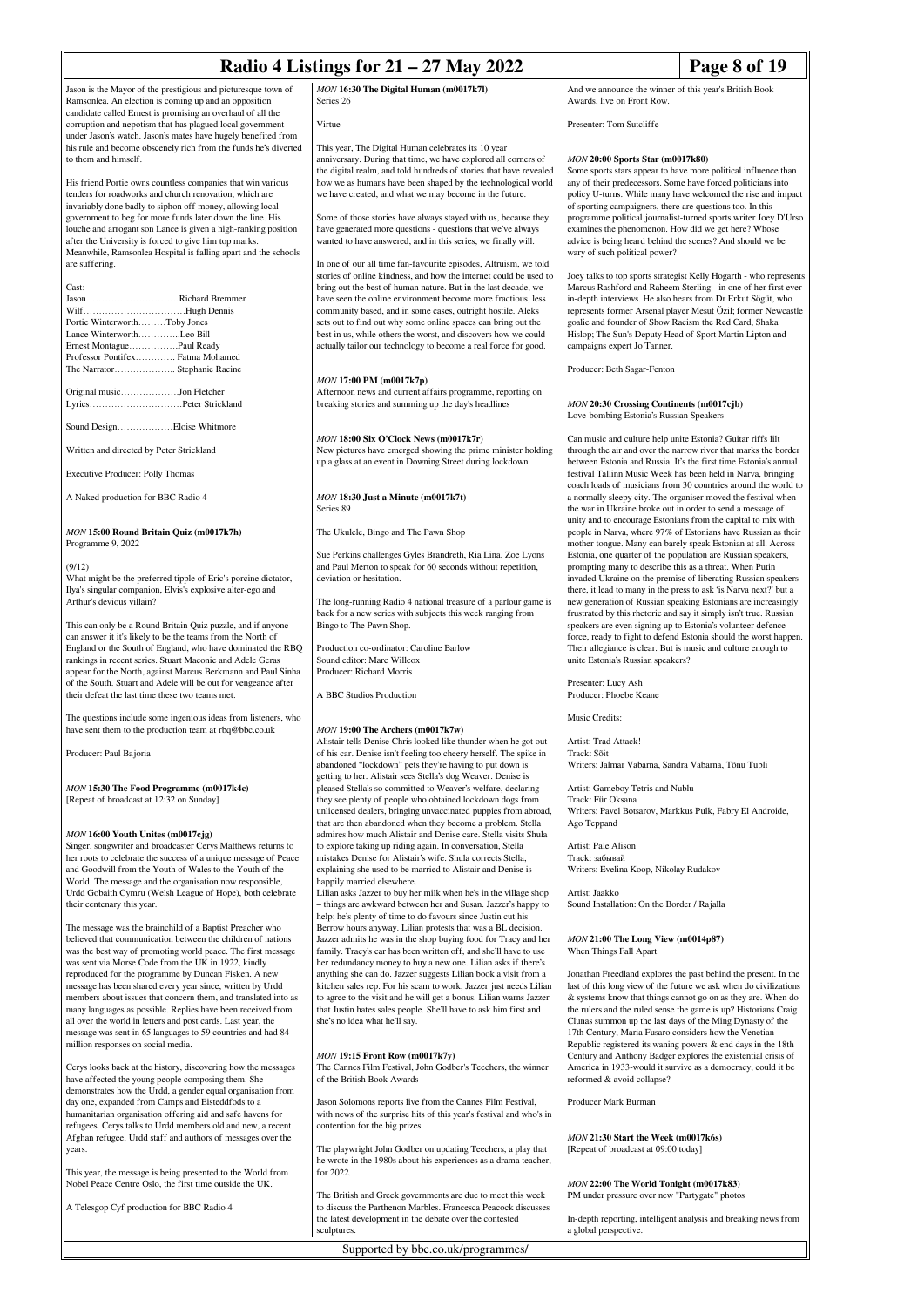| Radio 4 Listings for $21 - 27$ May 2022                                                                                                                                                                                                                                                                                                                                 | Page 9 of 19                                                                                                                                                                                                                                                                                   |                                                                                                                                                                                                                                                                                                                         |  |  |
|-------------------------------------------------------------------------------------------------------------------------------------------------------------------------------------------------------------------------------------------------------------------------------------------------------------------------------------------------------------------------|------------------------------------------------------------------------------------------------------------------------------------------------------------------------------------------------------------------------------------------------------------------------------------------------|-------------------------------------------------------------------------------------------------------------------------------------------------------------------------------------------------------------------------------------------------------------------------------------------------------------------------|--|--|
| MON 22:45 Love Marriage by Monica Ali (m0017k85)<br>6: Confusion                                                                                                                                                                                                                                                                                                        | intensity. This was enough to motivate him to begin a whole<br>new ministry, which led to a popular revival of faith within the                                                                                                                                                                | TUE 09:45 Empire of Pain: The Secret History of the<br>Sackler Dynasty by Patrick Radden Keefe (m0017khj)                                                                                                                                                                                                               |  |  |
| Meera Syal reads Monica Ali's first new novel for a decade, a<br>bighearted and hilarious story of two very different families<br>brought together by marriage.                                                                                                                                                                                                         | Anglican church. After his death it also led to the development<br>of the world-wide Methodist Church. John's younger brother,<br>Charles, shared the work of church leadership with him, and<br>was the author of thousands of stirring hymns, many of which<br>still move worshippers today. | 7. Going Global<br>Today, in Patrick Radden Keefe's book on America's opioid<br>epidemic it's 2014 & the Sackler family see new potential for<br>OxyContin abroad. Meanwhile, the drug continues to play a                                                                                                              |  |  |
| Yasmin Ghorami has a brilliant career in medicine, and is<br>engaged to a charming junior doctor. But as their wedding<br>approaches, and the two families are thrown together, they all<br>find themselves confronting long-held and dark secrets.                                                                                                                     | God of all, help me to be aware of my feelings today. If I'm<br>bored or disheartened, gift me with patience and perseverance.<br>Thank you for all who inspire and lead us by their passion,                                                                                                  | devastating role in the public health crisis which continues to<br>unfold across the United States. Kyle Soller reads.<br>The Sackler family are famed for their philanthropy. The name                                                                                                                                 |  |  |
| Today: Yasmin is confused over her feelings for Joe, and by his<br>unorthodox relationship with his mother                                                                                                                                                                                                                                                              | creativity and energy. Warm our hearts to experience the<br>renewing grace of your amazing love. Amen.                                                                                                                                                                                         | adorns the walls of many of the world's most prestigious<br>institutions, from the Metropolitan Museum of Art, the Louvre,<br>and the British Museum to name just a few. Less well known is<br>that much of their wealth came from the powerful painkiller,                                                             |  |  |
| Author: Monica Ali<br>Reader: Meera Syal<br>Abridger: Katrin Williams<br>Producer: Justine Willett                                                                                                                                                                                                                                                                      | TUE 05:45 Farming Today (m0017k8p)<br>24/05/22 - Gene editing, palm oil in dairy cow feed and<br>growing lavender                                                                                                                                                                              | OxyContin. While the drug wasn't the only opioid behind this<br>public health emergency, it is regarded as the pioneer. What<br>follows is the story of an immigrant family struggling to survive<br>during the depression, and who, as the 20th century progressed                                                     |  |  |
| <b>MON 23:00 DMs Are Open (m0017d8l)</b><br>Series 1                                                                                                                                                                                                                                                                                                                    | The Government is presenting its Genetic Technology Bill to<br>Parliament this week, which will allow the commercial growing<br>of gene-edited crops in England. Speeding up approval for<br>research into gene-editing has already been happening.                                            | turned their lives around by making their way into the<br>pharmaceutical business. It was Arthur Sackler's role in the<br>marketing of Valium that was the basis of the first Sackler<br>fortune. Later, the lessons learned in making Valium a success                                                                 |  |  |
| Episode 1<br>In the series debut, DMs Are Open sees show hosts Athena                                                                                                                                                                                                                                                                                                   | Scientists at the John Innes Centre in Norwich have developed a<br>Gene Edited (or GE) tomato which can produce pro-vitamin D3<br>in the fruit and the leaves - and when grown outdoors this could<br>be converted into actual Vitamin D in the plant.                                         | story were applied to OxyContin in the 1990s, leading to<br>phenomenal wealth for the Sacklers. Meanwhile, on the eve of<br>the new millenium, families across America were beginning to<br>fall victim to what would become the opioid epidemic.                                                                       |  |  |
| Kugblenu and Ali Official dissecting the big stories alongside<br>Mamoun Elagab, Barney Fishwick and Lucia Keskin. Tune in<br>for sketches, one-liners and voice notes about the cast of<br>Cluedo sharing a tiny flat, a Millennial Old Folks home, and                                                                                                                | The diet of many dairy cows is supplemented with palm acid oil<br>(a by-product of palm oil production). Scientists at the<br>University of Nottingham have been working to find home-                                                                                                         | Patrick Radden Keefe is an award-winning writer at the New<br>Yorker, winner of the 2019 Orwell Prize for Political Writing<br>and the Baille Gifford Prize, 2021                                                                                                                                                       |  |  |
| how Headspace are diversifying their brand.<br>Written by: YOU, the public!<br>Script Editors: Gemma Arrowsmith & Tasha Dhanraj                                                                                                                                                                                                                                         | grown oil alternatives, in an effort to cut the carbon footprint of<br>dairy production.<br>And Norfolk Lavender near Hunstanton has been operating for                                                                                                                                        | Kyle Soller is an American film, stage, and television actor. His<br>accolades include an Olivier Award, and three Evening<br>Standard Theatre Awards.                                                                                                                                                                  |  |  |
| Producers: Sadia Azmat and Rajiv Karia<br>Production Coordinator: Sarah Nicholls<br>Sound Editor: Sean Kerwin<br>Sound Engineer: Neil Goody - Premises Studios                                                                                                                                                                                                          | nearly a century. The lavender is distilled and sold on site as an<br>essential oil, but a growing part of the business is as a tourist<br>destination!                                                                                                                                        | Abridger: Katrin Williams.<br>Producer: Elizabeth Allard.                                                                                                                                                                                                                                                               |  |  |
| A BBC Studios Production                                                                                                                                                                                                                                                                                                                                                | Presented by Anna Hill<br>Produced for BBC Audio Wales & West of England by Heather<br><b>Simons</b>                                                                                                                                                                                           | TUE 10:00 Woman's Hour (m0017khl)<br>Nazanin Zaghari-Ratcliffe talks to Emma Barnett                                                                                                                                                                                                                                    |  |  |
| MON 23:30 Today in Parliament (m0017k87)<br>Sean Curran presents all the day's news from Westminster.                                                                                                                                                                                                                                                                   | TUE 05:58 Tweet of the Day (b01sbz1g)<br>Sedge Warbler                                                                                                                                                                                                                                         | Nazanin Zaghari-Ratcliffe talks for the first time to Emma<br>Barnett for this special Woman's Hour programme.<br>In this exclusive interview she reveals the full story of her                                                                                                                                         |  |  |
| TUESDAY 24 MAY 2022<br>TUE 00:00 Midnight News (m0017k89)                                                                                                                                                                                                                                                                                                               | David Attenborough presents the Sedge Warbler. Sedge<br>warblers like tangled vegetation near water. They're summer<br>visitors here but seek out similar habitats in Africa where they<br>spend the winter. Before leaving our shores in autumn, they                                         | imprisonment in Iran. Nazanin explains how she survived<br>solitary confinement, how the love of her daughter kept her<br>alive and what Prime Minster Boris Johnson told her about the<br>real reason for her imprisonment.                                                                                            |  |  |
| The latest news and weather forecast from BBC Radio 4.                                                                                                                                                                                                                                                                                                                  | gorge on insects, often doubling their weight.                                                                                                                                                                                                                                                 | Nazanin was arrested in April 2016 after visiting her parents in<br>Iran with her 21 month-old daughter Gabriella, on her way back                                                                                                                                                                                      |  |  |
| TUE 00:30 Empire of Pain: The Secret History of the<br>Sackler Dynasty by Patrick Radden Keefe (m0017k6v)<br>[Repeat of broadcast at 09:45 on Monday]                                                                                                                                                                                                                   | TUE 06:00 Today (m0017khb)<br>News and current affairs, including Sports Desk, Weather and<br>Thought for the Day.                                                                                                                                                                             | to Britain. For the next six years the charity project manager<br>was detained by the Iranian regime.<br>She was sentenced to five years for plotting to overthrow the                                                                                                                                                  |  |  |
| TUE 00:48 Shipping Forecast (m0017k8c)<br>The latest weather reports and forecasts for UK shipping.                                                                                                                                                                                                                                                                     | TUE 09:00 The Life Scientific (m0017khd)<br>Chi Onwurah on why engineering is a caring profession.                                                                                                                                                                                             | Iranian Government, and then in 2021, sentenced to another<br>year for propaganda against Iran. Nazanin has always refuted<br>those allegations as strongly as she could, stressing that she was<br>in Iran on holiday visiting her family.                                                                             |  |  |
| <b>TUE 01:00 Selection of BBC World Service Programmes</b><br>(m0017k8f)<br>BBC Radio 4 presents a selection of news and current affairs,                                                                                                                                                                                                                               | Chi Onwurah tells Jim Al-Khalili why she wanted to become a<br>telecoms engineer and why engineering is a caring profession.<br>As a black, working class woman from a council estate in                                                                                                       | Her husband Richard Ratcliffe mounted a tireless campaign to<br>free his wife, including twice going on hunger strike. In March<br>2020, as Covid took hold in Iran, Nazanin was temporarily                                                                                                                            |  |  |
| arts and science programmes from the BBC World Service.<br>TUE 05:20 Shipping Forecast (m0017k8h)                                                                                                                                                                                                                                                                       | Newcastle, she was in a minority of one studying engineering at<br>university in London and encountered terrible racism and<br>sexism. She went on to build digital networks all over the world,<br>the networks that make today's instant multimedia                                          | released to her parents' home under house in Tehran.<br>On 17 March this year, she was finally allowed to come home<br>and be reunited with her husband and daughter. Her release,                                                                                                                                      |  |  |
| The latest weather reports and forecasts for UK shipping.<br>TUE 05:30 News Briefing (m0017k8k)                                                                                                                                                                                                                                                                         | communications possible. And Chi built the first mobile phone<br>network in Nigeria, when the country was without a reliable<br>electricity supply. Today she is Shadow Minister for Science,<br>Research and Innovation.                                                                      | along with fellow British-Iranian national Anoosheh Ashoori,<br>came after negotiations and diplomatic efforts that had<br>intensified in the preceding months.                                                                                                                                                         |  |  |
| The latest news from BBC Radio 4<br>TUE 05:43 Prayer for the Day (m0017k8m)                                                                                                                                                                                                                                                                                             | When Chi decided to go into politics, her engineering<br>colleagues were not impressed. Why would anyone leave their<br>noble profession to enter a chaotic, disreputable and dubiously                                                                                                        | At the same time the UK Government paid a £400 million debt<br>to Iran dating back to the 1970s although both governments<br>have said the two issues should not be linked.                                                                                                                                             |  |  |
| A reflection and prayer to start the day with the Rt Revd Mary<br>Stallard, Assistant Bishop in Bangor.                                                                                                                                                                                                                                                                 | useful non-profession, they asked. But, Chi believes, parliament<br>desperately needs more scientists and engineers, not only to<br>help us solve science-based problems but also to create                                                                                                    | <b>CREDITS</b><br>Presenter Emma Barnett<br>Producer Woman's Hour Sarah Crawley                                                                                                                                                                                                                                         |  |  |
| Good morning. I'll always remember the sudden glow of<br>interest on my young daughter's face during a long church<br>service: Turning the pages of the book she noticed the name of<br>the author of a hymn, and with eyes suddenly blazing                                                                                                                            | technical jobs and build a strong economy.<br>Producer: Anna Buckley                                                                                                                                                                                                                           | Producer Director John O'Rourke<br>Executive Producer Tanya Hudson<br>Executive Editor Woman's Hour Karen Dalziel                                                                                                                                                                                                       |  |  |
| whispered, "Mum! He's real. Look, Charlie Weasley!" I had to<br>tell her it wasn't one of her Harry Potter heroes, but rather the<br>celebrated hymn writer Charles Wesley. She seemed to shrink a<br>little as her excitement drained away. And I hoped then that one<br>day she might be inspired by someone like the Wesley brothers:<br>as well as by the Weasleys. | TUE 09:30 One to One (m0017khg)<br>The Beat of Change: Faranak Amidi and Eris Drew<br>Faranak Amidi, World Service radio presenter and women's<br>affairs reporter, talks to DJ Eris Drew about how rave culture<br>triggered massive changes in each of their lives. For Faranak, it          | TUE 11:00 The Dolittle Machine (m0017khn)<br>Can we build a Dolittle Machine, a piece of technology that will<br>let us converse with the animals of planet Earth? Science fiction<br>writer Matthew De Abaitua investigates how the latest advances<br>in AI mean that this is now more in the realms of the possible, |  |  |
| These founders of the Methodist Movement are remembered<br>today on the anniversary of John Wesley's famous religious<br>experience: On this day in 1738 during a period when he'd                                                                                                                                                                                      | meant rebelling against the strict culture of her home country of<br>Iran, and finding a new life elsewhere. And for Eris, it meant<br>even more profound questions about identity. But what is it<br>about the "motherbeat", as Eris calls it, that makes it so                               | rather than in the purely fantastical.<br>Starting in his garden with two cats, he finds himself in a<br>tropical forest with big-brained hook-wielding birds, surveying                                                                                                                                                |  |  |
| found little comfort in religion, and was near despair, John<br>Wesley described how his heart was "strangely warmed." He<br>had an unexpected moment after he'd reluctantly attended a<br>prayer meeting during which he felt his faith with a sudden new                                                                                                              | powerful?<br>Producer: Beth Sagar-Fenton                                                                                                                                                                                                                                                       | multidimensional neural networks, and meets a woman who<br>found out about her pregnancy from a dolphin. There are also<br>robotic fish and sound pictures painted at high speed by fruit<br>bats.                                                                                                                      |  |  |
|                                                                                                                                                                                                                                                                                                                                                                         | Supported by bbc.co.uk/programmes/                                                                                                                                                                                                                                                             |                                                                                                                                                                                                                                                                                                                         |  |  |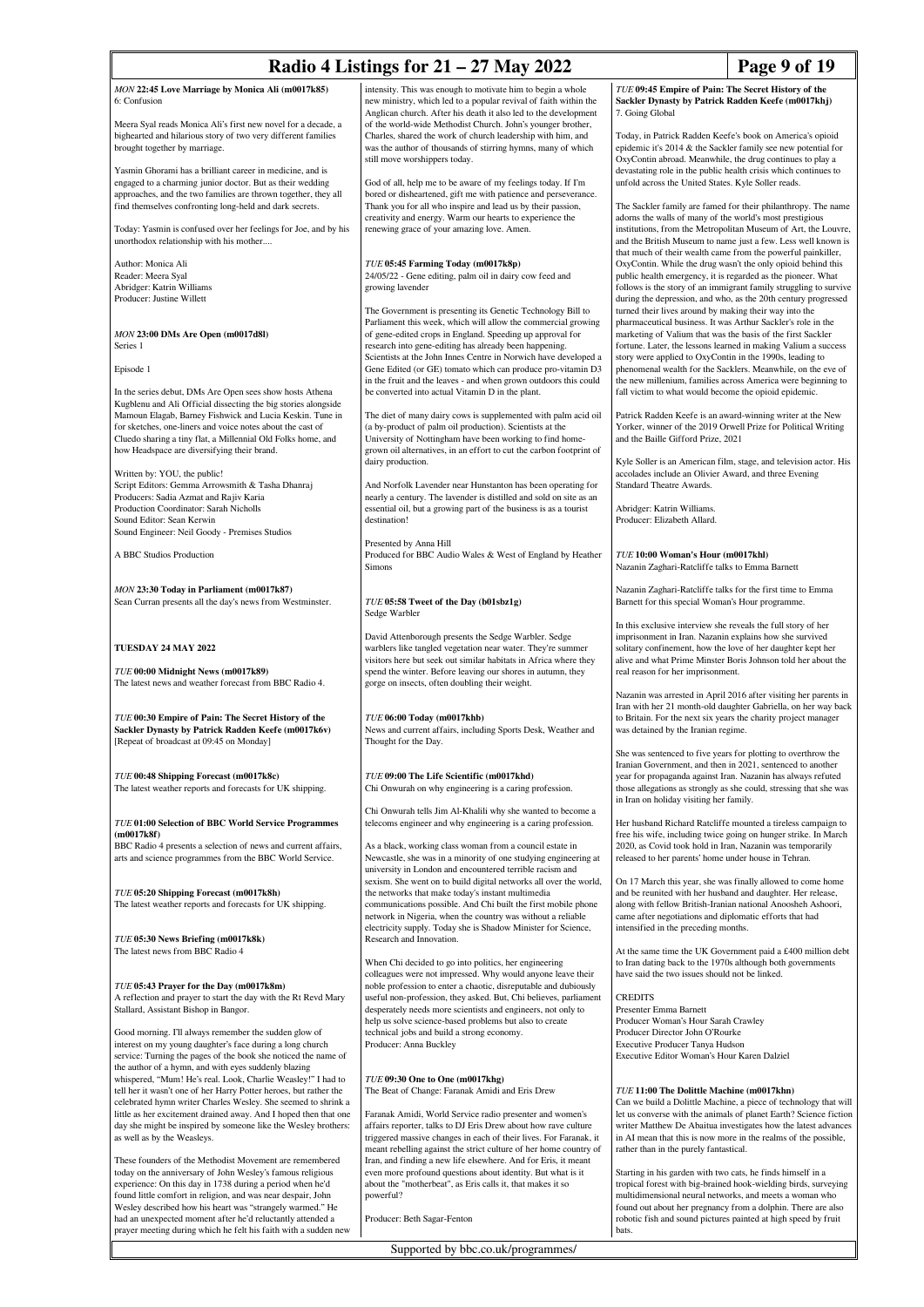| Radio 4 Listings for $21 - 27$ May 2022<br>Page 10 of 19                                                                                                                                                                                                                                                                                                                                                                                                                                                                                                                                                                                                                                                                  |                                                                                                                                                                                                                                                                                                                                                                                                                                                                                                                                                                                                                                                                                                                                                                            |                                                                                                                                                                                                                                                                                                                                                                                                                                                                                                                                                                                                                                                                                                                                                                                                                                                                                                                           |                                                                                                                                                                                                                                                                                                                                 |
|---------------------------------------------------------------------------------------------------------------------------------------------------------------------------------------------------------------------------------------------------------------------------------------------------------------------------------------------------------------------------------------------------------------------------------------------------------------------------------------------------------------------------------------------------------------------------------------------------------------------------------------------------------------------------------------------------------------------------|----------------------------------------------------------------------------------------------------------------------------------------------------------------------------------------------------------------------------------------------------------------------------------------------------------------------------------------------------------------------------------------------------------------------------------------------------------------------------------------------------------------------------------------------------------------------------------------------------------------------------------------------------------------------------------------------------------------------------------------------------------------------------|---------------------------------------------------------------------------------------------------------------------------------------------------------------------------------------------------------------------------------------------------------------------------------------------------------------------------------------------------------------------------------------------------------------------------------------------------------------------------------------------------------------------------------------------------------------------------------------------------------------------------------------------------------------------------------------------------------------------------------------------------------------------------------------------------------------------------------------------------------------------------------------------------------------------------|---------------------------------------------------------------------------------------------------------------------------------------------------------------------------------------------------------------------------------------------------------------------------------------------------------------------------------|
| What is Matthew's machine going to look like, how will it<br>operate, and what will we learn from it all?                                                                                                                                                                                                                                                                                                                                                                                                                                                                                                                                                                                                                 | TUE 13:45 Metamorphosis - How Insects Transformed Our<br>World $(m0017k12)$                                                                                                                                                                                                                                                                                                                                                                                                                                                                                                                                                                                                                                                                                                | TUE 15:30 Costing the Earth (m0017kdc)<br>Ukraine: A War on Nature                                                                                                                                                                                                                                                                                                                                                                                                                                                                                                                                                                                                                                                                                                                                                                                                                                                        |                                                                                                                                                                                                                                                                                                                                 |
| Featuring:<br>Linda Erb, vice president of animal care and training, Dolphin<br>Research Center, Florida.<br>Martha Nussbaum, professor of law and philosophy, University<br>of Chicago.<br>Diana Reiss, professor, Department of Psychology, Hunter<br>College.<br>Daniela Rus, roboticist, professor and Director of the Computer<br>Science and Artificial Intelligence Lab, MIT.<br>Natalie Uomini, researcher into New Caledonian crows and<br>animal intelligence.<br>Yossi Yovel, professor, Department of Zoology, Tel Aviv<br>University.                                                                                                                                                                        | The Ultimate Upcycler<br>Dr Erica McAlister of London's Natural History Museum takes<br>a look at some of the entomological pioneers, whose<br>groundbreaking observations and experiments have led to some<br>truly innovative developments.<br>Erica examines the innocuous wasp-like Black Soldier fly<br>which for centuries was regarded as a serious agricultural pest<br>in North America's southern states. Its reputation underwent a<br>compete rewrite thanks to the close observations of artist and<br>entomologist Charles Valentine Riley. Its larvae have a<br>remarkable ability to shred, devour and transform nearly any<br>kind of organic waste into high-quality edible protein. They are<br>now the 'crown jewels' of a fast-growing insect-farming | It's said that the environment is the silent victim of war. In this<br>programme, Tom Heap finds out how the conflict in Ukraine is<br>affecting environmental work in the country. With so many<br>people forced to flee, what happens to projects which were<br>trying to protect fragile wildlife habitats? He talks to an award-<br>winning Ukrainian environmentalist who has had to temporarily<br>abandon his conservation project around Chernobyl in order to<br>help with the humanitarian aid effort. Meanwhile, with<br>airstrikes taking place in some of the most industrialised areas<br>in the east of the country, the risk of long-term contamination<br>from damaged coal mines and nuclear installations is very real.<br>Tom asks what lessons can be learned from previous wars<br>around the world, and discovers how long-lasting the<br>environmental impacts of military action can be. How can |                                                                                                                                                                                                                                                                                                                                 |
| Extracts from 'Songs of the Humpback Whale' used with<br>permission from Ocean Alliance.<br>Sperm whale sounds courtesy of Project CETI.                                                                                                                                                                                                                                                                                                                                                                                                                                                                                                                                                                                  | industry – addressing a growing need to find cheap, clean<br>reliable protein.<br>With contributions from Donald Weber biographer of CV Riley                                                                                                                                                                                                                                                                                                                                                                                                                                                                                                                                                                                                                              | environmental concerns be can be given a voice, instead of<br>remaining the silent victim, at a time when the focus is<br>understandably on saving human lives?                                                                                                                                                                                                                                                                                                                                                                                                                                                                                                                                                                                                                                                                                                                                                           |                                                                                                                                                                                                                                                                                                                                 |
| Presenter: Matthew De Abaitua<br>Producer: Richard Ward<br>Executive Producer: Jo Rowntree<br>A Loftus Media production for Radio 4                                                                                                                                                                                                                                                                                                                                                                                                                                                                                                                                                                                       | , entomologist Prof Jeff Tomberlin (Texas A+M University),<br>Keiran Whittaker (CEO Entocycle), Katharina Unger (CEO<br>Livin Farms)<br>Producer Adrian Washbourne                                                                                                                                                                                                                                                                                                                                                                                                                                                                                                                                                                                                         | Produced by Emma Campbell<br>TUE 16:00 The Amazing Life of Olaudah Equiano<br>(m0017kj4)                                                                                                                                                                                                                                                                                                                                                                                                                                                                                                                                                                                                                                                                                                                                                                                                                                  |                                                                                                                                                                                                                                                                                                                                 |
| TUE 11:30 Black Roots (m0017khq)<br>Episode One - Frank Johnson, Joe Thompson and the fiddle in<br>North Carolina.                                                                                                                                                                                                                                                                                                                                                                                                                                                                                                                                                                                                        | $TUE$ 14:00 The Archers (m0017k7w)<br>[Repeat of broadcast at 19:00 on Monday]                                                                                                                                                                                                                                                                                                                                                                                                                                                                                                                                                                                                                                                                                             | A former enslaved person himself, Olaudah Equiano<br>His influence was built in great part on his memoir, The<br>Interesting Narrative of the Life of Olaudah Equiano (1789),<br>which detailed slavery's horrors and was widely read at the                                                                                                                                                                                                                                                                                                                                                                                                                                                                                                                                                                                                                                                                              | (c1745-97) became a key figure in the abolitionist movement.                                                                                                                                                                                                                                                                    |
| String bands, hoedowns, square dances, old-time fiddle and<br>banjo styles, these sounds were a dominant strand in African<br>American roots music from the 17th century onwards. Despite<br>this, many people think that such music comes solely from<br>dungaree-wearing, white rural folk. Country might appear to be<br>the whitest of all music genres, but it has some surprising roots.                                                                                                                                                                                                                                                                                                                            | TUE 14:15 Drama (m000gbj4)<br>Moving the Goalposts<br>Pam Ferris is Mattie in Juliet Ace's new drama.                                                                                                                                                                                                                                                                                                                                                                                                                                                                                                                                                                                                                                                                      | time.<br>The Amazing life of Olaudah Equiano programme has actor<br>Tayo Aluko playing Equiano<br>Produced by Marc Wadsworth and Deborah Hobson                                                                                                                                                                                                                                                                                                                                                                                                                                                                                                                                                                                                                                                                                                                                                                           |                                                                                                                                                                                                                                                                                                                                 |
| How have these black roots been whitewashed from the history<br>of American folk and country music? How have folk and<br>country been positioned as white genres? What does black<br>Americana sound like today?                                                                                                                                                                                                                                                                                                                                                                                                                                                                                                          | Words are becoming more and more difficult for Mattie. Is this<br>because of her illness, dementia or just old age?<br>Duty. Dignity. Fear. Pain and Humour are words she'll never<br>forget. You can add Bloody-mindedness to the list<br>and the refusal to call cancer a battle to be won. Her diagnosis                                                                                                                                                                                                                                                                                                                                                                                                                                                                | The-Latest Ltd production for BBC Radio 4<br>TUE 16:30 Great Lives (m0017kgp)                                                                                                                                                                                                                                                                                                                                                                                                                                                                                                                                                                                                                                                                                                                                                                                                                                             |                                                                                                                                                                                                                                                                                                                                 |
| In this episode, acclaimed musician Rhiannon Giddens returns<br>to her home state of North Carolina to explore the lives of two<br>black fiddlers - Joe Thompson and Frank Johnson. Johnson was<br>one of the first black celebrities in the Southern states of the<br>USA. Born into slavery, he bought freedom for himself and his<br>family on the back of his profits as a musician. More than 2,000<br>people processed through Wilmington, North Carolina for his<br>funeral in 1871. Though he died before the start of the<br>recording industry, his music was passed down through<br>generations of black fiddlers in the region. The last of these<br>fiddlers was Joe Thompson, who taught Rhiannon countless | allows Mattie the golden opportunity to plan her<br>'future' but then unbelievably she doesn't die. Mattie is startling<br>truthful but she has a wicked sense of humour too.<br>Mattie  Pam Ferris<br>Written by Juliet Ace<br>Directed by Tracey Neale<br>Juliet Ace, television and radio writer, has written a wonderful<br>drama right from the heart.<br>Eighty year old Mattie has Stage 4 cancer. Words are becoming<br>more and more difficult to find. Is this because of cancer,                                                                                                                                                                                                                                                                                | Joan Rhodes, strongest woman in the world<br>Duty and Motherland. Her choice is a lovely surprise, a<br>strongwoman who could rip up phone books and bend nails.<br>Girl in a Velvet Glove. Abandoned by both her parents as a<br>her selection here.                                                                                                                                                                                                                                                                                                                                                                                                                                                                                                                                                                                                                                                                     | Joan Rhodes picked by Anna Maxwell Martin, star of Line of<br>There's archive of her holding up 14 stone cricket commentator<br>Brian 'Johnners' Johnstone in 1949 as well as the voice of the<br>woman who knew her well - Triona Holden, author of An Iron<br>child, Joan Rhodes is an inspiring character who utterly merits |
| songs.<br>Featuring Iris Thompson Chapman, Phil Jamison, John<br>Jeremiah Sullivan and Dr. Lewin Manly.                                                                                                                                                                                                                                                                                                                                                                                                                                                                                                                                                                                                                   | dementia or just old age? Duty. Burden. Dignity. Fear. Pain and<br>Humour are words she'll never forget. You can add Bloody-<br>mindedness to the list and the refusal to call cancer a battle to<br>be won. Mattie regards her cancer as a pantomime villain who<br>is, by turns, devious and full of dark humour.                                                                                                                                                                                                                                                                                                                                                                                                                                                        | Anna Maxwell Martin is the double BAFTA winning actress<br>who has starred in Bleak House, Poppy Shakespeare and<br>Motherland.                                                                                                                                                                                                                                                                                                                                                                                                                                                                                                                                                                                                                                                                                                                                                                                           | The presenter is Matthew Parris and the producer in Bristol is                                                                                                                                                                                                                                                                  |
| Presented by Rhiannon Giddens<br>Produced by Tom Woolfenden<br>A Loftus Media production for BBC Radio 4                                                                                                                                                                                                                                                                                                                                                                                                                                                                                                                                                                                                                  | She is given 18 months to live which allows Mattie the golden<br>opportunity to plan her 'future'. There's a will to make, a funeral<br>to organise and possessions to give away. It's an empowering<br>experience. But then, unbelievably, she doesn't bloody die. Four                                                                                                                                                                                                                                                                                                                                                                                                                                                                                                   | Miles Warde.<br>TUE 17:00 PM (m0017kj6)                                                                                                                                                                                                                                                                                                                                                                                                                                                                                                                                                                                                                                                                                                                                                                                                                                                                                   |                                                                                                                                                                                                                                                                                                                                 |
| TUE 12:00 News Summary (m0017kht)<br>The latest national and international news from BBC Radio 4.                                                                                                                                                                                                                                                                                                                                                                                                                                                                                                                                                                                                                         | years later, Mattie is left with very limited mobility and<br>exhaustion - a condition she shares with many cancer patients<br>who are supposedly cured of the disease. Thank god for her<br>wicked sense of humour, her irreverence and her ability to<br>appreciate the ironies of the situation.                                                                                                                                                                                                                                                                                                                                                                                                                                                                        | Afternoon news and current affairs programme, reporting on<br>breaking stories and summing up the day's headlines<br>TUE 18:00 Six O'Clock News (m0017kj8)                                                                                                                                                                                                                                                                                                                                                                                                                                                                                                                                                                                                                                                                                                                                                                |                                                                                                                                                                                                                                                                                                                                 |
| TUE 12:04 You and Yours (m0017khw)<br>How difficult is it to pay your energy bill?                                                                                                                                                                                                                                                                                                                                                                                                                                                                                                                                                                                                                                        | TUE 15:00 Short Cuts (m0017n1y)                                                                                                                                                                                                                                                                                                                                                                                                                                                                                                                                                                                                                                                                                                                                            | were routinely ignored.                                                                                                                                                                                                                                                                                                                                                                                                                                                                                                                                                                                                                                                                                                                                                                                                                                                                                                   | People at lockdown parties in Downing Street tell the BBC rules                                                                                                                                                                                                                                                                 |
| How difficult is it to pay your energy bill?<br>One of the biggest providers - E.ON - has warned that up to<br>40% of its customers will be in fuel poverty by October                                                                                                                                                                                                                                                                                                                                                                                                                                                                                                                                                    | Series 31<br>I Will Wait For You                                                                                                                                                                                                                                                                                                                                                                                                                                                                                                                                                                                                                                                                                                                                           | TUE 18:30 Daphne Sounds Expensive (b08y2b70)<br>Series <sub>2</sub>                                                                                                                                                                                                                                                                                                                                                                                                                                                                                                                                                                                                                                                                                                                                                                                                                                                       |                                                                                                                                                                                                                                                                                                                                 |
| But with prices already on the rise - what have you cut to cover<br>the rise - and is there much more you CAN cut if the costs go<br>up again?                                                                                                                                                                                                                                                                                                                                                                                                                                                                                                                                                                            | A wait of 33 years between a marriage proposal and a response,<br>a skittish piano tries to avoid the stage and a young boy looks<br>out to sea waiting for his father. Josie Long presents short<br>documentaries and works of sound art about waiting, yearning<br>and anxiously anticipating.                                                                                                                                                                                                                                                                                                                                                                                                                                                                           | <b>Time Travel</b><br>in a desperate attempt to recoup their losses.                                                                                                                                                                                                                                                                                                                                                                                                                                                                                                                                                                                                                                                                                                                                                                                                                                                      | After Phil blows a fortune on a spanking new time machine, the<br>Daphne boys must use it to embark on a treacherous adventure                                                                                                                                                                                                  |
| How difficult is it to pay your energy bill?                                                                                                                                                                                                                                                                                                                                                                                                                                                                                                                                                                                                                                                                              | <b>Skittish Piano</b>                                                                                                                                                                                                                                                                                                                                                                                                                                                                                                                                                                                                                                                                                                                                                      |                                                                                                                                                                                                                                                                                                                                                                                                                                                                                                                                                                                                                                                                                                                                                                                                                                                                                                                           | Join critically-acclaimed sketch trio, Daphne, as they pull out all                                                                                                                                                                                                                                                             |
| Email us now - youandyours@bbc.co.uk and add a phone<br>number so we can call you back or from 11am on Tuesday call<br>us on 03700 100 444                                                                                                                                                                                                                                                                                                                                                                                                                                                                                                                                                                                | Produced by Eleanor McDowall<br>Isabel and Alf<br>Featuring Isabel Bader                                                                                                                                                                                                                                                                                                                                                                                                                                                                                                                                                                                                                                                                                                   | the stops in a dazzling array of peculiar characters, whacky<br>scenarios, dodgy remarks, curious observations, minor<br>little numbers with a live nine-piece band.                                                                                                                                                                                                                                                                                                                                                                                                                                                                                                                                                                                                                                                                                                                                                      | altercations and major peacemaking - served on a bed of catchy                                                                                                                                                                                                                                                                  |
| PRESENTER: WINIFRED ROBINSON                                                                                                                                                                                                                                                                                                                                                                                                                                                                                                                                                                                                                                                                                              | Produced by Kalli Anderson<br>Thank you to Isabel Bader, Ruth Clarke and Olivia Richardson.                                                                                                                                                                                                                                                                                                                                                                                                                                                                                                                                                                                                                                                                                | Written by and starring: Jason Forbes, Phil Wang & George                                                                                                                                                                                                                                                                                                                                                                                                                                                                                                                                                                                                                                                                                                                                                                                                                                                                 |                                                                                                                                                                                                                                                                                                                                 |
| PRODUCER: CATHERINE MURRAY                                                                                                                                                                                                                                                                                                                                                                                                                                                                                                                                                                                                                                                                                                | The Voice of the Sea<br>Feat.uring Abel Coentrão                                                                                                                                                                                                                                                                                                                                                                                                                                                                                                                                                                                                                                                                                                                           | Fouracres<br>with Lewis Mcleod, Elizabeth Tan and Sir Willard White                                                                                                                                                                                                                                                                                                                                                                                                                                                                                                                                                                                                                                                                                                                                                                                                                                                       |                                                                                                                                                                                                                                                                                                                                 |
| TUE 12:57 Weather (m0017khy)<br>The latest weather forecast                                                                                                                                                                                                                                                                                                                                                                                                                                                                                                                                                                                                                                                               | Produced by Rebecca Nolan<br>Curated by Axel Kacoutié, Eleanor McDowall and Andrea                                                                                                                                                                                                                                                                                                                                                                                                                                                                                                                                                                                                                                                                                         | Original music composed by Jeff Carpenter<br>Orchestrator: Simon Nathan                                                                                                                                                                                                                                                                                                                                                                                                                                                                                                                                                                                                                                                                                                                                                                                                                                                   |                                                                                                                                                                                                                                                                                                                                 |
| TUE 13:00 World at One (m0017kj0)<br>Forty-five minutes of news, analysis and comment, with Sarah<br>Montague.                                                                                                                                                                                                                                                                                                                                                                                                                                                                                                                                                                                                            | Rangecroft<br>Series Producer: Eleanor McDowall<br>A Falling Tree production for BBC Radio 4                                                                                                                                                                                                                                                                                                                                                                                                                                                                                                                                                                                                                                                                               | The live band were the London Musical Theatre Orchestra:<br>Musical Director - Freddie Tapner                                                                                                                                                                                                                                                                                                                                                                                                                                                                                                                                                                                                                                                                                                                                                                                                                             |                                                                                                                                                                                                                                                                                                                                 |
|                                                                                                                                                                                                                                                                                                                                                                                                                                                                                                                                                                                                                                                                                                                           | Supported by bbc.co.uk/programmes/                                                                                                                                                                                                                                                                                                                                                                                                                                                                                                                                                                                                                                                                                                                                         |                                                                                                                                                                                                                                                                                                                                                                                                                                                                                                                                                                                                                                                                                                                                                                                                                                                                                                                           |                                                                                                                                                                                                                                                                                                                                 |
|                                                                                                                                                                                                                                                                                                                                                                                                                                                                                                                                                                                                                                                                                                                           |                                                                                                                                                                                                                                                                                                                                                                                                                                                                                                                                                                                                                                                                                                                                                                            |                                                                                                                                                                                                                                                                                                                                                                                                                                                                                                                                                                                                                                                                                                                                                                                                                                                                                                                           |                                                                                                                                                                                                                                                                                                                                 |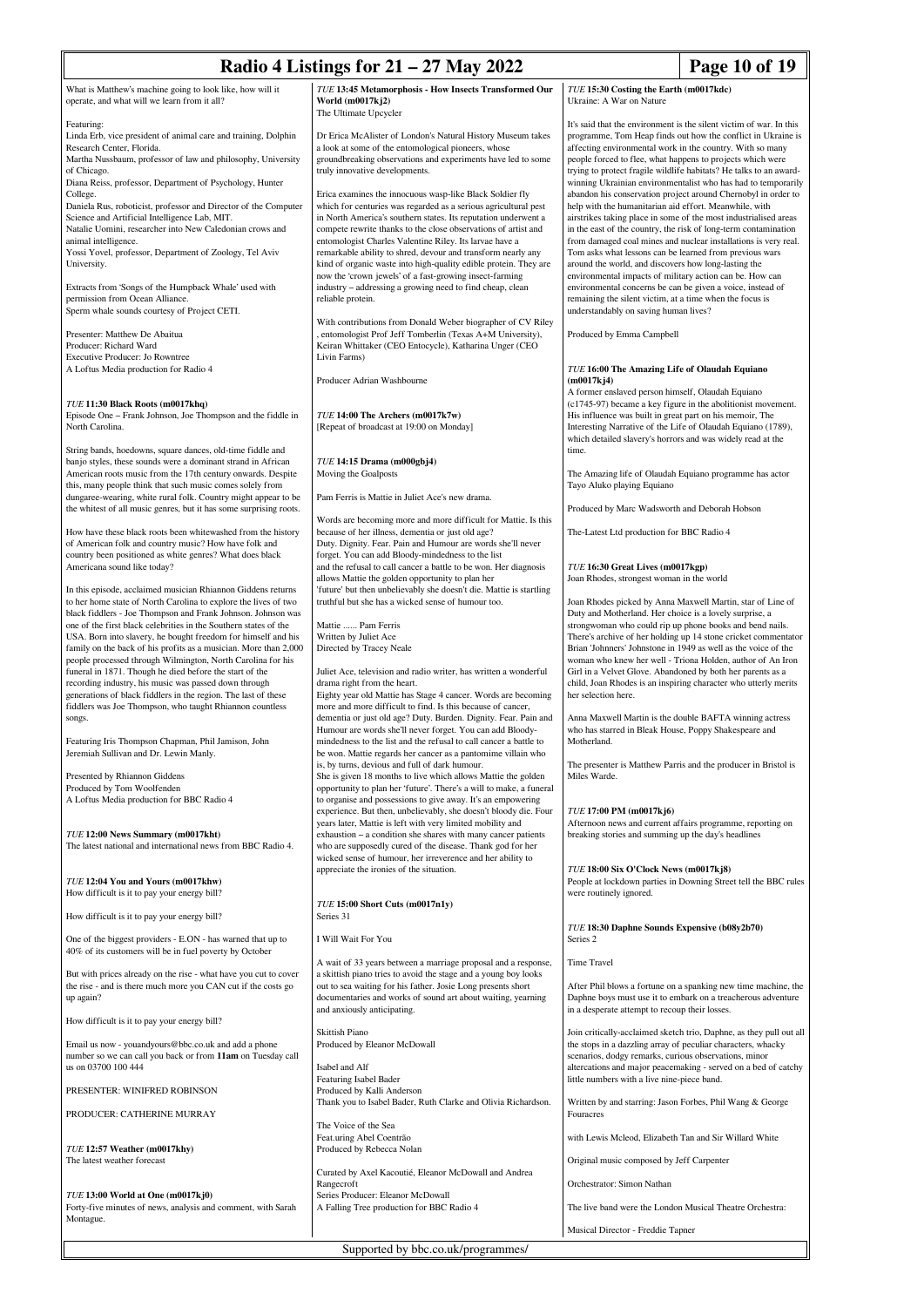# **Radio 4 Listings for 21 – 27 May 2022** Page 11 of 19

Violin - Debs White Cello - Nick Squires Trumpet - Michael Maddocks Trombone - Elliot Pooley Tenor Sax - Joe Atkin Reeves Drum Kit - Ben Hartley Percussion - Ben Burton Piano - Jon Ranger Bass - Jack Cherry

The Production Coordinator was Hayley Sterling

It was produced by Matt Stronge and was a BBC Studios production.

#### *TUE* **19:00 The Archers (m0017kcp)**

Justin's firm as he says no to Lilian's kitchen sales rep visit; they have a perfectly good kitchen and he likes knowing where everything is. Lilian reminds Justin they're not buying a new kitchen, just helping out Jazzer and Tracy by agreeing to the visit. Justin insists neither of them have time, and he thinks Lilian's too impressionable to handle the rep on her own. Justin relents when Lilian tells him the rep's already on her way. Fern is utterly persuasive and flattering as she gets Justin under her spell, pointing out how vintage their kitchen is. Justin's soon taken in looking at new kitchen designs, but Lilian's unimpressed as Fern outstays her welcome. Eventually an exasperated Lilian goes, leaving Justin to talk kitchen islands with Fern.

Shula asks Jakob how Denise is, but a preoccupied Jakob says Denise mentioned something to him about Martyn Gibson being involved in upgrading the Stables. Shula clarifies it's Justin who's working on the expansion plan; Martyn just has a course designer contact. Jakob and Shula spot Denise coming out of the surgery, and Shula notices her hair's different. While Lilian and Jakob are checking over Amir, Chris confronts Lilian – she must have told Brian about taking cash-in-hand. Lilian protests her innocence and Jakob is forced to confess it was he who Brian spoke to after he heard Chris settling up with a customer last week. Chris is dismayed; if he gets done in court the record would be used to stop him keeping Martha. Jakob's supposed to be a mate. Not anymore.

#### *TUE* **19:15 Front Row (m0017kjb)** ABBA Voyage, Terence Davies, Zaffar Kunial's poem for

George Floyd

48 years after the British jury gave them nul points at the Eurovision song contest, ABBA the avatars begin a long term arena residency in London. Samira talks to the director Baillie Walsh and the choreographer Wayne McGregor about creating the show.

Terence Davies, director of some of the finest films ever made in the UK, such as Distant Voices, Still Lives and The Long Day Closes, talks to Samira Ahmed about his new film Benediction. It's based on the life of Siegfried Sassoon, one of the great poets of the Great War. As well as writing about its horrors and having fought with great courage, he declared his refusal to take any further part in it because he saw that the people in power, who could bring the suffering to an end, were prolonging the slaughter. The film chronicles his troubled life as a gay man after the war.

It is two years tomorrow since George Floyd was murdered in Minneapolis. To mark this sad anniversary, we asked the poet Zaffar Kunial, whose first collection Us was shortlisted for the T.S. Eliot prize, to reflect on this and see if he could write a poem. He did, and reads Watershed, for the first time.

#### *TUE* **20:00 File on 4 (m0017kjd)** Searching Questions

Why are a disproportionate number of black children being strip searched? File on 4 hears from teenagers taken in for a 'strippy' so often, it's become part of life. The strip search of 'Child Q', a fifteen year old black girl in a London school, was headline news, sparking outrage and official inquiries. Her teachers claimed she smelled of cannabis, but no drugs were ever found. A safeguarding report said racism a likely influencing factor in Child Q's ordeal. The Metropolitan police admitted the strip search should never have happened. But for some black girls and boys, humiliating – and sometimes unlawful – strip searches are nothing new. File on 4 hears from young people who've been strip searched so often they've lost count – in their bedrooms, in children's omes, and in the back of police vans. We know children from ethnic minorities are being disproportionately strip searched. File on  $\frac{1}{4}$  can reveal that in the last five years, on average fifty children a week were strip searched in England and Wales disproportionate number of them from ethnic minorities.

Reporter: Jane Deith

Producer: Hayley Mortimer Journalism Assistant: Tim Fernley Production Co-ordinator: Sarah Payton Editor: Carl Johnston

*TUE* **20:40 In Touch (m0017kjg)** Barriers to Travel

For some people with visual impairments, when wanting to travel abroad there are many considerations to take into account. Namely, booking assistance at airports and travel requirements for your guide dog, if you have one. Since Brexit, there have been changes to regulations of taking Guide Dogs abroad. Before, owners had to acquire a pet passport but now, a Animal Health Certificate is required. We heard from In Touch listeners that the cost of said certificates can be quite steep and can vary, depending on veterinary practices. We investigate why this is and what the new requirements are with Chris Theobald, Guide Dogs' Senior Campaigns Manager, with David Adams, the President of the European Guide Dogs Federation and with Justine Shotton, who is the President of the British Veterinary Association.

Mel Griffiths contacted In Touch when she had a problem with Birmingham Airport's assistance service. She tells us what happened

Presenter: Peter White Producer: Beth Hemmings Production Coordinator: Paul Holloway

Website image description: pictured is a couple on a beach with their guide dogs: a German Shepherd and a Golden Labrador. The man is on the left of the image and wears a white and blue check shirt, a white cap and sunglasses. The lady is in the foreground and is wearing a long green and white patterned dress. Behind them is a volleyball net, with tall poles dug into the sand.

#### *TUE* **21:00 All in the Mind (m0017kct)** Gardening and mental health

Claudia Hammond reports on a trend which has emerged from the world-famous Chelsea Flower Show this year - a growing number of gardens designed with mental health in mind. So what is it about gardens and nature which makes us feel better?

The Mothers for Mothers "This Too Shall Pass" garden is designed by Polly Wilkinson - a former counsellor who's worked with adolescents and new mothers with anxiety and depression. The charity's CEO Maria Viner wanted to reflect the joys and pain of motherhood - so Polly constructed a pathway with a crack in it - which narrows and is almost "fixed", echoing the impact that peer support can bring. The lifting of low mood is also seen as muted green and blue flowers give way to apricots and pinks.

Sue Stuart- Smith is a psychiatrist, psychologist and now author of the bestselling book The Well Gardened Mind. She says it's hard to untangle the factors which might be contributing to the impact of nature on us. Dr Stuart-Smith explains how a study in the British Medical Journal found 8,000 studies on the impact of nature - but just 8 were randomised controlled trials. where people are randomly allocated gardening or another activity - so more research is needed.

The mental health charity Mind has its first ever garden at Chelsea this year which will be relocated in Barrow-in-Furness once the show is over. We hear from Alice - who had an eating disorder and obsessive compulsive disorder from an early age and Faris, who has post-traumatic stress disorder, and sought asylum in the UK after he was orphaned in the conflict in Sudan. They say that growing vegetables and caring for bonsai plants has helped to relieve their symptoms.

The Place2Be garden will also be relocated at the end of the flower show - to Viking School in Northolt, west London. For the last 15 years the children there have been able to get support from the charity's school-based counsellor Miss Angela. CEO Catherine Roche says the garden will provide a safe space so the pupils relax during a busy day. The children helped to design the garden's oak benches with gardener Jamie Butterworth. He says having a mum who's a teacher and a dad who's a mental health nurse made the Place2Be the perfect match for him.

*TUE* **21:30 The Life Scientific (m0017khd)** [Repeat of broadcast at 09:00 today]

*TUE* **22:00 The World Tonight (m0017kjj)** Price cap for household bills to rise by £800

In-depth reporting, intelligent analysis and breaking news from a global perspective.

*TUE* **22:45 Love Marriage by Monica Ali (m0017kjl)** 7: Broken Rules

Meera Syal reads Monica Ali's first new novel for a decade, a bighearted and hilarious story of two very different families brought together by marriage.

Yasmin Ghorami has a brilliant career in medicine, and is engaged to a charming junior doctor. But as their wedding approaches, and the two families are thrown together, they all find themselves confronting long-held and dark secrets.

Today: with her relationship and her career both in turmoil, Yasmin finds herself struggling to understand her parents' own difficult past.

Author: Monica Ali Reader: Meera Syal Abridger: Katrin Williams Producer: Justine Willett

*TUE* **23:00 Fortunately... with Fi and Jane (m0017kjn)** 234. Loaf Handling and Regal Speed Dial, with your emails

This week on the podcast, it's time for Fi and Jane to choose some interesting listener correspondence from the past month. Your missives include bar staff misunderstandings, Sri Lankan Uncles and career pivots. Before going through the post, it's back to remote recording for this week and Jane feels left out after not receiving an invitation to watch the horses.

Get in touch: fortunately.podcast@bbc.co.uk

### *TUE* **23:30 Today in Parliament (m0017kjq)**

Susan Hulme reports on the reaction to a proposed new law dealing with events during the Troubles in Northern Ireland.

# **WEDNESDAY 25 MAY 2022**

*WED* **00:00 Midnight News (m0017kjs)**

The latest news and weather forecast from BBC Radio 4.

*WED* **00:30 Empire of Pain: The Secret History of the Sackler Dynasty by Patrick Radden Keefe (m0017khj)** [Repeat of broadcast at 09:45 on Tuesday]

*WED* **00:48 Shipping Forecast (m0017kjv)** The latest weather reports and forecasts for UK shipping.

#### *WED* **01:00 Selection of BBC World Service Programmes (m0017kjx)**

BBC Radio 4 presents a selection of news and current affairs arts and science programmes from the BBC World Service.

*WED* **05:20 Shipping Forecast (m0017kjz)** The latest weather reports and forecasts for UK shipping.

*WED* **05:30 News Briefing (m0017kk1)** The latest news from BBC Radio 4

*WED* **05:43 Prayer for the Day (m0017kk3)** A reflection and prayer to start the day with the Rt Revd Mary Stallard, Assistant Bishop in Bangor.

Good morning. Many people can probably remember a teacher from their school days who made an impression - hopefully in a helpful way. I'll never forget the kind and seemingly everpatient Mr Twilley, who taught RE putting up with the questions of boisterous and cheeky teenagers with gentle persistence. He taught us that it's good to ask questions about God and faith, and that a religious outlook can be strengthened by engaging in a serious and respectful way with ideas and thinking that offer alternative views. I'll always be grateful to him for encouraging me to learn more about theology.

Today the church remembers the Venerable Bede, a saint and a "doctor" – meaning "teacher" of the church. St Bede's often called the greatest Anglo-Saxon scholar and one of the most influential historians of the Church. Born around 670, he was taken by his parents to the monastery at Wearmouth aged 7 to be educated. He spent his life as a monk and scholar who delighted in writing and teaching. Although he's best known for his historical writings, he also wrote many commentaries on scripture and on subjects as diverse as the natural world, languages and mathematics. For St Bede everything in creation was saturated with beauty and meaning, and he felt a calling to help others discover this. He wrote: "It has ever been my delight to learn, or to teach or to write." Education and learning are such precious gifts and are key to understanding our world and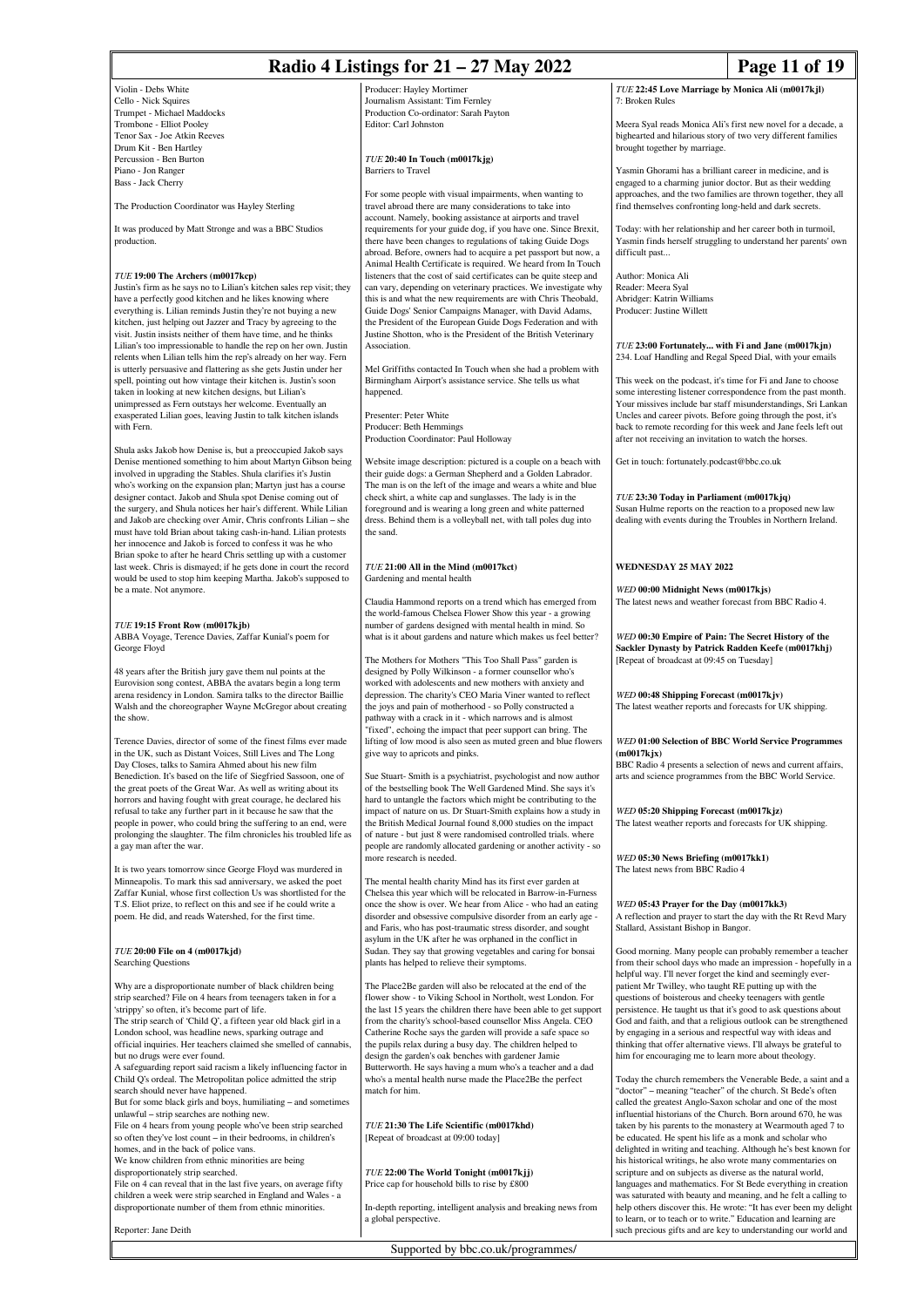|                                                                                                                                                                                                                                                                                                                                                                                                                                                                                                                                | Radio 4 Listings for 21 - 27 May 2022                                                                                                                                                                                                                                                                                                                                                             |                                                                                                                                                                                                                                                                                     | Page 12 of 19                                                                                                                                                                                            |
|--------------------------------------------------------------------------------------------------------------------------------------------------------------------------------------------------------------------------------------------------------------------------------------------------------------------------------------------------------------------------------------------------------------------------------------------------------------------------------------------------------------------------------|---------------------------------------------------------------------------------------------------------------------------------------------------------------------------------------------------------------------------------------------------------------------------------------------------------------------------------------------------------------------------------------------------|-------------------------------------------------------------------------------------------------------------------------------------------------------------------------------------------------------------------------------------------------------------------------------------|----------------------------------------------------------------------------------------------------------------------------------------------------------------------------------------------------------|
| one another. It's good to remember teachers and the help they<br>give us.                                                                                                                                                                                                                                                                                                                                                                                                                                                      | could even change the way you break down fat. Michael speaks<br>to Professor James Betts at the University of Bath to find out<br>how much coffee is the best dose, and what to bear in mind                                                                                                                                                                                                      | century, seen as a necessary solution to deal with the 50,000                                                                                                                                                                                                                       | babies that were born illegitimately each year. The shame and                                                                                                                                            |
| God of life, we thank you for the joy of learning and for all<br>who teach. Open our hearts to the wonder of your creation and<br>open our minds to learn new things each day. Amen.                                                                                                                                                                                                                                                                                                                                           | when having a cup.<br>WED 09:45 Empire of Pain: The Secret History of the                                                                                                                                                                                                                                                                                                                         | economic burden of caring for a child forced many unmarried<br>mothers to enlist the services, for a fee, of a baby farmer, who<br>promised a safe and loving home for infants. Tragically, some<br>of them were unscrupulous, taking the money and getting rid of<br>the children. |                                                                                                                                                                                                          |
| WED 05:45 Farming Today (m0017kk5)<br>25/05/22 - New Zealand trade deal, rural social care, sunflowers<br>and a tribute to Caroline Drummond                                                                                                                                                                                                                                                                                                                                                                                   | Sackler Dynasty by Patrick Radden Keefe (m0017kc9)<br>8. Protest<br>Today, in Patrick Radden Keefe's award winning book, a                                                                                                                                                                                                                                                                        | Lucy is joined by former detective Jackie Malton, who was the<br>inspiration for the TV series Prime Suspect, and in-house<br>historian Rosalind Crone as they follow in the footsteps of the<br>Victorian detectives who painstakingly tracked our baby killer.                    |                                                                                                                                                                                                          |
| "A small country, without the ability to flood any market"<br>That's how Andrew Morrison - Chairman of New Zealand Beef<br>and Lamb - described his country, in an attempt to allay the<br>fears of farmers here. The new Trade Deal with New Zealand<br>will allow over 2 hundred thousand tonnes of sheepmeat and<br>beef into the UK tariff-freein 15 years' time. British                                                                                                                                                  | revered artist uses her leverage to lay bear the Sackler's family's<br>role in America's opioid epidemic. Kyle Soller reads.<br>The Sackler family are famed for their philanthropy. The name<br>adorns the walls of many of the world's most prestigious<br>institutions, from the Metropolitan Museum of Art, the Louvre,<br>and the British Museum to name just a few. Less well known is      | The case began with the discovery of a body in the river and<br>Jackie and Ros revisit the scene of the crime. They also<br>examine original evidence at the Thames Valley Police<br>Museum, in Reading.                                                                            |                                                                                                                                                                                                          |
| producers have been critical, saying they will be undercut by<br>meat produced to lower animal welfare and environmental<br>standards.<br>A new report from the County Councils Network suggests the                                                                                                                                                                                                                                                                                                                           | that much of their wealth came from the powerful painkiller,<br>OxyContin. While the drug wasn't the only opioid behind this<br>public health emergency, it is regarded as the pioneer. What<br>follows is the story of an immigrant family struggling to survive<br>during the depression, and who, as the 20th century progressed                                                               | their childcare options were so limited?<br>And what happened to our baby killer?                                                                                                                                                                                                   | Lucy asks what kind of society turned a blind eye to these baby<br>farmers. And crucially, did women really have a choice, when<br>This was a high profile case but did anything change as a result?     |
| impact of Government changes to adult social care, will hit<br>local authorities in rural areas, harder than urban ones. The<br>reforms include a cap on the cost of care and an entitlement to<br>pay cheaper rates for care homes.                                                                                                                                                                                                                                                                                           | turned their lives around by making their way into the<br>pharmaceutical business. It was Arthur Sackler's role in the<br>marketing of Valium that was the basis of the first Sackler<br>fortune. Later, the lessons learned in making Valium a success                                                                                                                                           | Producer: Julia Hayball<br>Readers: Clare Corbett and Jonathan Keeble<br>Sound design: Chris Maclean                                                                                                                                                                                |                                                                                                                                                                                                          |
| We visit a Welsh sunflower farm, taking advantage of one of<br>the biggest floral trends in recent years. Combining "pick your<br>own" with a "photo field" means growers can sell access to the<br>fields for a selfie as well as the flowers themselves.                                                                                                                                                                                                                                                                     | story were applied to OxyContin in the 1990s, leading to<br>phenomenal wealth for the Sacklers. Meanwhile, on the eve of<br>the new millenium, families across America were beginning to<br>fall victim to what would become the opioid epidemic.                                                                                                                                                 | A StoryHunter production for BBC Radio 4<br>WED 12:00 News Summary (m0017kcf)                                                                                                                                                                                                       | The latest national and international news from BBC Radio 4.                                                                                                                                             |
| And we hear a tribute to Caroline Drummond, the Chief<br>Executive of LEAF (Linking Environment And Farming) who<br>has died after a short illness.                                                                                                                                                                                                                                                                                                                                                                            | Patrick Radden Keefe is an award-winning writer at the New<br>Yorker, winner of the 2019 Orwell Prize for Political Writing<br>and the Baille Gifford Prize, 2021                                                                                                                                                                                                                                 | WED 12:04 You and Yours (m0017kch)<br>debt                                                                                                                                                                                                                                          | Lasting power of attorney; platinum jubilee spending; medical                                                                                                                                            |
| Presented by Anna Hill<br>Produced for BBC Audio in Bristol by Heather Simons                                                                                                                                                                                                                                                                                                                                                                                                                                                  | Kyle Soller is an American film, stage, and television actor. His<br>accolades include an Olivier Award, and three Evening<br>Standard Theatre Awards.                                                                                                                                                                                                                                            | LASTING POWER OF ATTORNEY                                                                                                                                                                                                                                                           | The government says it's changing the system of applying for<br>Lasting Power of Attorney, after You and yours exposed how                                                                               |
| WED 05:58 Tweet of the Day (b04hkwbt)<br>African Southern Ground Hornbill                                                                                                                                                                                                                                                                                                                                                                                                                                                      | Abridger: Katrin Williams.<br>Producer: Elizabeth Allard.                                                                                                                                                                                                                                                                                                                                         | criminals used it to try to steal complete strangers homes.                                                                                                                                                                                                                         | Reporter Shari Vahl who uncovered the fraud will explain how                                                                                                                                             |
| Tweet of the Day is the voice of birds and our relationship with<br>them, from around the world.                                                                                                                                                                                                                                                                                                                                                                                                                               | WED 10:00 Woman's Hour (m0017kcc)<br>Roxanne Tahbaz, Mina Smallman, Amara Okereke on playing                                                                                                                                                                                                                                                                                                      | the first time and ID checks will be required.                                                                                                                                                                                                                                      | under the new system the people will be able to apply online for                                                                                                                                         |
| Miranda Krestovnikoff presents the African southern ground<br>hornbill. Ground hornbills live in south and south east Africa.<br>They're glossy black birds, as big as turkeys with huge<br>downward-curving bills. The bird produces a deep booming<br>sound that reverberates over long distances, sometimes as much<br>as 5 kilometres, across its grassy habitat. Preferring to walk<br>rather than fly, they strut about in the long grass, searching for<br>prey. Snakes are a favourite: even deadly puff adders are no | Eliza Doolittle<br>It has been just over two months since Nazanin Zaghari-<br>Ratcliffe and Anoosheh Ashoori returned to the UK from<br>detention in Iran, and were reunited with their families. But for<br>the family of London born businessman and wildlife<br>conservationist Morad Tahbaz it's been a different story. The<br>family said they expected their father to be part of the same | <b>MEDICAL DEBT</b><br>Figures from NHS England show that more than 6.4 million<br>if they don't have insurance to pay. Including 72-year-old<br>hip replacement.                                                                                                                   | people are on an NHS waiting list for routine treatment. With<br>lists so long many are choosing to go private - and take on debt<br>farmer, Frank Ainsworth, who borrowed £14,000 to pay for a          |
| match for the birds' bludgeoning beaks.<br>WED 06:00 Today (m0017kc3)<br>News and current affairs, including Sports Desk, Weather and                                                                                                                                                                                                                                                                                                                                                                                          | deal but he was only released on furlough and swiftly returned<br>to prison. His daughter Roxanne Tahbaz joins Emma.<br>On yesterday's programme Nazanin paid tribute to those who<br>campaigned for her release and in particular the ordinary                                                                                                                                                   | PLATINUM JUBILEE SPENDING<br>As the country looks forward to celebrating the Queen's                                                                                                                                                                                                | Platinum Jubilee with a four day weekend we look at how some<br>traders are enjoying a boost in business as people spend big on<br>planned events including over 2,000 officially registered street      |
| Thought for the Day.<br>WED 09:00 More or Less (m0017kc5)                                                                                                                                                                                                                                                                                                                                                                                                                                                                      | women who supported her cause. Two of those women are<br>retired primary school teacher Linda Grove and Freya Papworth<br>from the organisation FiLia who organised a 24 hour fasting<br>relay hunger strike. Both join Emma in the studio.                                                                                                                                                       | parties.<br>PRESENTER: PETER WHITE                                                                                                                                                                                                                                                  |                                                                                                                                                                                                          |
| Germany's excess deaths, Eurovision and teacher shortages                                                                                                                                                                                                                                                                                                                                                                                                                                                                      | Amara Okereke has taken on the role of a life time as Eliza                                                                                                                                                                                                                                                                                                                                       | PRODUCER: CATHERINE LUND                                                                                                                                                                                                                                                            |                                                                                                                                                                                                          |
| Some recent, and surprising, estimates from the World Health<br>Organisation suggested that the UK fared better than Germany<br>in the pandemic. But did they get it right?                                                                                                                                                                                                                                                                                                                                                    | Dolittle in My Fair Lady. Amara, who is 25 has been called 'the<br>new face of British theatre' and has been performing at The<br>Coliseum in London to rave reviews. She joins Emma to talk<br>about the show.                                                                                                                                                                                   | WED 12:57 Weather (m0017kck)<br>The latest weather forecast                                                                                                                                                                                                                         |                                                                                                                                                                                                          |
| At Eurovision this year an algorithm was apparently used to<br>replace whole countries' votes - was it responsible for the UK's<br>second-place finish?                                                                                                                                                                                                                                                                                                                                                                        | Mina Smallman has spoken to Woman's Hour several times to<br>talk about her grief after the murder of her daughters Bibaa<br>Henry and Nicole Smallman. Two weeks ago the two former                                                                                                                                                                                                              | WED 13:00 World at One (m0017kcm)<br>Montague.                                                                                                                                                                                                                                      | Forty-five minutes of news, analysis and comment, with Sarah                                                                                                                                             |
| The global economy has been putting the squeeze on many of us<br>this year. Various factors have caused food, fuel and energy<br>prices to rocket and many households are starting to feel the<br>pinch. We speak to economist Duncan Weldon about whether<br>this year is the worst hit to the cost of living since records<br>began.                                                                                                                                                                                         | police officers who took photos of her daughters and shared<br>them with colleagues were back in court to try and get their<br>sentences reduced. Mina was in court to see that happen, she<br>joins Emma.<br>Presenter: Emma Barnett                                                                                                                                                             | <b>WED 13:45 Metamorphosis - How Insects Transformed</b><br>Our World (m0017n26)<br>Namib Fog Harvesters                                                                                                                                                                            |                                                                                                                                                                                                          |
| An unusually large contingent of children are set to hit English<br>secondary schools just as the number of 21 year olds dips – so<br>are we heading for a teaching crunch in England?                                                                                                                                                                                                                                                                                                                                         | Producer: Emma Pearce<br>WED 11:00 Sports Star (m0017k80)                                                                                                                                                                                                                                                                                                                                         | a look at some of the entomological pioneers, whose<br>truly innovative developments.                                                                                                                                                                                               | Dr Erica McAlister of London's Natural History Museum takes<br>groundbreaking observations and experiments have led to some                                                                              |
| Produced in partnership with The Open University.                                                                                                                                                                                                                                                                                                                                                                                                                                                                              | [Repeat of broadcast at 20:00 on Monday]                                                                                                                                                                                                                                                                                                                                                          | Namib Desert beetles have evolved in a very special                                                                                                                                                                                                                                 | environment, where the only source of water exists in the air.                                                                                                                                           |
| WED 09:30 Just One Thing - with Michael Mosley<br>(m0017kc7)<br>Drink Coffee                                                                                                                                                                                                                                                                                                                                                                                                                                                   | WED 11:30 Lady Killers with Lucy Worsley (p0c25895)<br>6. Amelia Dyer<br>Lucy Worsley investigates the ordinary lives and extraordinary                                                                                                                                                                                                                                                           | a unique superpower of drinking without water. Dr Erica                                                                                                                                                                                                                             | For decades researchers tried to figure out what gave the beetles<br>McAlister hears how desert ecologist Mary Seely unravelled the<br>mystery by discovering an ingenious series of structures on their |
| Coffee drinkers rejoice! Did you know that a simple cup of<br>coffee can improve your mood, boost your workout and even<br>stimulate your brown fat, helping you burn calories? In this<br>episode, Michael Mosley finds out all the benefits of our<br>beloved bean - with research suggesting that it could help your                                                                                                                                                                                                        | crimes of Victorian women accompanied by a team of female<br>detectives.<br>This time, Lucy is on the case of a baby farmer who's thought<br>to have killed between 200 and 400 children, by strangling them<br>and throwing the bodies in the River Thames.                                                                                                                                      | now inspiring engineers to develop industrial sized fog<br>areas of the planet                                                                                                                                                                                                      | wing scales to trap night-time fogs as they emerged to bask on<br>the tops of sand dunes during these nocturnal pea soupers. It's<br>harvesting systems for collecting water in some of the most arid    |
| brain and heart. What's more, if you time it right, a simple cup<br>of coffee could help you get more out of your workout and                                                                                                                                                                                                                                                                                                                                                                                                  | Baby farming was almost an acceptable practice in the 19th                                                                                                                                                                                                                                                                                                                                        | With contributions from Max Barclay (Curator of beetles<br>Natural History Museum, London), physiologist Duncan                                                                                                                                                                     |                                                                                                                                                                                                          |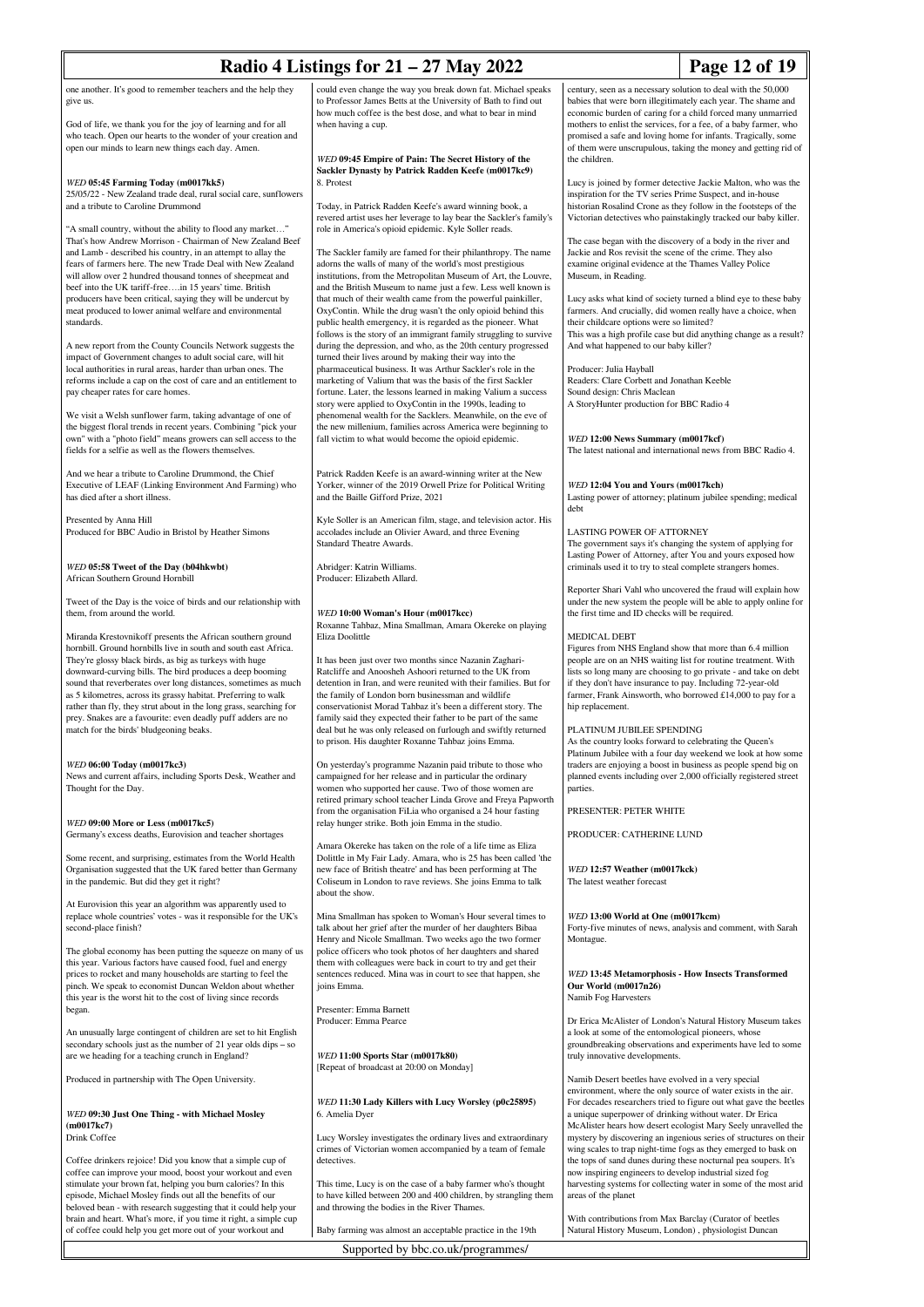|                                                                                                                                                                                                                                                                                                                          | Radio 4 Listings for $21 - 27$ May 2022                                                                                                                                                                                                                                                                                   | Page 13 of 19                                                                                                                                                                                                                                          |  |  |
|--------------------------------------------------------------------------------------------------------------------------------------------------------------------------------------------------------------------------------------------------------------------------------------------------------------------------|---------------------------------------------------------------------------------------------------------------------------------------------------------------------------------------------------------------------------------------------------------------------------------------------------------------------------|--------------------------------------------------------------------------------------------------------------------------------------------------------------------------------------------------------------------------------------------------------|--|--|
| Mitchell, (University of the Witwatersrand), ecologist Mary<br>Seeley, physiologist Prof Andrew Parker (Oxford University)                                                                                                                                                                                               | WED 16:30 The Media Show (m0017kcy)<br>Partygate - is the story over?                                                                                                                                                                                                                                                     | memorial for the losses experienced in the Covid pandemic.<br>Geeta meets the woman who commissioned the memorial,                                                                                                                                     |  |  |
| Producer Adrian Washbourne                                                                                                                                                                                                                                                                                               | Sue Gray's report into what went on in Downing Steet during<br>lockdown has finally been published. We now know that staff                                                                                                                                                                                                | Helen Marriage - the artistic director of Artichoke; David Best -<br>the artist who designed the work; plus some of those visiting the<br>memorial.                                                                                                    |  |  |
| WED 14:00 The Archers (m0017kcp)<br>[Repeat of broadcast at 19:00 on Tuesday]                                                                                                                                                                                                                                            | broke covid rules with the approval of their bosses. Excessive<br>drinking, with people being sick, abuse of cleaning and security<br>staff - events, Sue Gray says, that "should not have been<br>allowed to happen". Details of some of the events she<br>investigated only became known to her because of reporting in | Plus, Geeta Pendse speaks to writer Frances Poet about her play<br>exploring dementia, Maggie May - now moving from the Leeds<br>Playhouse, to the Queen's Theatre Hornchurch and on to                                                                |  |  |
| WED 14:15 Drama (m000f134)<br>The Disappearance of Mr Chan                                                                                                                                                                                                                                                               | the media. Ros Atkins asks what role the media has played in<br>the whole saga. Also in the programme, Anneka Rice talks<br>about the return of Challenge Anneka for Channel 5.                                                                                                                                           | Leicester's Curve, on a dementia friendly tour.<br>And the Palm Dog - the Cannes award for dogs on the big<br>screen. Judges Anna Smith and Tim Robey discuss the dogs in                                                                              |  |  |
| Hong Kong writer Mr Chan fails to arrive at Heathrow. His<br>daughter Poppy sets out to find him. But her mother begs her to<br>come home and keep her company. She's scared.                                                                                                                                            | Guests: Stephen Glover, columnist at the Daily Mail, David<br>Yelland, former editor of The Sun and now director of the                                                                                                                                                                                                   | the running.<br>Presenter: Geeta Pendse                                                                                                                                                                                                                |  |  |
| Poppy enlists the help of ex-boyfriend Jason, who's an online<br>journalist. They fly out to Hong Kong determined to research<br>and write a story that will help get her father released, but<br>Poppy's mother Ada is certain the best way to help is to comply<br>with the authorities by staying silent.             | communications firm Kitchen Table Partners, Tim<br>Montgomerie, founder of the Conservative Home website and<br>former Boris Johnson advisor, Ayesha Hazarika, broadcaster<br>and former Labour politician adviser, and Anneka Rice,<br>presenter of Challenge Anneka                                                     | Producer: Tim Prosser<br>WED 20:00 Moral Maze (m0017kd9)<br>The Priorities of the Police                                                                                                                                                               |  |  |
|                                                                                                                                                                                                                                                                                                                          | Presenter: Ros Atkins                                                                                                                                                                                                                                                                                                     | Dame Cressida Dick, the newly-departed Commissioner of the                                                                                                                                                                                             |  |  |
| Set against the backdrop of student protests at the newly<br>proposed Extradition Bill, this is a story of a clash between                                                                                                                                                                                               | Sound engineer: Tim Heffer                                                                                                                                                                                                                                                                                                | Metropolitan Police, says policing has become 'too politicised'.<br>When her force has been criticised on the right for investigating                                                                                                                  |  |  |
| generations about the best way to deal with political<br>disturbance. It's also a story about fear, courage and<br>determination.                                                                                                                                                                                        | Producer: Helen Fitzhenry                                                                                                                                                                                                                                                                                                 | 'Partygate' and on the left for letting the Prime Minister off too<br>lightly, and when the Durham Police must now decide whether<br>to end the career of the leader of the Labour Party, it's hard to                                                 |  |  |
| The author is Simon Wu, who was born in Hong Kong and                                                                                                                                                                                                                                                                    | WED 17:00 PM (m0017kd0)                                                                                                                                                                                                                                                                                                   | argue with her.                                                                                                                                                                                                                                        |  |  |
| writes for theatre, radio and film. His plays have been<br>performed in Hong Kong and in London, and showcased at the<br>Soho Theatre, Greenwich Theatre, Oval House, Tara Arts and<br>the Decibel Festival.                                                                                                             | Afternoon news and current affairs programme, reporting on<br>breaking stories and summing up the day's headlines                                                                                                                                                                                                         | The Public Order Bill, which had its second reading this week,<br>will create new legal powers to prevent or punish disruptive<br>demonstrations. That too, critics say, is putting politics into<br>policing.                                         |  |  |
| Director David Tse has worked in theatre for many years as an<br>actor, writer and director. He co-founded and ran Yellow Earth<br>Theatre for over a decade and Chinese Arts Space, creating                                                                                                                            | WED 18:00 Six O'Clock News (m0017kd2)<br>Leaders in Westminster have been blamed for allowing illegal<br>gatherings during lockdown.                                                                                                                                                                                      | Meanwhile, the newly-arrived Chief Inspector of Constabulary,<br>Andy Cooke, has been talking about priorities. He predicted<br>that the cost of living crisis will trigger an increase in crime and                                                   |  |  |
| platforms for hundreds of British Chinese / East Asian artists<br>and young performers. The Disappearance of Mr Chan is the<br>second drama he has directed for Radio 4.                                                                                                                                                 | WED 18:30 Heresy (m0017kd4)<br>Series 12                                                                                                                                                                                                                                                                                  | advised officers to 'use their discretion' when people are caught<br>shop-lifting. One columnist wanted to know exactly how much<br>he could nick without getting banged up.                                                                           |  |  |
| Cast:                                                                                                                                                                                                                                                                                                                    | Episode 1                                                                                                                                                                                                                                                                                                                 | Police officers in Scotland have asked for guidance on how to                                                                                                                                                                                          |  |  |
| Poppy - Jennifer Leong<br>Jason - Jeremy Ang Jones                                                                                                                                                                                                                                                                       | Victoria Coren Mitchell presents a new series of the show                                                                                                                                                                                                                                                                 | enforce new hate crime legislation after being 'inundated' with<br>complaints about posts on social media. At its conference last                                                                                                                      |  |  |
| Mr Chan and Uncle - Jamie Zubairi<br>Mrs Chan and Auntie - Liz Sutherland-Lim                                                                                                                                                                                                                                            | which dares to commit heresy.                                                                                                                                                                                                                                                                                             | week, the Police Federation of England and Wales was given a<br>list of horror stories about misogyny in 'every single force'. This                                                                                                                    |  |  |
| Vicky and Security Officer - Michelle Yim                                                                                                                                                                                                                                                                                | Joining Victoria Coren Mitchell to commit heresy about<br>feelings and trigger warnings are comedians Desiree Burch and                                                                                                                                                                                                   | week the National Police Chiefs Council declared itself<br>'ashamed' about racism in law enforcement.                                                                                                                                                  |  |  |
| Writer: Simon Wu<br>Director: David Tse                                                                                                                                                                                                                                                                                  | David Baddiel and artist Grayson Perry.                                                                                                                                                                                                                                                                                   | Only six per cent of all crimes resulted in a charge last year. For                                                                                                                                                                                    |  |  |
| Producer: Melanie Harris<br>Executive Producer: Jeremy Mortimer                                                                                                                                                                                                                                                          | Written, presented, and produced by Victoria Coren Mitchell<br>with additional material from Dan Gaster and Charlie Skelton                                                                                                                                                                                               | reported rapes, the charge rate was 1.3 per cent.                                                                                                                                                                                                      |  |  |
| Sound Designer: Eloise Whitmore<br>A Sparklab production for BBC Radio 4                                                                                                                                                                                                                                                 | Series created by David Baddiel<br>An Avalon production for BBC Radio 4                                                                                                                                                                                                                                                   | Some reformers want police priorities and targets set locally by<br>the communities that are being policed. Others say it is<br>precisely the new requirement that the police should be<br>sensitive to everybody's feelings that's stopping them from |  |  |
| WED 15:00 Money Box (m0017kcr)                                                                                                                                                                                                                                                                                           | WED 19:00 The Archers (m0017k9l)                                                                                                                                                                                                                                                                                          | locking up law-breakers.                                                                                                                                                                                                                               |  |  |
| Let's Get Physical                                                                                                                                                                                                                                                                                                       | Denise and Alistair successfully treat Barry's ferret and then<br>share some celebratory cake. They chat about the forthcoming                                                                                                                                                                                            | Where should the police's priorities lie?                                                                                                                                                                                                              |  |  |
| Is that gym membership really worth it? Are there ways of<br>getting fit for free? And can you 'invest' in your own health?                                                                                                                                                                                              | 'Borsetshire Veterinary Nurse of the Year' award which Jakob's<br>nominated Denise for. Alistair's encouraging when modest<br>Denise feels she doesn't deserve it.                                                                                                                                                        | With Morag Livingstone, Dr Victor Olisa, Zoe Strimpel and Dr<br>Roy Bailey                                                                                                                                                                             |  |  |
| Adam Shaw is joined by a panel of experts to answer your<br>questions.                                                                                                                                                                                                                                                   | At Berrow, angry Neil tries to pin an evasive Brian down. He<br>tells Brian that he'd been worried about Chris as they hadn't                                                                                                                                                                                             | Producer: Peter Everett.                                                                                                                                                                                                                               |  |  |
| Phill Wright - Business Transform Manager - Chartered<br>Institute for the Management of Sport and Physical Activity                                                                                                                                                                                                     | heard from him for a couple of days. Now he knows it's<br>because Brian's threatened to tell the tax man about Chris's cash<br>in hand payments. Although Brian tries not to get involved,                                                                                                                                | WED 20:45 Just One Thing - with Michael Mosley<br>(m0017kc7)                                                                                                                                                                                           |  |  |
| Steven Scales - Director of Membership and Sector<br>Development - UK Active                                                                                                                                                                                                                                             | saying it's not the time or place, Neil's having none of it. He<br>tells Brian he won't regret telling him exactly what he thinks of<br>the way he's treating his son. Brian's a bully trying to frighten                                                                                                                 | [Repeat of broadcast at 09:30 today]                                                                                                                                                                                                                   |  |  |
| To share your experiences or to ask a question email<br>moneybox@bbc.co.uk                                                                                                                                                                                                                                               | Chris into keeping his mouth shut – not to mention kicking him<br>in the teeth when it was revealed that Brian had propped up<br>Chris's business when he was in trouble. Brian tries to calm                                                                                                                             | WED 21:00 Costing the Earth (m0017kdc)<br>[Repeat of broadcast at 15:30 on Tuesday]                                                                                                                                                                    |  |  |
| Producer: Drew Miller Hyndman                                                                                                                                                                                                                                                                                            | things down saying they've all said things that shouldn't have<br>been said, but Neil cuts him short. People have warned him<br>about Brian in the past – he's not to be trusted either as a                                                                                                                              | WED 21:30 The Media Show (m0017kcy)<br>[Repeat of broadcast at 16:30 today]                                                                                                                                                                            |  |  |
| WED 15:30 All in the Mind (m0017kct)<br>[Repeat of broadcast at 21:00 on Tuesday]                                                                                                                                                                                                                                        | husband or caretaker of the land. Neil used to give Brian the<br>benefit of the doubt but not anymore. He wants nothing more to<br>do with him apart from on the most basic level – he can no<br>longer stomach being around someone who's so completely<br>rotten inside.                                                | WED 22:00 The World Tonight (m0017kdf)<br>Sue Gray report published                                                                                                                                                                                    |  |  |
| WED 16:00 Thinking Allowed (m0017kcw)<br>Wealth - Plutocratic London                                                                                                                                                                                                                                                     | WED 19:15 Front Row (m0017kd7)                                                                                                                                                                                                                                                                                            | In-depth reporting, intelligent analysis and breaking news from<br>a global perspective.                                                                                                                                                               |  |  |
| Plutocratic London and dynastic wealth. Caroline Knowles,<br>Professor of Sociology at Goldsmiths, University of London,<br>takes Laurie Taylor on a tour of plutocratic London, a city with                                                                                                                             | The Art of Burning Man, dementia on stage, dogs on screen at<br>Cannes                                                                                                                                                                                                                                                    | WED 22:45 Love Marriage by Monica Ali (m0017kdh)<br>8: Adventure                                                                                                                                                                                       |  |  |
| more resident billionaires than New York, Hong Kong or<br>Moscow. How have the fabulously rich re-made London in their<br>own image and what is the cost to ordinary Londoners? They're<br>joined by Katie Higgins, Postdoctoral Fellow in the Sociology<br>of Elites at the University of Oxford, and author of a study | Radical Horizons: The Art of Burning Man is an outdoor<br>exhibition on the Chatsworth House estate - a series of<br>monumental sculptures from the festival in the Nevada Desert.<br>Geeta Pendse speaks to Chatsworth's Senior Curator, Dr Alex<br>Hodby, and to Burning Man artist Dana Albany from San                | Meera Syal reads Monica Ali's first new novel for a decade, a<br>bighearted and hilarious story of two very different families<br>brought together by marriage.                                                                                        |  |  |
| exploring the inheritance practices of the ultra wealthy. How do<br>they maintain a belief in the value of work whilst preserving<br>inheritance for the generation to come?                                                                                                                                             | Francisco, who has come to Chatsworth to make a Burning Man<br>sculpture with local material and the help of local children.<br>Sanctuary is another Burning Man inspired structure that can be                                                                                                                           | Yasmin Ghorami has a brilliant career in medicine, and is<br>engaged to a charming junior doctor. But as their wedding<br>approaches, and the two families are thrown together, they all<br>find themselves confronting long-held and dark secrets.    |  |  |

Sanctuary is another Burning Man inspired structure that can be seen at the Miners' Welfare Park in Bedworth - a public

Supported by bbc.co.uk/programmes/

Producer: Jayne Egerton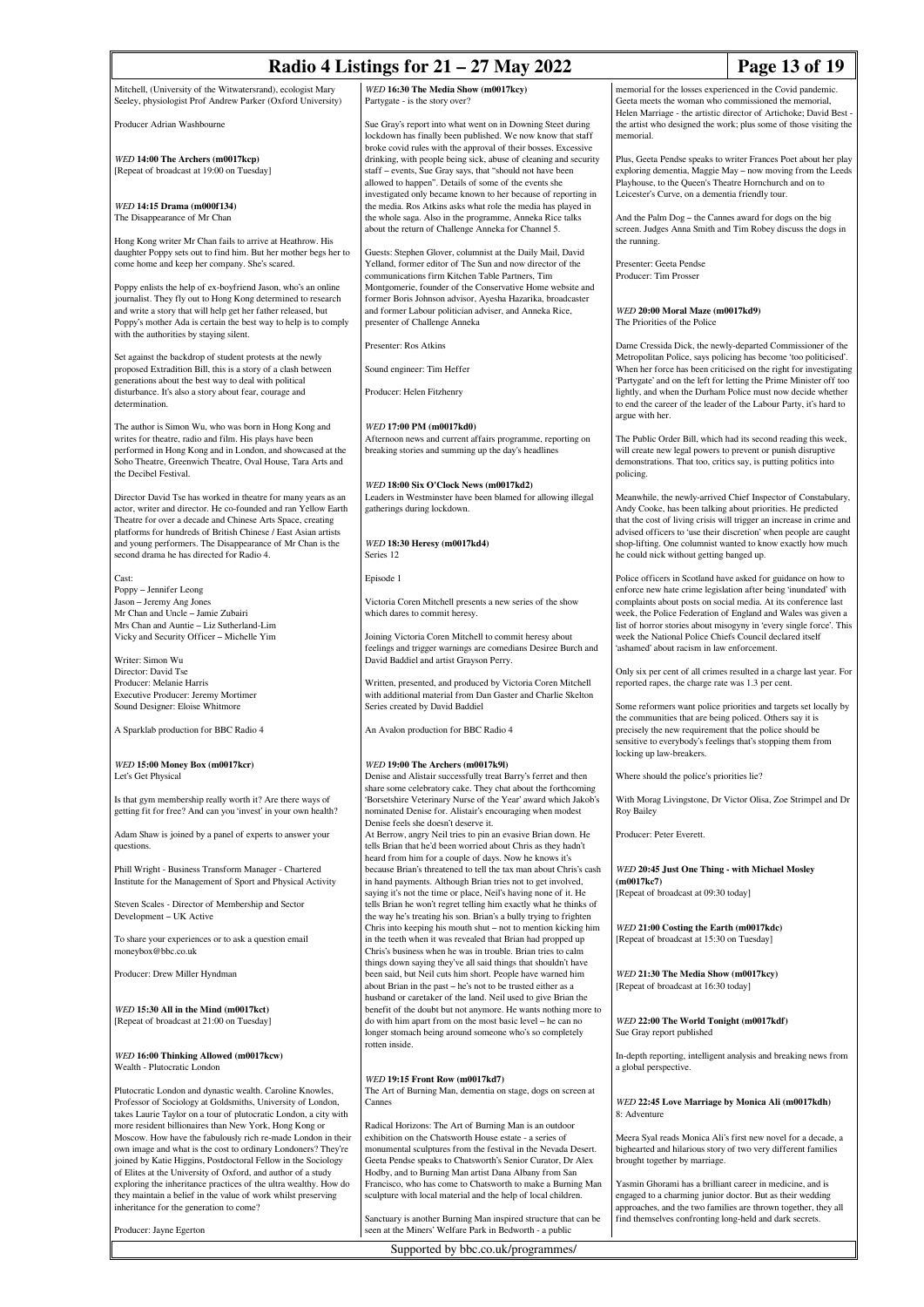|                                                                                                                                                                                                                                                       | Radio 4 Listings for 21 - 27 May 2022                                                                                                                                                                                                                                                                                                         |                                                                                                                                                                                         | Page 14 of 19                                                                                                                                                                                                                                                                                                               |
|-------------------------------------------------------------------------------------------------------------------------------------------------------------------------------------------------------------------------------------------------------|-----------------------------------------------------------------------------------------------------------------------------------------------------------------------------------------------------------------------------------------------------------------------------------------------------------------------------------------------|-----------------------------------------------------------------------------------------------------------------------------------------------------------------------------------------|-----------------------------------------------------------------------------------------------------------------------------------------------------------------------------------------------------------------------------------------------------------------------------------------------------------------------------|
| Today: Yasmin breaks more rules, this time to help a beloved<br>patient                                                                                                                                                                               | are given words of encouragement and sent out as part of his<br>team.                                                                                                                                                                                                                                                                         |                                                                                                                                                                                         | institutions, from the Metropolitan Museum of Art, the Louvre,<br>and the British Museum to name just a few. Less well known is<br>that much of their wealth came from the powerful painkiller,                                                                                                                             |
| Author: Monica Ali<br>Reader: Meera Syal<br>Abridger: Katrin Williams<br>Producer: Justine Willett                                                                                                                                                    | I also love that the story's set on the mountainside. There'll be<br>churches today holding services in high places - on towers or<br>outside on hill-tops. Where I live, close to Snowdonia, it's easy<br>to see how mountains are places of wonder and challenge. Being<br>up in the hills can give a great view and a new perspective, but | turned their lives around by making their way into the                                                                                                                                  | OxyContin. While the drug wasn't the only opioid behind this<br>public health emergency, it is regarded as the pioneer. What<br>follows is the story of an immigrant family struggling to survive<br>during the depression, and who, as the 20th century progressed                                                         |
| WED 23:00 Sunil Patel: An Idiot's Guide to<br>Cryptocurrency (m0017kdk)<br>How to Become the Greatest NFT Artist<br>Continuing his mission to get internet-rich, comedian and                                                                         | the process of climbing up and getting down can be tough. Our<br>lives are also full of highs and lows, of new encounters and<br>farewells, of sorrows and joys. On special days like this it's<br>helpful to reflect upon our lives and choices, to consider how<br>we might need encouragement ourselves, or offer this to others.          | pharmaceutical business. It was Arthur Sackler's role in the<br>marketing of Valium that was the basis of the first Sackler<br>story were applied to OxyContin in the 1990s, leading to | fortune. Later, the lessons learned in making Valium a success<br>phenomenal wealth for the Sacklers. Meanwhile, on the eve of<br>the new millenium, families across America were beginning to                                                                                                                              |
| broadcaster Sunil Patel tries to take the Crypto art space by<br>storm. However, as he's terrible at art, Sunil decides to make<br>himself into an NFT to find out just how far he can get selling<br>himself.                                        | God of all, thank you that you're always with us, throughout the<br>journey of our lives, in trouble and in joy help us to recognise<br>your presence and to be signs of your hope. Amen.                                                                                                                                                     | fall victim to what would become the opioid epidemic.                                                                                                                                   | Patrick Radden Keefe is an award-winning writer at the New<br>Yorker, winner of the 2019 Orwell Prize for Political Writing                                                                                                                                                                                                 |
| Featuring interviews with NFT entrepreneur Benyamin Ahmed<br>and Holly Wood from NFT art market Rarible. Can Sunil get<br>rich in the art space, with no artistic talent whatsoever?                                                                  | THU 05:45 Farming Today (m0017kf4)<br>The price farmers are being paid for milk is rising faster than<br>ever before and is likely to hit rates never seen before over the<br>next couple of months. But dairy farmers won't be rushing off                                                                                                   | and the Baille Gifford Prize, 2021<br>accolades include an Olivier Award, and three Evening<br>Standard Theatre Awards.                                                                 | Kyle Soller is an American film, stage, and television actor. His                                                                                                                                                                                                                                                           |
| Written by and starring Sunil Patel<br>Featuring Helen Bauer, Dot Cosgrove and Ninette Finch<br>Additional Material from Charlie Dinkin                                                                                                               | to book their next holiday or buy a new tractor, in fact some of<br>them will be barely breaking even in spite of these record high<br>prices.                                                                                                                                                                                                | Abridger: Katrin Williams.<br>Producer: Elizabeth Allard.                                                                                                                               |                                                                                                                                                                                                                                                                                                                             |
| Assistant Producer - Ewan McAdam<br>Production Manager - Laura Shaw<br>Producer - Benjamin Sutton                                                                                                                                                     | We hear who MPs have elected as the new Chair of the<br>Environment Food and Rural Affairs Committee; and this week<br>we're hearing all about growing flowers and in Scotland, a new<br>group say there's a growing market for home-grown flowers.                                                                                           | THU 10:00 Woman's Hour (m0017k90)<br>women of colour & racism in the workplace                                                                                                          | ABBA Voyage, rape disclosure, Katie Hickman, cost of living,                                                                                                                                                                                                                                                                |
| A Daddy's SuperYacht production for BBC Radio 4                                                                                                                                                                                                       | Presented by Caz Graham and produced for BBC Audio by<br>Caitlin Hobbs                                                                                                                                                                                                                                                                        |                                                                                                                                                                                         | Amongst all his other difficulties, Boris Johnson has promised<br>to improve the outcome for rape victims, saying he will fix the                                                                                                                                                                                           |
| WED 23:15 The Skewer (m0017kdm)<br>Series <sub>6</sub><br>Episode 8                                                                                                                                                                                   | THU 05:58 Tweet of the Day (b03k5bnl)<br>Mute Swan                                                                                                                                                                                                                                                                                            | system. It was a pledge made after the murder of Sarah<br>police and prosecutors will STILL be allowed to ask for                                                                       | Everard. Today, long awaited guidelines on evidence in trials<br>have been published which campaigners say will do just the<br>opposite. They'll deter women from coming forward because                                                                                                                                    |
| Jon Holmes remixes news into haunting shapes. This week, 50<br>Shades of Sue Gray, a greased piglet, and I'd rather have a bowl<br>of Monkeypox.                                                                                                      | Tweet of the Day is a series of fascinating stories about our<br>British birds inspired by their calls and songs.<br>Chris Packham presents the Mute Swan. Mute Swans are deeply                                                                                                                                                              | reports. We discussed this last month - when our reporter<br>Melanie Abbott heard that draft guidelines prepared by the                                                                 | personal records like medical and therapy notes and even school<br>Crown Prosecution Service were being overturned. She joins us                                                                                                                                                                                            |
| An Unusual production for BBC Radio 4                                                                                                                                                                                                                 | embedded in our culture. They are unique among British birds<br>because the Crown retains the rights of ownership of all<br>unmarked mute swans in open water. Since the 15th century, an                                                                                                                                                     | to tell us the latest.<br>Bravehearted is a new book that explores the extraordinary                                                                                                    |                                                                                                                                                                                                                                                                                                                             |
| WED 23:30 Today in Parliament (m0017kdp)<br>Boris Johnson faces calls to resign as the Sue Gray report into<br>partygate is published. Sean Curran reports.                                                                                           | annual census of mute swans has been held annually on the<br>River Thames.<br>THU 06:00 Today (m0017k8r)<br>News and current affairs, including Sports Desk, Weather and                                                                                                                                                                      | wives and mothers walking two thousand miles across the<br>prairies pulling their handcarts behind them, Chinese slave-                                                                 | story of the women of the American 'Wild West' during the<br>19th century. Whether they were the hard-drinking hard-living<br>poker players and prostitutes of the new boom towns, 'ordinary'<br>brides working in laundries, or the Native American women                                                                  |
| <b>THURSDAY 26 MAY 2022</b><br>THU 00:00 Midnight News (m0017kdr)                                                                                                                                                                                     | Thought for the Day.<br>THU 09:00 In Our Time (m0017k8w)                                                                                                                                                                                                                                                                                      | history she believes has never been as well-documented by                                                                                                                               | displaced by the mass migration, all have one trait in common:<br>extreme resilience and courage in the face of the unknown. We<br>speak to author and historian, Katie Hickman about a period of                                                                                                                           |
| The latest news and weather forecast from BBC Radio 4.                                                                                                                                                                                                | Hegel's Philosophy of History<br>Melvyn Bragg and guests discuss ideas of Georg Wilhelm                                                                                                                                                                                                                                                       | women as this.                                                                                                                                                                          | The Living Wage Foundation has said that women are being                                                                                                                                                                                                                                                                    |
| THU 00:30 Empire of Pain: The Secret History of the<br>Sackler Dynasty by Patrick Radden Keefe (m0017kc9)<br>[Repeat of broadcast at 09:45 on Wednesday]                                                                                              | Friedrich Hegel (1770 - 1831) on history. Hegel, one of the<br>most influential of the modern philosophers, described history<br>as the progress in the consciousness of freedom, asking whether<br>we enjoy more freedom now than those who came before us.<br>To explore this, he looked into the past to identify periods when             | set to announce support, the Financial Times' Clear Barrett<br>you.                                                                                                                     | disproportionately impacted by the cost of living crisis as they<br>are more likely to be in low paid work. Today the government is<br>joins Jessica on the programme to discuss how this could help                                                                                                                        |
| THU 00:48 Shipping Forecast (m0017kdt)<br>The latest weather reports and forecasts for UK shipping.                                                                                                                                                   | freedom was moving from the one to the few to the all, arguing<br>that once we understand the true nature of freedom we reach an<br>endpoint in understanding. That end of history, as it's known,<br>describes an understanding of freedom so far progressed, so                                                                             | years since their last concert, ABBA, are once again                                                                                                                                    | One of the most successful pop groups in history is back! 40<br>performing. Well almost Agnetha, Freida, Benny and Björn                                                                                                                                                                                                    |
| <b>THU 01:00 Selection of BBC World Service Programmes</b><br>(m0017kdw)<br>BBC Radio 4 presents a selection of news and current affairs,<br>arts and science programmes from the BBC World Service.                                                  | profound, that it cannot be extended or deepened even if it can<br>be lost.<br>With                                                                                                                                                                                                                                                           | TARS. The end result? A digital, 360-degree, immersive                                                                                                                                  | spent 5 weeks performing their songs in motion capture suits so<br>that their movements could be captured and turned into ABBA-<br>concert experience which feels like you're watching ABBA,                                                                                                                                |
| THU 05:20 Shipping Forecast (m0017kdy)<br>The latest weather reports and forecasts for UK shipping.                                                                                                                                                   | Sally Sedgwick<br>Professor and Chair of Philosophy at Boston University                                                                                                                                                                                                                                                                      | has kept the whole production on track for five years.                                                                                                                                  | from the 1970s, perform in front of you. Producer Svana Gisla<br>A recent landmark report revealed 75% of women of colour                                                                                                                                                                                                   |
| THU 05:30 News Briefing (m0017kf0)<br>The latest news from BBC Radio 4                                                                                                                                                                                | Robert Stern<br>Professor of Philosophy at the University of Sheffield<br>And                                                                                                                                                                                                                                                                 |                                                                                                                                                                                         | have experienced racism at work, 27% having suffered racial<br>slurs and 61% report changing themselves to fit in. Produced by<br>gender equality organisation, the Fawcett Society, and the race<br>equality think tank, the Runnymede Trust, 'Broken Ladders'<br>explores and documents the experiences of 2,000 women of |
| THU 05:43 Prayer for the Day (m0017kf2)<br>A reflection and prayer to start the day with the Rt Revd Mary<br>Stallard, Assistant Bishop in Bangor.                                                                                                    | Stephen Houlgate<br>Professor of Philosophy at the University of Warwick<br>Producer: Simon Tillotson                                                                                                                                                                                                                                         | at the Fawcett Society joins Jessica Creighton.                                                                                                                                         | colour in workplaces across the UK, showing the harmful and<br>entrenched racism that women of colour endure at every stage<br>of their career journey. Zaimal Azad, senior campaigns officer                                                                                                                               |
| Good morning. Today's an ordinary Thursday on many<br>calendars although as a child I remember it being special, with<br>sometimes a half-day holiday. Ascension Day's a Christian<br>festival, forty days after Easter, when the Bible tells how the | THU 09:45 Empire of Pain: The Secret History of the<br>Sackler Dynasty by Patrick Radden Keefe (m0017kbn)<br>9. Litigation                                                                                                                                                                                                                    | Presenter: Jessica Creighton<br>Producer: Kirsty Starkey<br>Interviewed Guest: Vera Baird                                                                                               |                                                                                                                                                                                                                                                                                                                             |
| risen Jesus met with a group of his followers on a mountain<br>before 'ascending' to heaven - disappearing from their sight.<br>That meeting marked a departure, a change in relationship. For                                                        | Today, in Patrick Radden Keefe's award winning account of<br>America's opioid epidemic it's 2019 and vast numbers of                                                                                                                                                                                                                          | Reporter: Melanie Abbott<br>Interviewed Guest: Katie Hickman<br><b>Interviewed Guest: Claer Barrett</b>                                                                                 |                                                                                                                                                                                                                                                                                                                             |
| one last time Jesus' friends physically encountered their leader<br>and teacher before he sent them on to continue his work,<br>promising that he'd always be with them, but in a new way. One                                                        | lawsuits and public condemnation are brought against eight<br>Sackler family members. Meanwhile, a fashion show gets<br>underway. Kyle Soller reads.                                                                                                                                                                                          | Interviewed Guest: Svana Gisla<br>Photo Credit: Baillie Walsh<br>Interviewed Guest: Zaimal Azad                                                                                         |                                                                                                                                                                                                                                                                                                                             |

That meeting marked a departure, a change in relationship. For one last time Jesus' friends physically encountered their leader and teacher before he sent them on to continue his work, promising that he'd always be with them, but in a new way. One of the details of the Gospel story that's always struck me, is where it says that Jesus' followers included those who believed and those with questions, or who doubted; and yet all of them

The Sackler family are famed for their philanthropy. The name adorns the walls of many of the world's most prestigious

*THU* **11:00 From Our Own Correspondent (m0017k92)**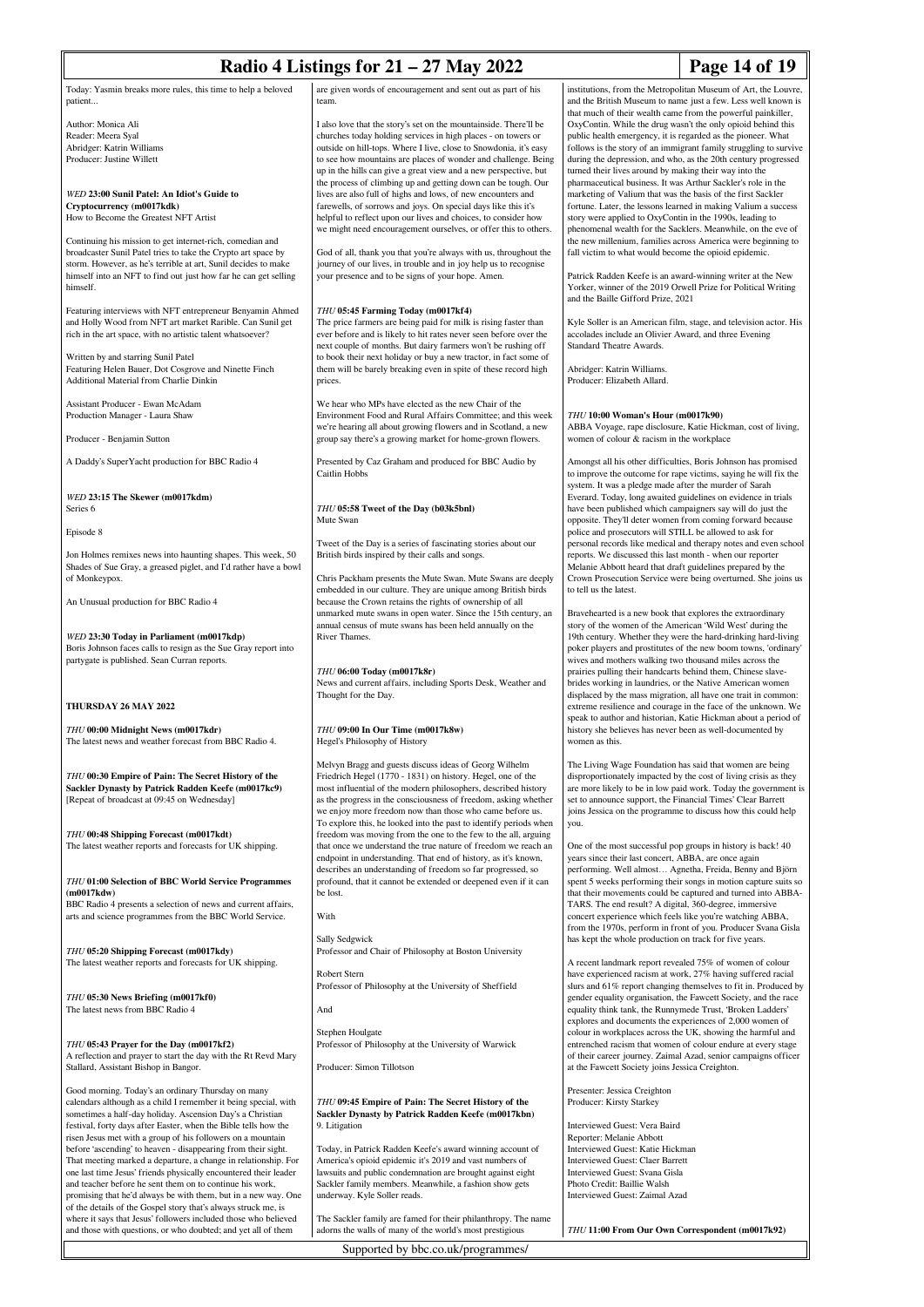| Radio 4 Listings for $21 - 27$ May 2022<br>Page 15 of 19                                                                                                                                                                                                                                                                                                                                                                                                                                                                                               |                                                                                                                                                                                                                                                                                                                                                                                                                                                                                                                                                     |                                                                                                                                                                                                                                                                                                                                                                                                                                                                                                                                     |                                                                                                                                                                                                                                                                        |  |
|--------------------------------------------------------------------------------------------------------------------------------------------------------------------------------------------------------------------------------------------------------------------------------------------------------------------------------------------------------------------------------------------------------------------------------------------------------------------------------------------------------------------------------------------------------|-----------------------------------------------------------------------------------------------------------------------------------------------------------------------------------------------------------------------------------------------------------------------------------------------------------------------------------------------------------------------------------------------------------------------------------------------------------------------------------------------------------------------------------------------------|-------------------------------------------------------------------------------------------------------------------------------------------------------------------------------------------------------------------------------------------------------------------------------------------------------------------------------------------------------------------------------------------------------------------------------------------------------------------------------------------------------------------------------------|------------------------------------------------------------------------------------------------------------------------------------------------------------------------------------------------------------------------------------------------------------------------|--|
| <b>Escape from Russian Occupation</b>                                                                                                                                                                                                                                                                                                                                                                                                                                                                                                                  | pensions sector, bring gender parity to financial services, and<br>the hopes she has for the future of Pensionbee.                                                                                                                                                                                                                                                                                                                                                                                                                                  | acclaimed television series as an audio drama for BBC Radio 4.                                                                                                                                                                                                                                                                                                                                                                                                                                                                      |                                                                                                                                                                                                                                                                        |  |
| Reports have emerged of terrible atrocities committed against<br>civilians in Russian-occupied areas of Ukraine. Some people<br>have tried to escape, braving bullets and artillery fire in order to<br>reach government-controlled areas. Among those helping them<br>are volunteers carrying out rescue missions by driving into<br>Russian held territory to pick up those wanting to flee and then<br>taking them back out again across enemy lines. Carrie Davies<br>has met them.                                                                | PRESENTER: WINIFRED ROBINSON<br>PRODUCER: LINDA WALKER<br>THU 12:32 Sliced Bread (m0017k9b)<br>Electric Toothbrushes (& Water Flossers)                                                                                                                                                                                                                                                                                                                                                                                                             | Ambitious in scale and scope, the drama chronicles the lives of<br>four friends over three decades beginning in the 1960s. The<br>series tackles corporate, political and police corruption in the<br>1960s, the rise and fall of the Soho porn empires in the 1970s,<br>the nouveau riche and the Miners' Strike of the 1980s and the<br>rise of New Labour in the 1990s. Some of the stories are<br>directly based on the real-life controversies involving T. Dan<br>Smith and John Poulson in Newcastle during the 60s and 70s. |                                                                                                                                                                                                                                                                        |  |
| Some of those who have escaped from Russian-held territory<br>have fled Ukraine altogether - nearly a million people have<br>ended up in neighbouring Romania. Once again, volunteers<br>have stepped up to the mark, helping to provide the new arrivals<br>with food, housing and healthcare. As Tessa Dunlop found,<br>some say they feel a particular affinity with people who have<br>lost so much, and suffered so greatly.                                                                                                                      | Take a look down the aisle of any high street chemist and the<br>array of electric toothbrushes on offer is as dazzling as the teeth<br>they promise to give you. You can pay upto £500 for the latest<br>versions whiose myriad features include interactive apps that<br>give you feedback on your brushing technique.<br>The market is dominated by two big brands, both promising a<br>'professional' clean: Oral B, whose iO brush has an oscillating                                                                                          | And the adapted series will now end with a new, tenth episode<br>by writer Adam Usden, bringing the story up to the present day.<br>In episode 8 it's 1987, the year of The Great Storm. Nicky, now<br>a well-known photographer, has been married to Mary for two<br>years, Tosker and Mary are now grandparents, and Geordie is<br>still missing.                                                                                                                                                                                 |                                                                                                                                                                                                                                                                        |  |
| There is a good reason why companies have chosen to base<br>themselves in the Cayman Islands. This Caribbean nation has no<br>income tax, or corporation tax, but does have a great climate,<br>and luxury lifestyle for the wealthy. But because so many in the<br>corporate world have made the Cayman Islands their home, a<br>huge number of other people are now needed to keep basic<br>services going: cleaners, drivers, hotel workers. James Innes-<br>Smith has been hearing how different their lives are from the<br>people they work for. | action and Philips' Sonicare, which uses tens of thousands of<br>vibrations every minute to clean your teeth.<br>After having to pay a lot more for private treatment because she<br>couldn't find an NHS dentist in her area, listener Holly got in<br>touch to ask whether getting an electric brush might save her<br>trips to the dentist in future. And wouldcould a more expensive<br>brush really clean her teeth better than a cheaper electric one?<br>Or even the trusty traditional (and far cheaper) manual one she<br>currently uses?! | Cast<br>Florrie / Psychiatrist: Tracey Wilkinson<br>Felix: Trevor Fox<br>Nicky / Christopher Collins: James Baxter<br>Tosker: Philip Correia<br>Elaine / Alice: Eve Shotton<br>Mary / Francine: Norah Lopez Holden<br>Geordie: Luke MacGregor<br>Eddie Wells: James Gaddas<br>Colin Butler: Tom Goodman-Hill                                                                                                                                                                                                                        |                                                                                                                                                                                                                                                                        |  |
| The western US state of Montana is beset by division over what<br>to do about wolves. They were reintroduced into Yellowstone<br>National Park in the 1990s, and some credit them with keeping<br>down the numbers of elk and other wildlife, promoting the<br>fortunes of other animals. Yet critics say wolves are vermin,<br>and that they ravage local livestock. Emilie Filou went to see for<br>herself.                                                                                                                                         | Greg takes to the dentists chair to find out, testing both the Oral<br>B and Philips brands as well as one of the latest trends - water<br>flossing, which claim even better results than regular flossing<br>with tape or interdental brushes. Is it the best thing since sliced<br>bread? Or marketing BS?<br>Greg guests this episode include a dental expert who's been                                                                                                                                                                         | Writer: Peter Flannery<br>Studio Engineer: Paul Clark<br>Sound Design: Steve Brooke<br>Trainee Production Co-ordinator: Emma O'Mahoney<br>Producer: Melanie Harris<br>Executive Producer: Jeremy Mortimer                                                                                                                                                                                                                                                                                                                           |                                                                                                                                                                                                                                                                        |  |
| The national parks of America pride themselves on being<br>unspoiled, yet there are other places even more remote. The<br>Mustang area of Nepal is an enclave, jutting into what is,<br>geographically, Tibet, and with its own customs and traditions.<br>However, when Peter Morgan reached Mustang, he found plans<br>afoot to encourage more people to come.                                                                                                                                                                                       | studying electric brushes since their inception and the consumer<br>group Which? who ranked electric toothbrushes in a recent<br>consumer test of their own.<br>This series, we're testing your suggested wonder-products. Seen<br>an ad, trend or fad and wonder if there's any evidence to back                                                                                                                                                                                                                                                   | A Sparklab production for BBC Radio 4<br>THU 15:00 Ramblings (m0017k9q)<br><b>Happy Valley</b>                                                                                                                                                                                                                                                                                                                                                                                                                                      |                                                                                                                                                                                                                                                                        |  |
| THU 11:30 The Dancer and Her Shoe Maker (m0017k94)<br>A dancer at the top of her career can't do her job without the<br>skill and attention to detail of their shoemaker.                                                                                                                                                                                                                                                                                                                                                                              | up the claim? Tell us! Drop us an email to<br>sliced.bread@bbc.co.uk.<br>PRESENTER: Greg Foot<br>PRODUCER: Simon Hoban                                                                                                                                                                                                                                                                                                                                                                                                                              | about thirty minutes inland from the coast of County Down.<br>Clare is walking with Kelly Hargie who, for very personal                                                                                                                                                                                                                                                                                                                                                                                                             | Today's walk starts at Happy Valley in the Mourne Mountains<br>reasons, launched Wild Women Events as a way of encouraging<br>female walkers to explore the countryside of Northern Ireland.<br>Kelly has long understood that escaping into the wild helped her       |  |
| Francesca Hayward is a principal dancer for the Royal Ballet<br>and Bob Martin is her shoemaker. It's a very personal choice for<br>a dancer to settle on the perfect shoe - each maker is different -<br>and so once they've found one, they rely on the maker of that<br>shoe for their whole career.                                                                                                                                                                                                                                                | THU 12:57 Weather (m0017k9d)<br>The latest weather forecast                                                                                                                                                                                                                                                                                                                                                                                                                                                                                         | she wanted to share this discovery with like-minded women.<br>From Happy Valley they head steeply up towards the 7th                                                                                                                                                                                                                                                                                                                                                                                                                | greatly with postnatal depression and recovery from injury and<br>highest peak in the Mournes, Slieve Meelmore, partly alongside                                                                                                                                       |  |
| Pointe shoe making is a dying craft which has recently been<br>given heritage craft status in the UK. There are not many people<br>left like Bob.                                                                                                                                                                                                                                                                                                                                                                                                      | THU 13:00 World at One (m0017k9g)<br>Forty-five minutes of news, analysis and comment, with Sarah<br>Montague.                                                                                                                                                                                                                                                                                                                                                                                                                                      | the Shimna River.<br>This is the second of two back-to-back hikes in the Mournes,<br>recorded on the same day. The first walk was broadcast last<br>week and began - in great contrast to today's route - at Bloody                                                                                                                                                                                                                                                                                                                 |                                                                                                                                                                                                                                                                        |  |
| This programme takes you behind the curtain to peep into a<br>world of craft, sweat and determination. Rich in ballet music,<br>this is an uplifting real life fairy tale of two people connected<br>by a shoe.                                                                                                                                                                                                                                                                                                                                        | THU 13:45 Metamorphosis - How Insects Transformed<br>Our World (m0017k9j)<br>Bee Brain Intellect                                                                                                                                                                                                                                                                                                                                                                                                                                                    | Bridge.<br>Grid Ref for their starting point: SB 379 857                                                                                                                                                                                                                                                                                                                                                                                                                                                                            |                                                                                                                                                                                                                                                                        |  |
| Producer: Catherine Robinson for BBC Audio Wales and West                                                                                                                                                                                                                                                                                                                                                                                                                                                                                              | Dr Erica McAlister of London's Natural History Museum takes<br>a look at some of the entomological pioneers, whose<br>groundbreaking observations and experiments have led to some                                                                                                                                                                                                                                                                                                                                                                  | Presenter: Clare Balding<br>Producer for BBC Audio in Bristol: Karen Gregor                                                                                                                                                                                                                                                                                                                                                                                                                                                         |                                                                                                                                                                                                                                                                        |  |
| THU 12:00 News Summary (m0017kkf)<br>The latest national and international news from BBC Radio 4.                                                                                                                                                                                                                                                                                                                                                                                                                                                      | truly innovative developments.<br>Bees may have tiny brains, but they are surprisingly clever.<br>They can learn from their environment to gain a reward, and<br>then teach other bees to do the same. Dr Erica McAlister                                                                                                                                                                                                                                                                                                                           | THU 15:27 Radio 4 Appeal (m0017k3v)<br>[Repeat of broadcast at 07:54 on Sunday]                                                                                                                                                                                                                                                                                                                                                                                                                                                     |                                                                                                                                                                                                                                                                        |  |
| THU 12:04 You and Yours (m0017k98)<br>Gap Finders - Romi Savova<br>Today's guest is the Founder & Chief Executive of Pensionbee,                                                                                                                                                                                                                                                                                                                                                                                                                       | examines the pioneering work of African American biologist<br>and civil rights activist Charles Henry Turner, who during the<br>early 20th century conducted painstaking research into<br>honeybee foraging, orientation and intelligence. His long                                                                                                                                                                                                                                                                                                 | THU 15:30 Open Book (m0017k4p)<br>[Repeat of broadcast at 16:00 on Sunday]                                                                                                                                                                                                                                                                                                                                                                                                                                                          |                                                                                                                                                                                                                                                                        |  |
| Romi Savova.<br>Born in communist Bulgaria and growing up in South Africa,<br>Romi's first taste of entrepreneurship came from selling her                                                                                                                                                                                                                                                                                                                                                                                                             | overlooked work has led modern day researchers to question<br>whether bigger brains are always better.<br>With contributions from Dr Jessica Ware, entomologist,                                                                                                                                                                                                                                                                                                                                                                                    | THU 16:00 Elon Musk: The Evening Rocket (m000y5ds)<br>Robin Hood                                                                                                                                                                                                                                                                                                                                                                                                                                                                    | At the start of 2021, Elon Musk briefly became the richest man                                                                                                                                                                                                         |  |
| artwork as a teenager.<br>Before founding Pensionbee in 2014, Romi studied in America,<br>earning an MBA at Harvard Business School. She worked for<br>some of the world's biggest financial institutions including<br>Goldman Sachs, Morgan Stanley and Credit Benchmark.                                                                                                                                                                                                                                                                             | (American Museum of Natural History), Prof Martin Giurfa<br>neurobiologist, (Centre de Biologie Intégrative de Toulouse),<br>Prof, Lars Chittka zoologist (Queen Mary, University of<br>London), engineer Farrell Helbling, (Cornell University)<br>Producer Adrian Washbourne                                                                                                                                                                                                                                                                      | in the world. The global pandemic was a boom time for<br>American billionaires, many of whom saw their wealth rise<br>man contest, the rise of cryptocurrencies was generating<br>headlines about the fictive quality of money. "All forms of                                                                                                                                                                                                                                                                                       | even as much of the world was locked down. As Musk, Bezos,<br>Gates and others jockeyed for first place in the world's richest-                                                                                                                                        |  |
| Born out of frustration at the complicated process of trying to<br>move a pension from a former work place, Romi's mission with<br>Pensionbee became helping people from all backgrounds save<br>for retirement and overcome the barriers she saw in the<br>pensions system.                                                                                                                                                                                                                                                                           | THU 14:00 The Archers (m0017k9l)<br>[Repeat of broadcast at 19:00 on Wednesday]                                                                                                                                                                                                                                                                                                                                                                                                                                                                     | communal belief in their value - what economists sometimes<br>call the Tinkerbell Effect. Musk started tweeting about                                                                                                                                                                                                                                                                                                                                                                                                               | currency are acts of imagination", says Jill Lepore: they require<br>Dogecoin - a cryptocurrency started as a joke, based on a meme<br>about a dog - even dubbing himself 'The Dogefather'. Although<br>Musk's tweets looked ironic, jokey, irreverent, they seemed to |  |
| In April 2021 Pensionbee's shares were traded on the stock<br>markets without restriction from for the first time and today the<br>company has around 215,000 active customers and £2.75 billion<br>of assets under its administration, with a hope of making profit<br>for the first time in 2023.                                                                                                                                                                                                                                                    | THU 14:15 Our Friends in the North (m0017k9n)<br>Episode 8: 1987<br>Peter Flannery once famously said of Our Friends in the North,<br>"I've always said it's just a posh soap opera - but it's a posh soap<br>opera with something to say."                                                                                                                                                                                                                                                                                                         | be having a very real and destabilizing effect on financial<br>markets.<br>The Evening Rocket is presented by Jill Lepore, Professor of                                                                                                                                                                                                                                                                                                                                                                                             | American History at Harvard University and staff writer at The<br>New Yorker. Her latest book is If Then: How the Simulmatics                                                                                                                                          |  |
| We explore the ways in which Romi wanted to disrupt the                                                                                                                                                                                                                                                                                                                                                                                                                                                                                                | And now he has rewritten his multi-award winning and highly                                                                                                                                                                                                                                                                                                                                                                                                                                                                                         | Corporation Invented the Future. She is also the host of The<br>Last Archive, a podcast from Pushkin Industries.                                                                                                                                                                                                                                                                                                                                                                                                                    |                                                                                                                                                                                                                                                                        |  |
| Supported by bbc.co.uk/programmes/                                                                                                                                                                                                                                                                                                                                                                                                                                                                                                                     |                                                                                                                                                                                                                                                                                                                                                                                                                                                                                                                                                     |                                                                                                                                                                                                                                                                                                                                                                                                                                                                                                                                     |                                                                                                                                                                                                                                                                        |  |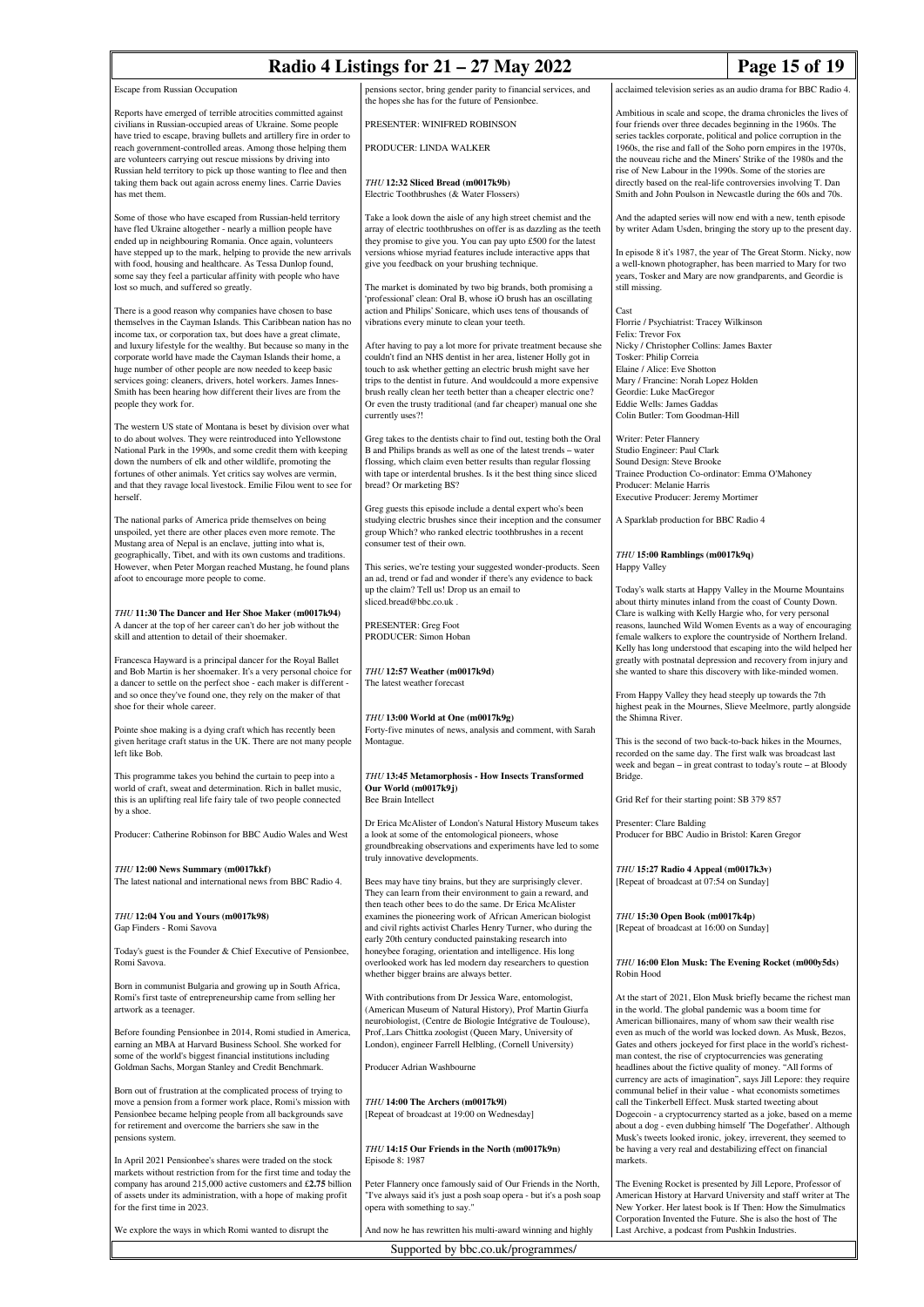# **Radio 4 Listings for 21 – 27 May 2022 Page 16 of 19**

Producer: Viv Jones Researcher: Oliver Riskin-Kutz Editor: Hugh Levinson Mixing: Graham Puddifoot Original music by Corntuth

*THU* **16:30 BBC Inside Science (m0017k9s)** Monkeypox, Pompeii aDNA, and Elephant Mourning Video

Why are non-African monkeypox cases causing concern? Also, the first complete human genome from a Pompeiian cadaver, and how YouTube is aiding animal behaviourists.

As cases of monkeypox appear strangely dispersed around Europe and elsewhere in the world outside of Africa, BBC health and science correspondent James Gallagher outlines to Vic the symptoms and some of the mysterious elements of this outbreak.

In Pompeii, scientists have for the first time managed to sequence the whole genome of an individual killed by the eruption of Vesuvius in 79AD. Serena Viva of the University of Salento describes the site of two individual's tragic demise all that time ago, one female aged around 50 years, and a younger male, both leaning on a couch in a dining room. Geneticist Gabriele Scorrano describes how the ancient DNA (aDNA) was preserved and extracted, and how the male individual's genome was so well preserved it could be sequenced in full. As they suggest this week in Nature, there weren't too many surprises in what they found, but the ability to do this sort of science opens up a new era of Pompeiian archaeological treasure.

Faced with covid lockdowns and unable to observe in the wild, elephant conservationists Nachiketha Sharma and Sanjeeta Sharma Pocharel decided to see if videos uploaded to YouTube could enlighten science on rare behaviours of Asian elephants. African Elephants are known to have a strange fascination, even respect, for the death of other elephant individuals, especially those near to their families such as calves and parents. Asian elephants' thanatological (death related) behaviour is less well observed however. But the researchers turned to videos of strange grieving-like behaviour to begin a catalogue of the different reactions such as carrying dead calves, standing guard, or vocalizing. They dedicate their work, published by the Royal Society, to the elephants involved.

This sort of research, using video observations captured and shared by members of the public are proving rather useful to zoologists and animal behaviourists. Ximena Nelson of the University of Canterbury in New Zealand was one of the first scientists to suggest the usefulness of trawling the internet for odd video of animals and explains a bit more to Vic.

Presented by Victoria Gill Produced by Alex Mansfield

*THU* **17:00 PM (m0017k9v)** Afternoon news and current affairs programme, reporting on breaking stories and summing up the day's headlines

*THU* **18:00 Six O'Clock News (m0017k9z)** Rishi Sunak has revealed a raft of measures to help households with soaring energy costs.

*THU* **18:30 Thanks a Lot, Milton Jones! (m0017kb1)** Series 5

The Repair Bear Bunch

Inspired by Pauline's favourite teddy bear, Milton opens a cherished items repair shop, but soon discovers he's bitten off more than he can mend.

Mention Milton Jones to most people and the first thing they think is 'Help!'. Because each week Milton and his trusty assistant Anton (played by Milton regular, Tom Goodman-Hill) set out to help people and soon find they're embroiled in a new adventure. When you're close to the edge, Milton can give you a push...

"Milton Jones is one of Britain's best gagsmiths with a flair for creating daft yet perfect one-liners" – The Guardian.

"King of the surreal one-liners" - The Times

"If you haven't caught up with Jones yet – do so!" – The Daily Mail

Written by Milton with James Cary (Bluestone 42, Miranda), and Dan Evans (who co-wrote Milton's Channel 4 show House Of Rooms), the man they call "Britain's funniest Milton" returns to the radio with a fully-working cast and a shipload of new iokes

The cast includes regulars Tom Goodman-Hill ( Spamalot, Mr.

Selfridge) as the ever-faithful Anton, Josie Lawrence and Dan Tetsell (Peep Show, Upstart Crow)

With music by Guy Jackson.

Produced and Directed by David Tyler

A Pozzitive production for BBC Radio 4

### *THU* **19:00 The Archers (m0017kb3)**

Jazzer's delighted the Dower House has agreed to have a kitchen fitted. When Lily says Jazzer's earned his bonus, Jazzer admits it will be spent before he gets it as Tracy needs a new car. She's too independent to accept any money, so he's going to ask for his name on the insurance as an excuse to contribute. His bubble's burst when angry Fern says she's on to Jazzer – she knows he's been buying drinks for people in exchange for booking kitchen sales visits. She assumes Lily's in on it too, but booking kitchen sales visits. She ass Jazzer says it's all down to him. Afterwards he tells Lily he only did it because he and Tracy are so strapped for cash. Neil bumps into Alice. She explains that she only mentioned Brian's financial input to Chris's business because he was being so cruel to Brian. But Neil says it was vicious; Chris now wonders if he deserves to have a business and how many other lies Alice has told. When Alice says she's sick of being to blame for everything, and that Neil used to stick up for her, Neil cuts her short. He's not defending her anymore. Martha and Chris are his only concerns now.

Later Chris tells Neil he's been chewing it over and it's all got too much. He's going to tell the forensic accountant to accept whatever the Aldridges offer. He's also thinking of agreeing to any conditions the Aldridges want for Martha. But Neil counsels leaving the accountant to finish his report – and that Martha belongs right there with Chris.

#### *THU* **19:15 Front Row (m0017kb5)**

Reviews of The Midwich Cuckoos, Pistol and Edvard Munch, Meg Mason on Sorrow and Bliss

Meg Mason is the latest in our series of interviews with authors shortlisted for the Women's Prize for Fiction. Her novel Sorrow and Bliss is narrated by Martha, a woman whose path in life is shaped by her mental health.

Katie Puckrick and Diran Adebayo join us to review the screen adaptation of John Wyndham's fable, The Midwich Cuckoos, the Edvard Munch Masterpieces from Bergen exhibition at The Courtauld Institute and Pistol, Danny Boyle's new drama about the Sex Pistols.

# *THU* **20:00 A Celebration for Ascension Day (m0017kb7)**

The Dean of Chapel at Trinity College, Cambridge, the Revd Dr Michael Banner is the preacher at a service for Ascension Day, live from St Martin-in-the-Fields in London. The celebrant at the Eucharist is the vicar, the Revd Dr Sam Wells, and the music – provided by St Martin's Voices, the London Mozart Players and the BBC Young Chorister of the Year, Ruby – includes Schubert's Mass in G Major, and the Ascensiontide hymns Hail the day that sees him rise, Alleluia, sing to Jesus and Crown Him with Many Crowns. They are joined in the church by the Venerable Rosemarie Mallett, Dr Krish Kandiah, Lyndall Bywater and Canon Ann Easter who will lead various parts of the service. Director of Music: Andrew Earis. Producer: Alexa Good.

*THU* **21:00 BBC Inside Science (m0017k9s)** [Repeat of broadcast at 16:30 today]

*THU* **21:30 In Our Time (m0017k8w)** [Repeat of broadcast at 09:00 today]

*THU* **22:00 The World Tonight (m0017kbb)** Chancellor offers help with energy bills

In-depth reporting, intelligent analysis and breaking news from a global perspective.

*THU* **22:45 Love Marriage by Monica Ali (m0017kbd)** 9: Things Fall Apart

Meera Syal reads Monica Ali's first new novel for a decade, a bighearted and hilarious story of two very different families brought together by marriage.

Yasmin Ghorami has a brilliant career in medicine, and is engaged to a charming junior doctor. But as their wedding approaches, and the two families are thrown together, they all find themselves confronting long-held and dark secrets.

Today: pulling together but falling apart...

Author: Monica Ali

Reader: Meera Syal Abridger: Katrin Williams Producer: Justine Willett

*THU* **23:00 Gaslit, Groomed and Ghosted (m0017kbg)** Episode 2

Luisa Omielan won awards, critical acclaim and huge audiences for her show 'What Would Beyoncé Do?'. In her first series for Radio 4, Luisa looks at the new terms for behaviour that's as old as the hills; she brings her unique perspective to bear on why women throughout history have been Gaslit, Groomed and **Ghosted** 

In this two-part series, Luisa compares her own experiences with an important historical figure to illustrate her point that the same tactics have been used to denigrate women and dismis their work, for centuries.

Episode 2: How the reputation of Mary Magdalene has been traduced throughout history to hide the true nature of her contribution to Christianity. And how can Luisa possibly be compared to one of history's most famous, and misreprese women?

Luisa reflects on how a desire to combine serious political and social commentary with popular culture, if you're a woman, is still frowned upon.

"I want to share the true strength behind the historical figures who were so much more than just their scandal or how male history decided to record them. I want to know what they believed, how they fought, what they stood for and how badass they actually were. Me Too has given a voice to recent women but not to women from history. This series idea is to address how women in history have been recorded as sluts, whores witches and stupid bitches, when the reality was very different.

Luisa Omielan

Written and performed by Luisa Omielan

Producer Alison Vernon-Smith

A Yada-yada Audio Production

*THU* **23:30 Today in Parliament (m0017kbj)** The Chancellor Rishi Sunak announces a £15 billion package of help with energy bills and the cost of living.

# **FRIDAY 27 MAY 2022**

*FRI* **00:00 Midnight News (m0017kbl)** The latest news and weather forecast from BBC Radio 4.

*FRI* **00:30 Empire of Pain: The Secret History of the Sackler Dynasty by Patrick Radden Keefe (m0017kbn)** [Repeat of broadcast at 09:45 on Thursday]

*FRI* **00:48 Shipping Forecast (m0017kbq)** The latest weather reports and forecasts for UK shipping.

*FRI* **01:00 Selection of BBC World Service Programmes (m0017kbs)**

BBC Radio 4 presents a selection of news and current affairs. arts and science programmes from the BBC World Service.

*FRI* **05:20 Shipping Forecast (m0017kbv)** The latest weather reports and forecasts for UK shipping.

*FRI* **05:30 News Briefing (m0017kbx)** The latest news from BBC Radio 4

*FRI* **05:43 Prayer for the Day (m0017kbz)** A reflection and prayer to start the day with the Rt Revd Mary Stallard, Assistant Bishop in Bangor.

Good morning. One of the best bits of advice I received while training for ministry was to keep thank-you letters and to look at them anytime I feel discouraged. I was reminded of how useful this can be recently when I called on a colleague. He and his wife had been sorting through their possessions as they settled into their retirement home. They seemed remarkably calm and upbeat even though they'd been dealing with stressful family issues. My colleague told me that they'd been reading through his file of appreciation for one last time before they finally got rid of it, and they'd felt so buoyed up re-reading many kind words.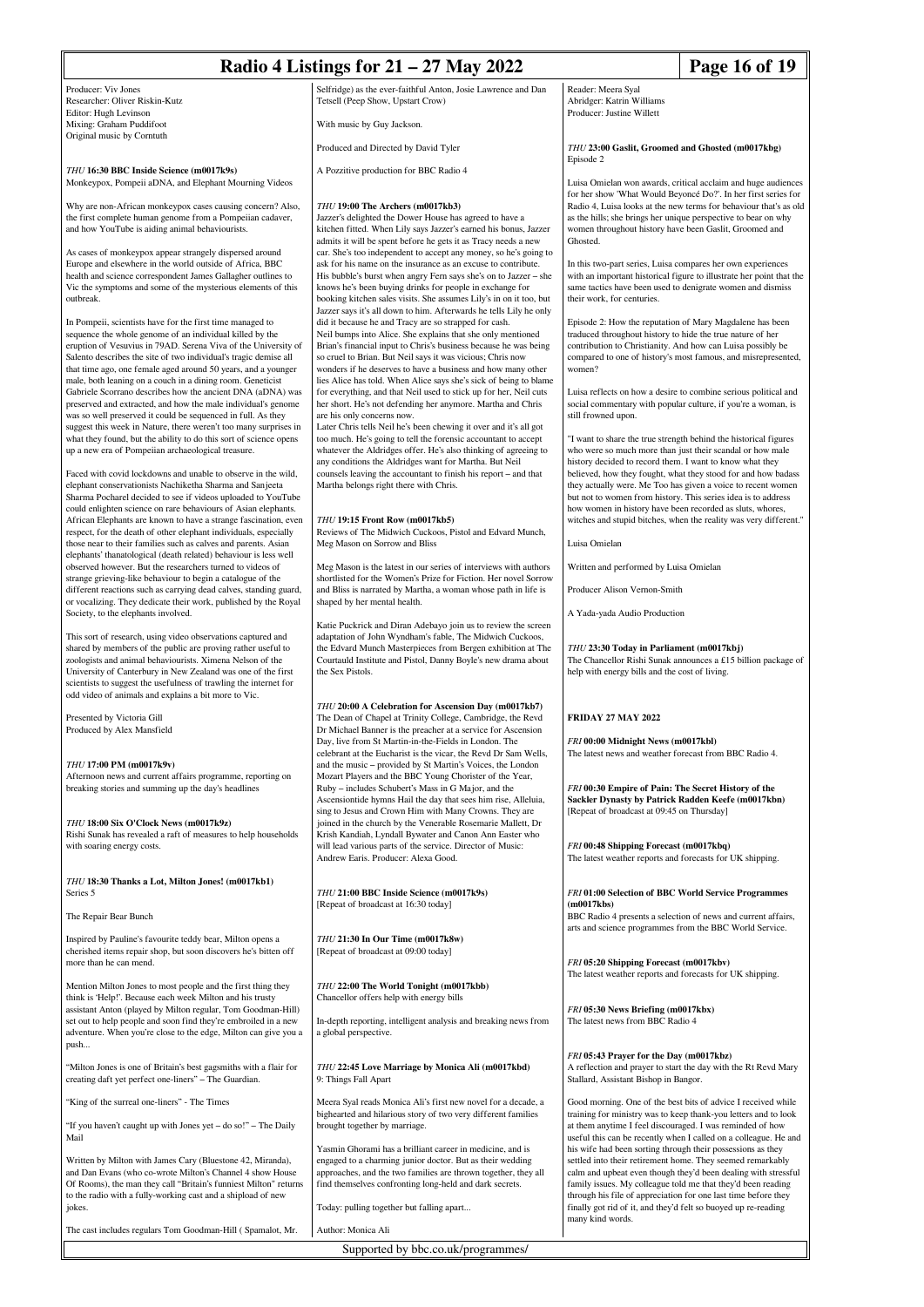# **Radio 4 Listings for 21 – 27 May 2022** Page 17 of 19

There is incredible power in written words of encouragement, especially when they're handwritten. A few months ago at a stressful time someone sent a card with a warm message at a stressful. I carried it around with me for weeks, reading it so often it became quite tatty,but the message inside felt like a precious gift.

Throughout the Bible there's a strong theme about words making a difference: in Genesis, creation's called into being by the word of God; and of course one of the famous names Christians have for Jesus is "the Word". He is for believers the ent of God's loving desire for all creation.

Over the years I've not always been good at writing messages to others. I often think about doing this, but somehow thoughts don't get translated into action. Recently, after receiving a number of lovely handwritten messages, I'm feeling challenged to make a greater effort.

Connecting God, help me to be a bearer of words of encouragement and loving concern in all I share with others today: in what I say and write, and in all my communication, may I be a sign of your hope. Amen.

#### *FRI* **05:45 Farming Today (m0017kc1)**

27/05/22 New EFRA Committe chair; Flowers; Sugar Beet; Puffins.

Sir Robert Goodwill is the new chairman of the EFRA select committee which keeps an eye on DEFRA. He's a Yorkshire farmer and former farming minister.

The UK market for cut flowers and ornamental plants was £1.4 billion in 2020, according to government statistics and around 90% of these flowers are imported. Producer Jane Scotter grows fruit and veg in Herefordshire but she's found that cut flowers make more money. She grows them bio-dynamically without using pesticides or herbicides. Her 12 acre plot supplies a London restaurant with veg, fruit and flowers and she sells blooms to florists.

Sugar beet growers are being offered a cash advance. To help farmers cope with rising costs, British Sugar is offering them 25% of their money by the end of June, rather than waiting until they deliver the beet in the autumn. The amount will be based on a five year average of their payments. The National Farmers Union's sugar board says it hopes it will persuade growers to stick with the crop:

Conservationists are counting puffins on the Farne Islands off the Northumberland coast. They're one of the most important sites for puffins in the UK and one of the most popular places for people to see them. It's the first proper count since Covid and rangers say it'll be critical in assessing just how the birds are faring.

#### *FRI* **05:58 Tweet of the Day (b08slp5r)** David Lindo on the Kestrel

David Lindo is known as the Urban Birder. His love of all things feathered began when he was tiny, but it was seeing a kestrel while he was at school in north London one day that set him on the road to birdwatching in the city.

Tweet of the Day has captivated the Radio 4 audience with its daily 90 seconds of birdsong. But what of the listener to this avian chorus? In this new series of Tweet of the Day, we bring to the airwaves the conversational voices of those who listen to and are inspired by birds. Building on the previous series, a more informal approach to learning alongside a renewed emphasis on encounter with nature and reflection in our relationship with the natural world.

Producer Maggie Ayre.

*FRI* **06:00 Today (m0017kf6)** News and current affairs, including Sports Desk, Weather and Thought for the Day.

*FRI* **09:00 Desert Island Discs (m0017k47)** [Repeat of broadcast at 11:00 on Sunday]

*FRI* **09:45 Empire of Pain: The Secret History of the Sackler Dynasty by Patrick Radden Keefe (m0017kgw)** 10. A Reckoning

Patrick Radden's account of the Sackler family's role in America's opioid crisis concludes. Today, the Sackler reputation comes under scrutiny around the world. In the eantime, there are questions around criminal prosecution and financial settlements, will justice be served? Kyle Soller reads.

The Sackler family are famed for their philanthropy. The na adorns the walls of many of the world's most prestigious

institutions, from the Metropolitan Museum of Art, the Louvre, and the British Museum to name just a few. Less well known is that much of their wealth came from the powerful painkiller, OxyContin. While the drug wasn't the only opioid behind this public health emergency, it is regarded as the pioneer. What follows is the story of an immigrant family struggling to survive during the depression, and who, as the 20th century progressed turned their lives around by making their way into the pharmaceutical business. It was Arthur Sackler's role in the marketing of Valium that was the basis of the first Sackler fortune. Later, the lessons learned in making Valium a success story were applied to OxyContin in the 1990s, leading to phenomenal wealth for the Sacklers. Meanwhile, on the eve of the new millenium, families across America were beginning to fall victim to what would become the opioid epidem

Patrick Radden Keefe is an award-winning writer at the New Yorker, winner of the 2019 Orwell Prize for Political Writing and the Baille Gifford Prize, 2021

Kyle Soller is an American film, stage, and television actor. His accolades include an Olivier Award, and three Evening Standard Theatre Awards.

Abridger: Katrin Williams. Producer: Elizabeth Allard.

Reita.

#### *FRI* **10:00 Woman's Hour (m0017kfd)** The play Lotus Beauty, Women in Agriculture & America's

Sterilisation policy The play Lotus Beauty set in a beauty salon in Southall tells the story of the Punjabi immigrant women it serves where culture meets the desire to fit in. The beauty salon is a backdrop for exploring themes such as domestic abuse, suicide, and a desperation for belonging. We hear from the plays Director

Pooja Ghai, and from Kiran Landa, who plays the character

In 1973, two Black girls - Minnie Lee and Mary Alice Relf were sterilised without their knowledge in Alabama by a government funded organisation. The summer of that year, the Relf girls sued the government agencies and individuals responsible for their sterilisation. By 1979, the US Department of Health, Education and Welfare was ordered to establish new guidelines for the government's sterilisation policy. A new book, Take My Hand, draws inspiration on this landmark case and explores the history of compulsory sterilisation again poor, Black and disabled women and girls in America. We hear from the author - Dolen Perkins-Valdez.

We hear from the documentary photographer Joanne Coates who has a new photography exhibition and book Daughters of the Soil looking at the role of women in farming . This work is a culmination of a year's research where she explored the role of women in agriculture in Northumberland and the Scottish Borders.

The poet Charly Cox takes us through her latest collection inspired by a piece of research by the dating website Plenty of Fish. It found that 51% of people have secretly brought a friend along on a date with them. Charly tells us about her own experience and some of the stories behind the eight poems she has written about blind dates and dating.

Presenter: Anita Rani Producer: Rabeka Nurmahomed

#### *FRI* **11:00 Sketches: Stories of Art and People (m000s813)** Remaking

The writer Anna Freeman hears stories of people using art and creativity to reinvent, rebuild and to remake old traditions.

Callen Martin was taken into care at the age of four and grew up with a foster family. Through his childhood and teenage years he escaped into books whenever things were tough, but rarely saw an accurate reflection of his own experiences. Today, he is working on his first novel for young adults - writing the characters and experiences he always wanted to see.

Growing up in the Midlands, as small girl Parv Kaur didn't go out and play with her brothers and sisters. Instead, she'd sit in the back room watching her father rehearse with his band and became fascinated and enthralled with the bhangra music they played. She loved music but couldn't see there was a place for her in the male-dominated world of bhangra. She grew up to become the UK's first female dhol drummer, and now leads an all-female bhangra group, playing weddings, TV shows and even Glastonbury.

Eleanor Kerr-Patton is an art jeweller who uses her jewellery to explore her relationship with her own mental health. She uses process inspired by the Japanese art of kintsugi, a traditional method of repairing broken pottery with golden lacquer to show rather than hide the broken places.

Supported by bbc.co.uk/programmes/

Produced by Mair Bosworth and Maggie Ayre

*FRI* **11:30 Believe It! (m0017kfg)** Series 6

Party

This is the sixth series of Jon Canter's "radiography" of Richard Wilson - exploring elements of Richard's life that are very nearly true.

Expect visits from David Tennant, Sir Ian McKellen, Arabella Weir and Stephen Mangan to name but four.

Richard Wilson decides to hold the party to end all parties. But who will be invited? And will they come? And who's doing the canapés?

Written by Jon Canter

Starring

Richard Wilson Sir Ian McKellen Arabella Weir Jos Vantyler

Produced by Clive Brill A Brill production for BBC Radio 4

*FRI* **12:00 News Summary (m0017kh8)** The latest national and international news from BBC Radio 4.

*FRI* **12:04 Archive on 4 (m0017kfl)** Over the Top

What does it mean to be too much, excessive or extra? We're partying in the archives to examine and celebrate extravagance in all its forms as Kit Green takes us Over The Top...

 Kit Green has a complicated relationship to being 'Over The Top', they've channelled maximum excess into their beloved character, country music icon Tina C, and written and performed a show about the music hall star Fred Barnes - a man who was excessive to tragic extremes. In this programme Kit asks what being over the top means to them now, in glorious extravagance.

Kit's invited some friends to the party to help them reach maximum excess. They are joined by the king of 90's extravagance, Laurence Llewelyn-Bowen and Professor of the History of Emotions Thomas Dixon drops in to talk extreme joy and extreme sadness. We have an intimate kitchen party chat with Malika Booker on being 'too loud' for poetry, fashion historian Amber Buchart helps us get dressed and fellow performers and hedonists 'Bourgeois & Maurice' bring us their post-pandemic party show 'Pleasure Seekers'.

Keeping us entertained are a host of fantastically over the top characters from the BBC Archives. Party guests include Quentin Crisp, Edina & Patsy and Jilly Goolden. And of course there's some Eurovision. How much? Too Much? Let's find out...

Presenter: Kit Green Producer: Jessica Treen

*FRI* **12:57 Weather (m0017kfn)** The latest weather forecast

*FRI* **13:00 World at One (m0017kfq)**

Forty-five minutes of news, analysis and comment, with Jonny Dymond.

*FRI* **13:45 Metamorphosis - How Insects Transformed Our World (m0017kfs)** The Nerve of a Cockroach

Dr Erica McAlister of London's Natural History Museum takes a look at some of the entomological pioneers, whose groundbreaking observations and experiments have led to some truly innovative developments.

She unravels the mystery behind the nervous system of the cockroach. It appears to be anatomically hard-wired, yet has an extraordinary flexibility that enables it to adopt new behaviour in matter of minutes or hours, It would lead to proof of the controversial idea that nerves and hormones form an intimate and influential relationship with each other, and the birth of the field of neuroendocrinology

With contributions from Historian and zoologist Prof, Matthew Cobb (University of Manchester), Prof. Stephen Simpson (Director Charles Perkin Centre Sydney), neurobiologist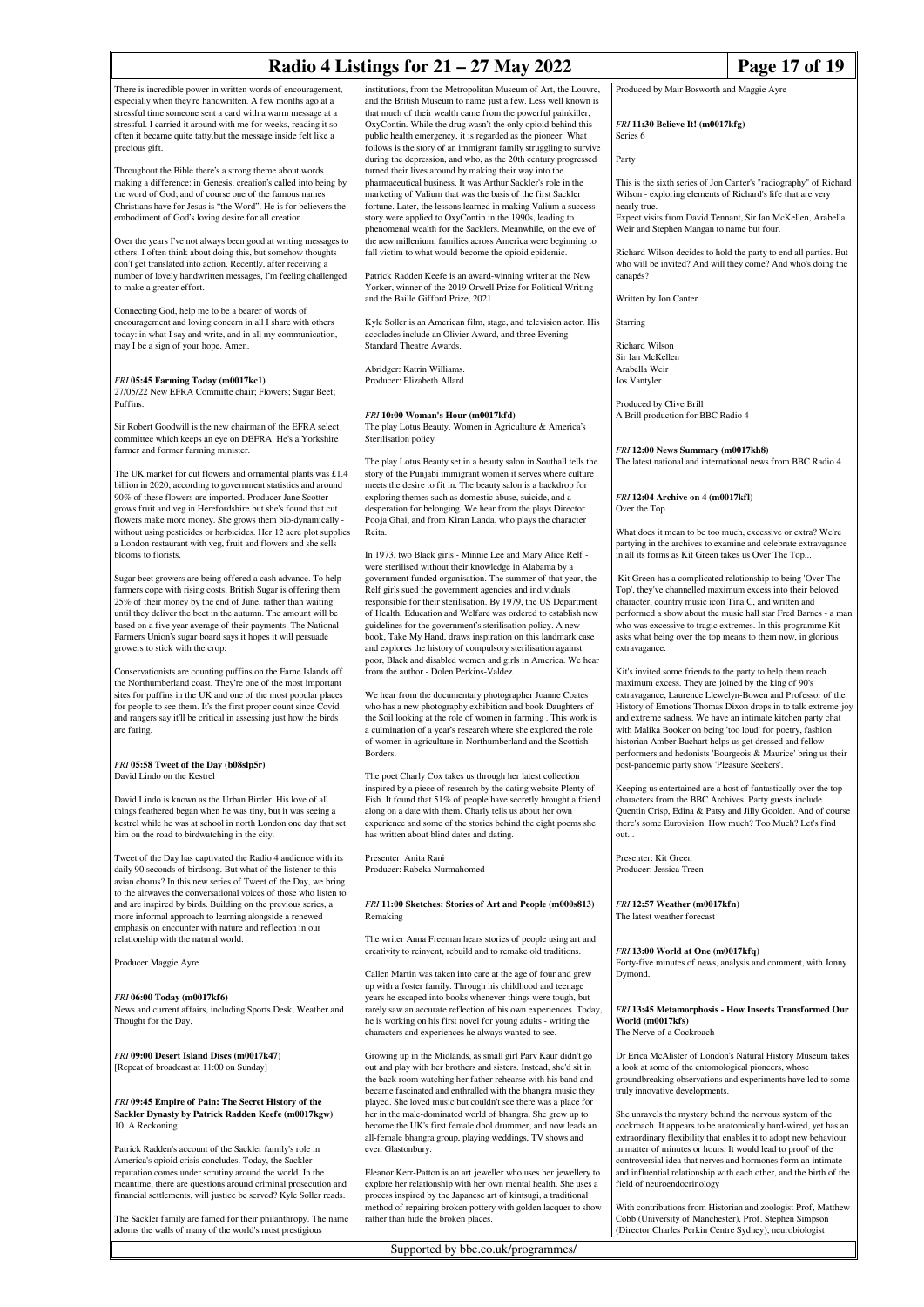| Radio 4 Listings for $21 - 27$ May 2022<br>Page 18 of 19                                                                                                                                                                                                                                                                                                                                                                                      |                                                                                                                                                                                                                                                  |                                                                                                                                                                                                                                                                                                                                                                                                                                                                                                                                                                                                                                                                                  |                                                                                                                                                                                         |  |  |  |
|-----------------------------------------------------------------------------------------------------------------------------------------------------------------------------------------------------------------------------------------------------------------------------------------------------------------------------------------------------------------------------------------------------------------------------------------------|--------------------------------------------------------------------------------------------------------------------------------------------------------------------------------------------------------------------------------------------------|----------------------------------------------------------------------------------------------------------------------------------------------------------------------------------------------------------------------------------------------------------------------------------------------------------------------------------------------------------------------------------------------------------------------------------------------------------------------------------------------------------------------------------------------------------------------------------------------------------------------------------------------------------------------------------|-----------------------------------------------------------------------------------------------------------------------------------------------------------------------------------------|--|--|--|
| George Stefano.                                                                                                                                                                                                                                                                                                                                                                                                                               | Tynings Climbers, Joanne Jackson and David Lloyd of<br>Ottershaw Cacti and Chris Potts from Sienna Hosta.                                                                                                                                        | <b>Talking Technology</b>                                                                                                                                                                                                                                                                                                                                                                                                                                                                                                                                                                                                                                                        | FRI 19:00 Past Forward: A Century of Sound (m0015lq9)                                                                                                                                   |  |  |  |
| Producer Adrian Washbourne                                                                                                                                                                                                                                                                                                                                                                                                                    | Producer: Dan Cocker                                                                                                                                                                                                                             | Greg Jenner discovers a 1990 innovation that allowed blind                                                                                                                                                                                                                                                                                                                                                                                                                                                                                                                                                                                                                       |                                                                                                                                                                                         |  |  |  |
| FRI 14:00 The Archers (m0017kb3)<br>[Repeat of broadcast at 19:00 on Thursday]                                                                                                                                                                                                                                                                                                                                                                | Assistant Producer: Bethany Hocken<br>A Somethin' Else production for BBC Radio 4                                                                                                                                                                | people to access newspapers, and speaks to accessibility<br>engineer Leonie Watson and author and disability campaigner<br>Dr Amit Patel about the evolution and implications of digital<br>voice technology.                                                                                                                                                                                                                                                                                                                                                                                                                                                                    |                                                                                                                                                                                         |  |  |  |
| FRI 14:15 Lusus (m0017kfv)<br>6. Boonies                                                                                                                                                                                                                                                                                                                                                                                                      | FRI 15:45 Short Works (m0017kfz)<br>Wrecking Ball Swing                                                                                                                                                                                          | Marking the centenary of the BBC, Past Forward uses a random<br>date generator to alight somewhere in the BBC's vast archive<br>over the past 100 years. Greg Jenner hears an archive clip for<br>the first time at the top of the programme, and uses it as a<br>starting point in a journey towards the present day. The archive<br>captures a century of British life in a unique way - a history of<br>ordinary people's lives, as well as news of the great events. Greg<br>uncovers connections through people, places and ideas that link<br>the archive fragment to Britain in 2022, pulling in help from<br>experts and those who remember the time, and looking at how |                                                                                                                                                                                         |  |  |  |
| Ben (David Mumeni) and his wife Cammie (Susannah Fielding)<br>are a high-value high-spend couple, but Ben is worried that he<br>won't be making bonus this month. When he decides to short-<br>change all the service workers and staff who help maintain his<br>comfortable lifestyle, his kids (played by newcomers Henry and<br>Laila Newton) are the ones who suffer. Will Ben listen to his<br>son's warnings of the man without a face? | Wrecking Ball Swing.<br>Booker nominated novelist Trezza Azzopardi returns to the<br>Cardiff of her youth for this bittersweet story about childhood,<br>demolition, resistance, change, and what remains of the lost<br>landscapes of our past. |                                                                                                                                                                                                                                                                                                                                                                                                                                                                                                                                                                                                                                                                                  |                                                                                                                                                                                         |  |  |  |
| Cast                                                                                                                                                                                                                                                                                                                                                                                                                                          | Writer - Trezza Azzopardi<br>Reader - Lisa Palfrey<br>Sound - Nigel Lewis                                                                                                                                                                        | far we've come since then.<br>Produced by Amelia Parker                                                                                                                                                                                                                                                                                                                                                                                                                                                                                                                                                                                                                          |                                                                                                                                                                                         |  |  |  |
| Ben - David Mumeni<br>Cammie - Susannah Fielding<br>Sophia - Laila Newton<br>Kevin - Henry Newton<br>Anisa - Roni Zisser                                                                                                                                                                                                                                                                                                                      | Producer - John Norton<br>A BBC Audio Wales Production                                                                                                                                                                                           | [Image description: Presenter Greg Jenner stands holding a<br>right side 2022]                                                                                                                                                                                                                                                                                                                                                                                                                                                                                                                                                                                                   | microphone - the left side of his body is styled like it's 1922, his                                                                                                                    |  |  |  |
| Mindfulness Narrator - Caroline Faber<br>Teacher - Annabel Miller<br>Teaching Asst - Avril Poole<br>Dad at pickup - Dugal Macdiarmid                                                                                                                                                                                                                                                                                                          | FRI 16:00 Last Word (m0017kg1)<br>Baroness Haleh Afshar, Sheikh Khalifa bin Zayed Al Nahyan,<br>Kay Mellor, Vangelis (Pictured)                                                                                                                  | FRI 19:15 Screenshot (m0017kgc)<br>Elvis                                                                                                                                                                                                                                                                                                                                                                                                                                                                                                                                                                                                                                         |                                                                                                                                                                                         |  |  |  |
| Mum at pickup - Louise Heard<br>Delivery Guy - Jacob Jackson                                                                                                                                                                                                                                                                                                                                                                                  | Matthew Bannister on                                                                                                                                                                                                                             | Ellen and Mark discuss the enduring screen presence of Elvis<br>Presley, from Love Me Tender to Wild at Heart.                                                                                                                                                                                                                                                                                                                                                                                                                                                                                                                                                                   |                                                                                                                                                                                         |  |  |  |
| Answer Bot - Susannah Fielding<br>Old lady - Tamar Baruch<br>Crew                                                                                                                                                                                                                                                                                                                                                                             | Baroness Haleh Afshar, the Iranian-born academic and activist<br>who made her home in the UK and campaigned for women's<br>rights.<br>Sheikh Khalifa bin Zayed Al Nahyan, the Emir of Abu Dhabi                                                  | and complicated relationship with manager Colonel Tom<br>Parker.                                                                                                                                                                                                                                                                                                                                                                                                                                                                                                                                                                                                                 | One of the most hotly anticipated films this summer is Elvis -<br>director Baz Luhrmann's biopic chronicling the singer's career                                                        |  |  |  |
| Production Company - Clarence Beeks<br>Co-Creator/Writer - Samantha Newton<br>Co-Creator/Director - Rachel Zisser<br>Executive Producer - Sara Johnson<br>Executive Producer - Daniel M Jackson                                                                                                                                                                                                                                               | and President of the United Arab Emirates who led the<br>transformation of his country and was a key ally of the West.<br>Kay Mellor, the TV writer best known for series like 'Band of<br>Gold', 'Fat Friends' and 'The Syndicate'.             | Committed Presley fan Mark discusses Elvis' prolific acting<br>career with a couple of fellow obsessives - the actor Sanjeev<br>Bhaskar, and journalist and screenwriter Ray Connolly.                                                                                                                                                                                                                                                                                                                                                                                                                                                                                           |                                                                                                                                                                                         |  |  |  |
| Producer - Hannah Charman, Sister Music<br>Casting Director - Sophie Kingston-Smith<br>Casting Assistant - Lainey Lipson<br>Composer - Na'ama Zisser<br>Vocalists - Tomer Damsky, Aya Gavriel, Ron Sheskin,                                                                                                                                                                                                                                   | Vangelis, the prolific composer who won an Oscar for the<br>soundtrack to the film 'Chariots of Fire'.<br>Producer: Neil George                                                                                                                  | in the 45 years since his death. She's joined by comedian and<br>told the bizarre story of a masked Elvis soundalike.                                                                                                                                                                                                                                                                                                                                                                                                                                                                                                                                                            | And Ellen explores how The King has lived on via film and TV<br>pop culture devotee Greg Proops and filmmaker Jeanie Finlay,<br>whose 2015 documentary Orion: The Man Who Would Be King |  |  |  |
| Quantum Choir<br>Sound engineer - Laura Blake<br>Sound engineer - Charlie Braham<br>Sound engineer - Gareth Wood<br>Sound Recording - The Sound Company                                                                                                                                                                                                                                                                                       | Interviewed guest: Molly Newton<br>Interviewed guest: Janet Veitch OBE.<br>Interviewed guest: Sameer Hashmi.<br>Interviewed guest: Paul Allen.                                                                                                   | Also, movement director Polly Bennett talks about what she<br>as Elvis in Luhrmann's film.                                                                                                                                                                                                                                                                                                                                                                                                                                                                                                                                                                                       | watched to help prepare actor Austin Butler for his starring role                                                                                                                       |  |  |  |
| Vocalist Recording - Marco Milevski, Mazkeka Studio<br>Sound Design - King Lear Music & Sound<br>Lead Sound Designer - Dugal Macdiarmid<br>Asst Sound Designer - Ned Sisson                                                                                                                                                                                                                                                                   | Archive clips used: BBC Radio 4, Desert Island Discs -<br>Baroness Haleh Afshar 28/12/2008; FOX 5 New York, The<br>first minutes of the reporting of the 9/11 attacks from WNYW                                                                  | Producer: Jane Long<br>A Prospect Street production for BBC Radio 4                                                                                                                                                                                                                                                                                                                                                                                                                                                                                                                                                                                                              |                                                                                                                                                                                         |  |  |  |
| Asst Sound Designer - Lauren Cooper<br>FRI 14:45 Living with the Gods (b09byxlr)                                                                                                                                                                                                                                                                                                                                                              | 11/09/2001; BBC Radio 4, Today Programme - Kay Mellor<br>tribute 18/05/2022; BBC Radio 4, Desert Island Discs - Kay<br>Mellor OBE 29/10/2017; Granada TV, Band of Gold (1995);<br>Rollem Productions/ Tiger Aspect Productions/ Yorkshire        | FRI 20:00 Any Questions? (m0017kgf)<br>Grace Blakeley, Thangam Debbonaire MP, John Glen MP,<br>Martin Thatcher                                                                                                                                                                                                                                                                                                                                                                                                                                                                                                                                                                   |                                                                                                                                                                                         |  |  |  |
| Becoming an Adult<br>Neil MacGregor continues his series on the expression of<br>shared beliefs in communities around the world and across                                                                                                                                                                                                                                                                                                    | Television, Fat Friends 2000; Isolde Films, Vangelis and the<br>Journey to Ithaka - Documentary (2013); Al Jazeera English,<br>Vangelis: A Message of Hope 22/01/2012.                                                                           | Chris Mason presents political debate from The Princess<br>Grace Blakeley, Labour MP and Shadow Leader of the<br>Commons Thangam Debbonaire, Conservative MP and                                                                                                                                                                                                                                                                                                                                                                                                                                                                                                                 | Theatre, Burnham-on-Sea with staff writer at Tribune magazine                                                                                                                           |  |  |  |
| time.<br>He focuses on rites of passage, marking the transition from<br>childhood to adulthood, including a lock of bound hair, from<br>the collections of the British Museum, which reveals an                                                                                                                                                                                                                                               | FRI 16:30 More or Less (m0017kc5)<br>[Repeat of broadcast at 09:00 on Wednesday]                                                                                                                                                                 | Treasury Minister John Glen and the Managing Director of<br>Thatchers Cider Martin Thatcher.<br>Producer: Camellia Sinclair<br>Lead broadcast engineer: Kevan Long                                                                                                                                                                                                                                                                                                                                                                                                                                                                                                               |                                                                                                                                                                                         |  |  |  |
| important ritual for teenage boys on the Pacific island nation of<br>Vanuatu.                                                                                                                                                                                                                                                                                                                                                                 | FRI 17:00 PM (m0017kg3)<br>Afternoon news and current affairs programme, reporting on<br>breaking stories and summing up the day's headlines                                                                                                     | FRI 20:50 A Point of View (m0017kgh)<br>On Rubble                                                                                                                                                                                                                                                                                                                                                                                                                                                                                                                                                                                                                                |                                                                                                                                                                                         |  |  |  |
| Producer Paul Kobrak<br>Produced in partnership with the British Museum<br>Photograph (c) The Trustees of the British Museum.                                                                                                                                                                                                                                                                                                                 | FRI 18:00 Six O'Clock News (m0017kg7)<br>Russian forces have made new advances in eastern Ukraine -<br>and are now close to encircling the strategic city of                                                                                     | After recently discovering the secret of her local meadow,<br>which hides the ruins of World War Two, Rebecca Stott<br>reflects on how we rebuild lives and landscapes, from 6th<br>Century Britain to post-war Berlin to Beirut.                                                                                                                                                                                                                                                                                                                                                                                                                                                |                                                                                                                                                                                         |  |  |  |
| FRI 15:00 Gardeners' Question Time (m0017kfx)<br>RHS Chelsea Flower Show 2022: Postbag Edition                                                                                                                                                                                                                                                                                                                                                | Severodonetsk.                                                                                                                                                                                                                                   |                                                                                                                                                                                                                                                                                                                                                                                                                                                                                                                                                                                                                                                                                  | She reflects on the damage currently being inflicted on Ukraine,<br>and highlights recent discussions held by the Mayor of Kharkiv                                                      |  |  |  |
| Kathy Clugston is joined by experts Matthew Wilson, Anne<br>Swithinbank and Matt Biggs as they head to this year's RHS<br>Chelsea Flower Show. To celebrate 75 years of the programme,<br>for the first time ever, Gardeners' Question Time has its very<br>own exhibit at the show.                                                                                                                                                          | FRI 18:30 The News Quiz (m0017kg9)<br>Series 108<br>Episode 6<br>Andy Zaltzman presents the News Quiz from the 2022 Hay                                                                                                                          | to plan the rebuilding of his city.<br>his city in ruins the mayor had the capacity to start thinking<br>about the future.'                                                                                                                                                                                                                                                                                                                                                                                                                                                                                                                                                      | 'It struck me as remarkable that despite the war, despite seeing                                                                                                                        |  |  |  |
| The exhibit, designed by Matthew Wilson and planted by the<br>whole team, exemplifies all things GQT - from right plant, right<br>place, to the joys of 'grow your own'. The panellists enjoy the<br>GQT exhibit and answer questions from the postbag.                                                                                                                                                                                       | Festival with panellists Shaparak Khorsandi, Angela Barnes,<br>Paul Sinha and Robin Morgan. News and some (rather tenuous)<br>links to literature combine to make a headline-book-newsfest of<br>a show at the renowned Literature Festival.     | Producer: Adele Armstrong<br>Sound: Peter Bosher<br>Production Coordinator: Gemma Ashman<br>Editor: Richard Fenton-Smith.                                                                                                                                                                                                                                                                                                                                                                                                                                                                                                                                                        |                                                                                                                                                                                         |  |  |  |
| They also catch up with Juliet Sargeant and finally see her<br>designs come to life in the new Blue Peter Garden: Discover<br>Soil.                                                                                                                                                                                                                                                                                                           | Written by Andy Zaltzman with additional material from Alice<br>Fraser, Max Davis and Cameron Loxdale.<br>Producer: Richard Morris                                                                                                               | FRI 21:00 Archive on 4 (b01nnw8t)<br>Tuning In                                                                                                                                                                                                                                                                                                                                                                                                                                                                                                                                                                                                                                   |                                                                                                                                                                                         |  |  |  |
| Meanwhile, roving reporter Peter Gibbs explores the<br>showgrounds. He meets with exhibitors Jane Lyndsey from                                                                                                                                                                                                                                                                                                                                | Production co-ordinator: Katie Baum<br>A BBC Studios Production                                                                                                                                                                                  | The press fulminated, the enthusiasts were frustrated, and the<br>radio manufacturers fumed. Despite the fact that Marconi had<br>invented radio before Queen Victoria had celebrated her                                                                                                                                                                                                                                                                                                                                                                                                                                                                                        |                                                                                                                                                                                         |  |  |  |
| Supported by bbc.co.uk/programmes/                                                                                                                                                                                                                                                                                                                                                                                                            |                                                                                                                                                                                                                                                  |                                                                                                                                                                                                                                                                                                                                                                                                                                                                                                                                                                                                                                                                                  |                                                                                                                                                                                         |  |  |  |

7